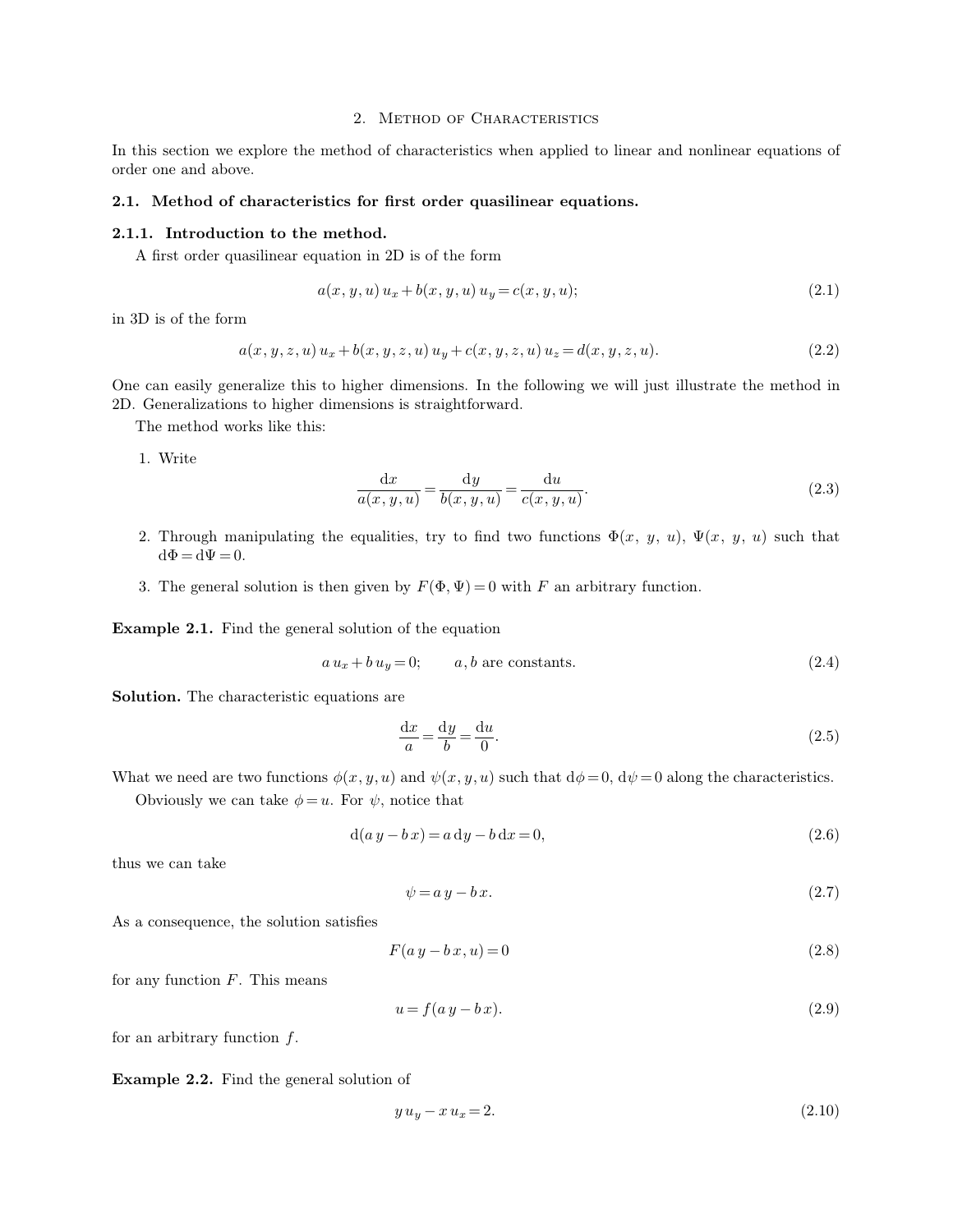**Solution.** The characteristic equations are

$$
\frac{\mathrm{d}x}{-x} = \frac{\mathrm{d}y}{y} = \frac{\mathrm{d}u}{2}.\tag{2.11}
$$

Using

$$
\frac{\mathrm{d}x}{-x} = \frac{\mathrm{d}y}{y} \tag{2.12}
$$

we obtain

$$
y dx + x dy = 0 \implies d(x y) = 0. \tag{2.13}
$$

Thus

$$
\phi = x \, y; \tag{2.14}
$$

On the other hand, from

$$
\frac{\mathrm{d}y}{y} = \frac{\mathrm{d}u}{2} \tag{2.15}
$$

we obtain

$$
du = 2 d \log y \implies d(u - 2 \log y) = 0. \tag{2.16}
$$

As a consequence we can take

$$
\psi = u - 2\log y. \tag{2.17}
$$

Putting these together we obtain

$$
F(x y, u - 2 \log y) = 0 \tag{2.18}
$$

which gives

$$
u = 2\log y + f(xy). \tag{2.19}
$$

**Example 2.3.** Solve the initial value problem

$$
x u_x + y u_y = u + 1 \qquad \text{with } u(x, y) = x^2 \text{ on } y = x^2. \tag{2.20}
$$

**Solution.** The characteritic equations are

$$
\frac{\mathrm{d}x}{x} = \frac{\mathrm{d}y}{y} = \frac{\mathrm{d}u}{u+1} \tag{2.21}
$$

which easily lead to

$$
\phi = \frac{y}{x}, \quad \psi = \frac{u+1}{x}.\tag{2.22}
$$

Thus

$$
u = x f\left(\frac{y}{x}\right) - 1. \tag{2.23}
$$

Now the Cauchy data implies

$$
x f(x) - 1 = u(x, x^2) = x^2
$$
\n(2.24)

thus

$$
f(x) = x + x^{-1}.
$$
\n(2.25)

As a consequence

$$
u(x,y) = x\left(\frac{y}{x}\right) + x\left(\frac{y}{x}\right)^{-1} - 1 = y + \frac{x^2}{y} - 1.
$$
\n(2.26)

**Example 2.4.** Solve the intial value problem

$$
u_t + a(u) u_x = 0, \t u(x, 0) = g(x). \t(2.27)
$$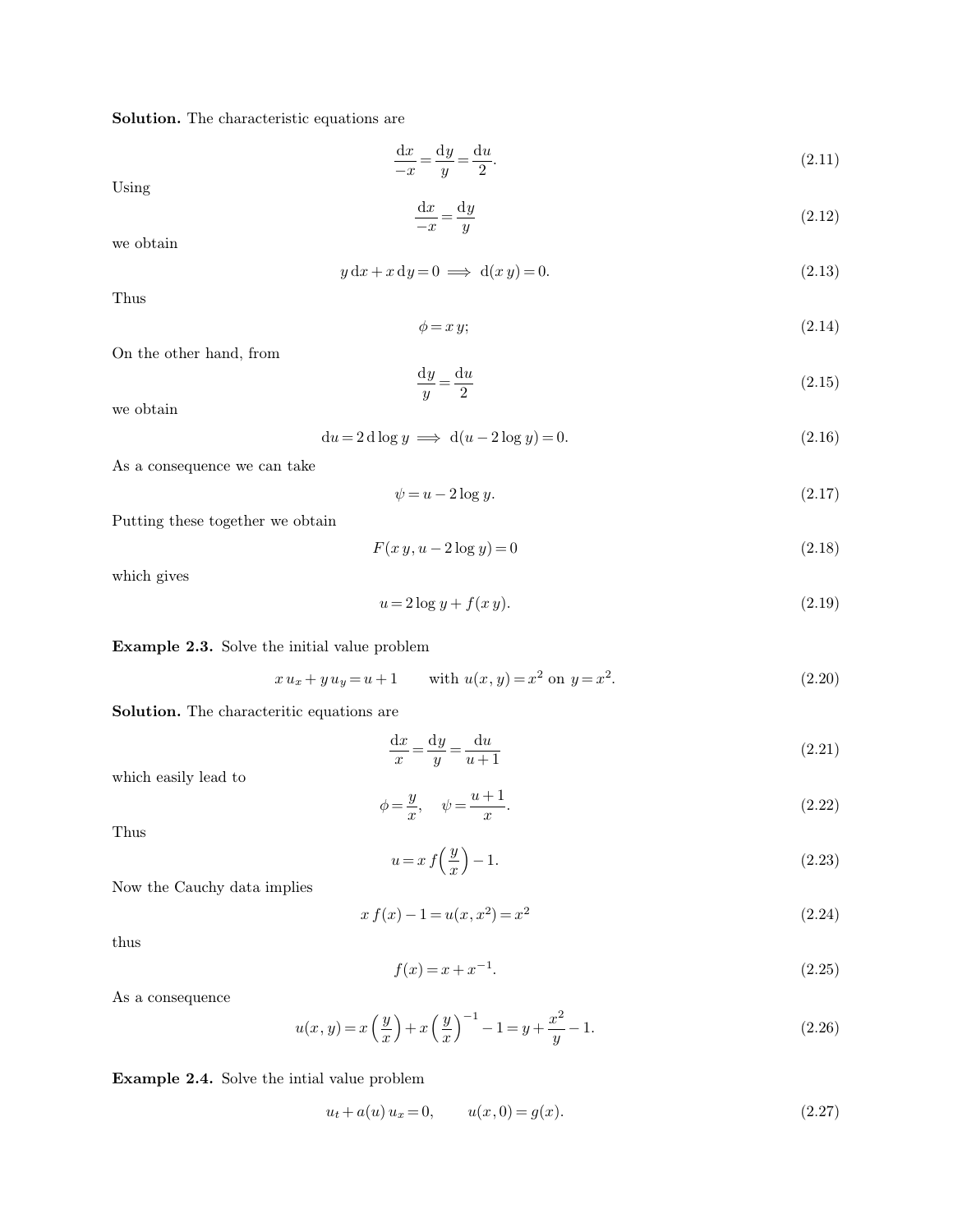**Solution.** We have

$$
\frac{\mathrm{d}t}{1} = \frac{\mathrm{d}x}{a(u)} = \frac{\mathrm{d}u}{0} \tag{2.28}
$$

which gives du = 0. Then it follows that  $d(x - a(u)t) = 0$ . Thus the general solution is  $F(u, x - a(u)t) = 0$ or  $u = f(x - a(u)t)$ . The solution is given implicitly.

Now setting  $t = 0$  we conclude that  $f = g$  so the final solution is

$$
u = g(x - a(u)t).
$$
 (2.29)

We will discuss a lot more about this equation later.

But why dose the method work? In particular, what do we mean by

$$
\frac{dx}{a(x, y, u)} = \frac{dy}{b(x, y, u)} = \frac{du}{c(x, y, u)},
$$
\n(2.30)

and why can we manipulate – add, subtract, multiply by functions, etc.  $- dx$ , dy, du as we did above? To understand this, we need to understand the geometrical meaning of first order equations.

### **2.1.2. Geometry of first order equations.**

Consider the general first-order quasi-linear equation

$$
a(x, y, u) u_x + b(x, y, u) u_y = c(x, y, u).
$$
\n(2.31)

Since we are thinking geometrically, we write the above as an orthogonality condition in  $\mathbb{R}^3$  with coordinates x, y, u:

$$
\begin{pmatrix} a(x,y,u) \\ b(x,y,u) \\ c(x,y,u) \end{pmatrix} \cdot \begin{pmatrix} u_x \\ u_y \\ -1 \end{pmatrix} = 0 \iff \begin{pmatrix} a(x,y,u) \\ b(x,y,u) \\ c(x,y,u) \end{pmatrix} \perp \begin{pmatrix} u_x \\ u_y \\ -1 \end{pmatrix}.
$$
 (2.32)

Therefore all we need to do is to understand the relation between the vector  $\Big($  $\overline{1}$  $u_x$  $\begin{array}{c} u_y \\ -1 \end{array}$ and the solution.

Consider the space  $\mathbb{R}^3$  with coordinates  $x, y, u$ . Let  $u(x, y)$  be the solution. Introduce a new function G:  $\mathbb{R}^3 \mapsto \mathbb{R}$  through

$$
G(x, y, u) = u(x, y) - u.
$$
\n(2.33)

Note that in the right hand side of the above, the second  $u$  is a variable, the first  $u$  is a function. For example, suppose  $u(x, y) = x^2 + y^2$ , then the corresponding  $G(x, y, u) = (x^2 + y^2) - u$ .

Now we easily see that

$$
\begin{pmatrix} u_x \\ u_y \\ -1 \end{pmatrix} = \begin{pmatrix} G_x \\ G_y \\ G_u \end{pmatrix} = \nabla G.
$$
\n(2.34)

Recall that geometrically,  $\nabla G$  is a normal vector of the surface  $G = 0$  which is simply  $u = u(x, y)$ . As a consequence  $\mathcal{L}$  $u_x$  $u_y$ −1 is perpendicular to the solution surface  $u = u(x, y)$ .

On the other hand, from the equation we know that  $\left( \right)$  $\overline{1}$ a b c is perpendicular to the vector  $\left( \right)$  $\mathcal{L}$  $u_x$  $u_y$ <br>-1  $\Big)$  which  $_{\rm{means}}$  (  $\mathcal{L}$ a b c must be tangent to the surface  $u = u(x, y)$ .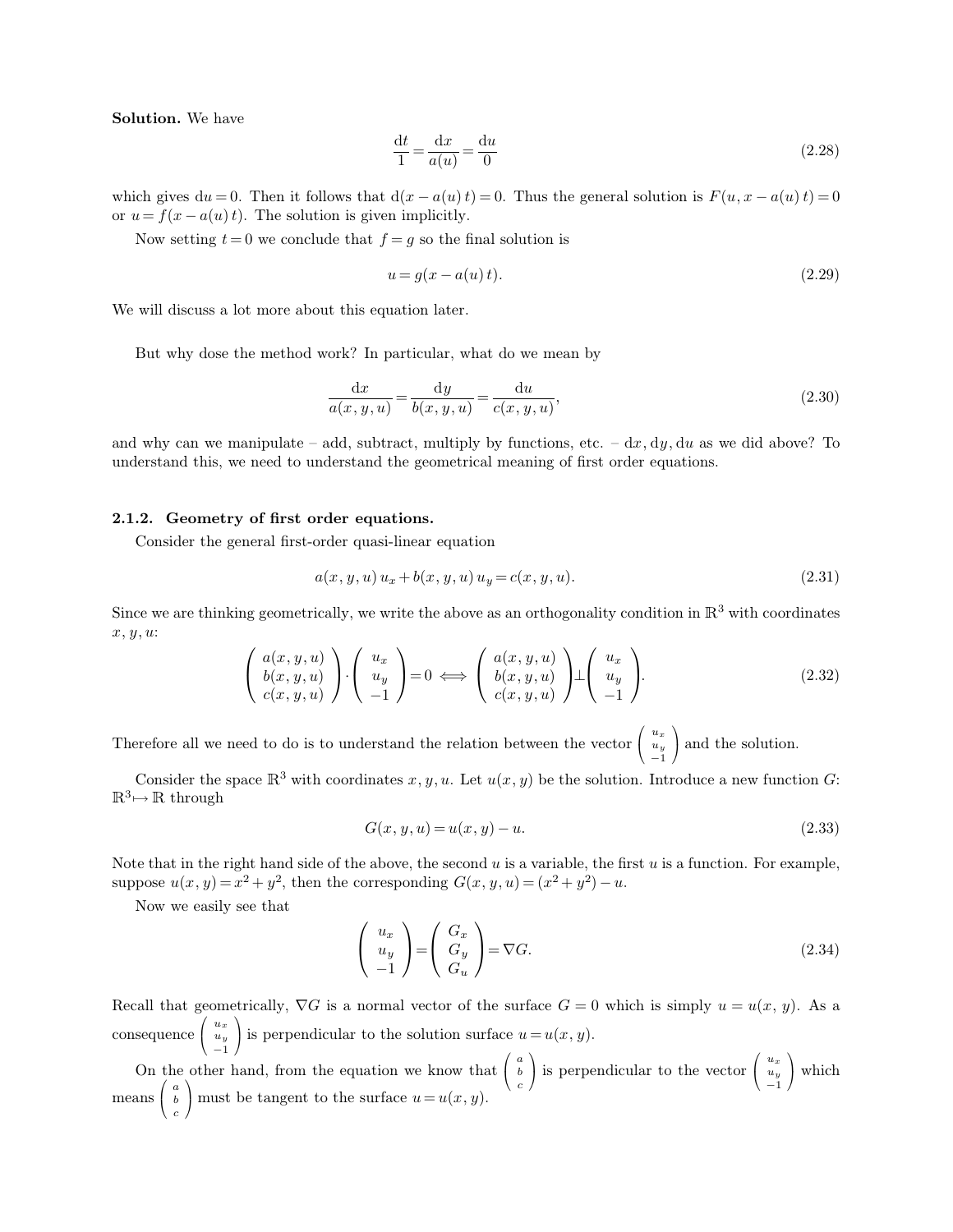Now we summarize. We have shown that the equation is equivalent to the geometrical requirement in the x-y-u space that the vector  $\Big($  $\overline{1}$  $a(x, y, u)$  $b(x, y, u)$  $c(x, y, u)$ is tangent to the solution surface  $u=u(x, y)$ . As a consequence, any integral curve of  $\Big($  $\overline{1}$ a b ), that is any  $\left( \right.$  $\mathcal{L}$  $x(s)$  $y(s)$ satisfying

<span id="page-3-3"></span><span id="page-3-2"></span><span id="page-3-1"></span><span id="page-3-0"></span> $u(s)$ 

$$
\frac{\mathrm{d}x}{\mathrm{d}s} = a(x, y, u) \tag{2.35}
$$

$$
\frac{\mathrm{d}y}{\mathrm{d}s} = b(x, y, u) \tag{2.36}
$$

$$
\frac{\mathrm{d}u}{\mathrm{d}s} = c(x, y, u) \tag{2.37}
$$

or equivalently

$$
\frac{\dot{x}}{a} = \frac{\dot{y}}{b} = \frac{\dot{u}}{c}.\tag{2.38}
$$

must be contained in one of the solution surfaces. Conversely, any surface "woven" by such integral curves is a solution surface.

The above understanding leads to the following "method of characteristics" due to Lagrange.

**Theorem 2.5.** *The general solution of a first-order, quasi-linear PDE*

c

$$
a(x, y, u) u_x + b(x, y, u) u_y = c(x, y, u)
$$
\n(2.39)

*satisfies*

$$
F(\Phi, \Psi) = 0,\tag{2.40}
$$

*where* F *is an arbitrary function of*  $\Phi(x, y, u)$  *and*  $\Psi(x, y, u)$ *, and any intersection of the level sets of*  $\Phi$ *and* Ψ *is a solution of the characteristic equations*

$$
\frac{\mathrm{d}x}{a} = \frac{\mathrm{d}y}{b} = \frac{\mathrm{d}u}{c}.\tag{2.41}
$$

*The solutions to this equation are called "characteristics" or "characteristic curves".*

**Proof.** We need to show the implicitly defined  $u(x, y)$  satisfies the equation [\(2.39\)](#page-3-0). To do this we differentiate  $F(\Phi, \Psi) = 0$ :

$$
F_{\Phi}[\Phi_x + \Phi_z u_x] + F_{\Psi}[\Psi_x + \Psi_z u_x] = 0 \qquad (2.42)
$$

$$
F_{\Phi}[\Phi_y + \Phi_z u_y] + F_{\Psi}[\Psi_y + \Psi_z u_y] = 0 \qquad (2.43)
$$

Since  $(F_{\Phi}, F_{\Psi}) \neq (0, 0)$ , we must have

$$
\det\left(\begin{array}{cc}\Phi_x + \Phi_z u_x & \Psi_x + \Psi_z u_x\\ \Phi_y + \Phi_z u_y & \Psi_y + \Psi_z u_y\end{array}\right) = 0
$$
\n(2.44)

which simplifies to

$$
\left(\Phi_z\Psi_y - \Phi_y\Psi_z\right)u_x + \left(\Phi_x\Psi_z - \Phi_z\Psi_x\right)u_y = \Phi_y\Psi_x - \Phi_x\Psi_y.
$$
\n(2.45)

Now the fact that  $\Phi, \Psi$  are solutions to [\(2.41\)](#page-3-1) implies that

$$
a\,\Phi_x + b\,\Phi_y + c\,\Phi_z = 0, \qquad a\,\Psi_x + b\,\Psi_y + c\,\Psi_z = 0.
$$
\n
$$
(2.46)
$$

which means

$$
\begin{pmatrix} a \\ b \\ c \end{pmatrix} / / \begin{pmatrix} \Psi_x \\ \Psi_y \\ \Psi_z \end{pmatrix} \times \begin{pmatrix} \Phi_x \\ \Phi_y \\ \Phi_z \end{pmatrix} = \begin{pmatrix} \Phi_z \Psi_y - \Phi_y \Psi_z \\ \Phi_x \Psi_z - \Phi_z \Psi_x \\ \Phi_y \Psi_x - \Phi_x \Psi_y \end{pmatrix} . \tag{2.47}
$$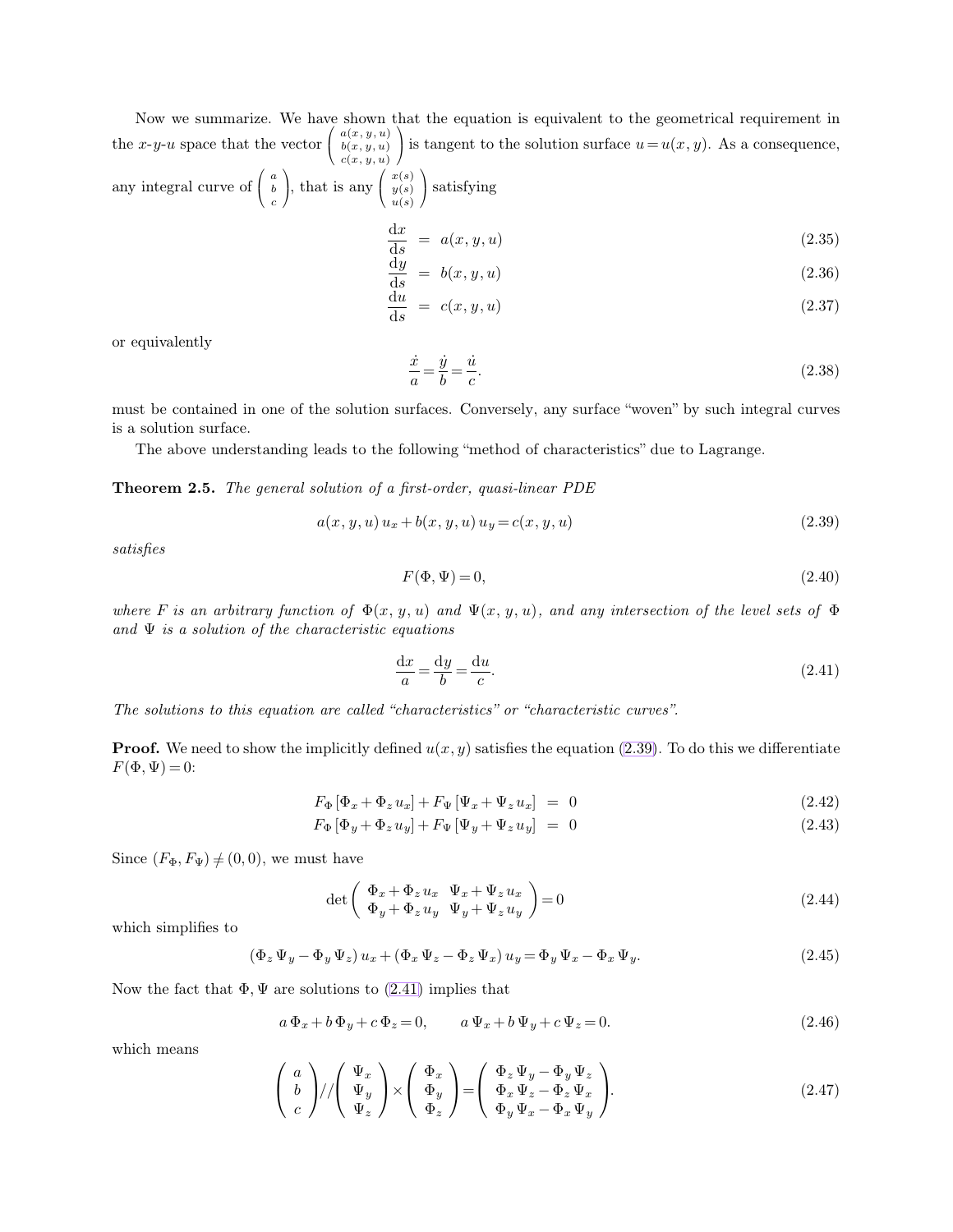Combining  $(2.45)$  and  $(2.47)$ , we reach

$$
a u_x + b u_y = c \tag{2.48}
$$

which ends the proof.  $\Box$ 

## **2.1.3. A word on fully nonlinear equations.**

The equation

$$
a(x, y, u) u_x + b(x, y, u) u_y = c(x, y, u)
$$
\n(2.49)

is called "quasi-linear" because it is linear with regard to the highest order derivatives  $u_x, u_y$ . In the most general case, the equation is "fully nonlinear":

$$
F(x, y, u, u_x, u_y) = 0.
$$
\n(2.50)

In this case it is still possible to obtain a system of ODEs which will lead to solution. There are two ways of getting there:

- 1. Realize that the essence of the method of characteristics is to study the equation along certain special curves along which the equation reduces to a system of ordinary differential equations and can be solved explicitly. Thus we try to figure out what kind of special curve  $(x(s), y(s), u(s), p(s), q(s))$  can fulfill this.
- 2. From the geometrical point of view, we see that a fully nonlinear equation is not a simple orthogonality relation, but a nonlinear constraint for the normal vector  $(u_x, u_y - 1)$  at every point  $(x, y, u)$ . This constraint means at each point  $(x, y, u)$ , the vectors that are penpendicular to a normal vector must belong to a cone (the quasilinear case this cone becomes a plane), called the *Monge cone*. To find a solution, is to find a surface which is tangent to the Monge cones at every point.

We will solve fully nonlinear equations using the first approach in Section [2.5,](#page-18-0) and leave the second approach to the "Problems" section.

# **References.**

• G. Evans, J. Blackledge, P. Yardley "Analytic Methods for Partial Differential Equations", §3.2

# Exercises.

Exercise 2.1. Solve

$$
a u_x + b u_y + c u - d = 0 \tag{2.51}
$$

with  $a, b, c, d$  constants.

Exercise 2.2. Find the solution of the following Cauchy problems.

a)  $x u_x + y u_y = 2 x y$ , with  $u = 2$  on  $y = x^2$ . b)  $u u_x - u u_y = u^2 + (x + y)^2$  with  $u = 1$  on  $y = 0$ .

Exercise 2.3. Find the general solution of the following equations.

- a)  $y^2 u_x x y u_y = x (u 2 y).$
- b)  $y z u_x x z u_y + x y (x^2 + y^2) u_z = 0.$

Exercise 2.4. Consider a quasi-linear equation

$$
a(x, y, u) u_x + b(x, y, u) u_y = c(x, y, u)
$$
\n(2.52)

(without specifying any initial conditions). Let  $u_1(x, y)$ ,  $u_2(x, y)$  be two solutions. Assume that the surfaces  $u - u_1(x, y) = 0$  and  $u - u_2(x, y) = 0$  intersects along a curve Γ in the xyu space. Show that Γ must be a characteristic curve.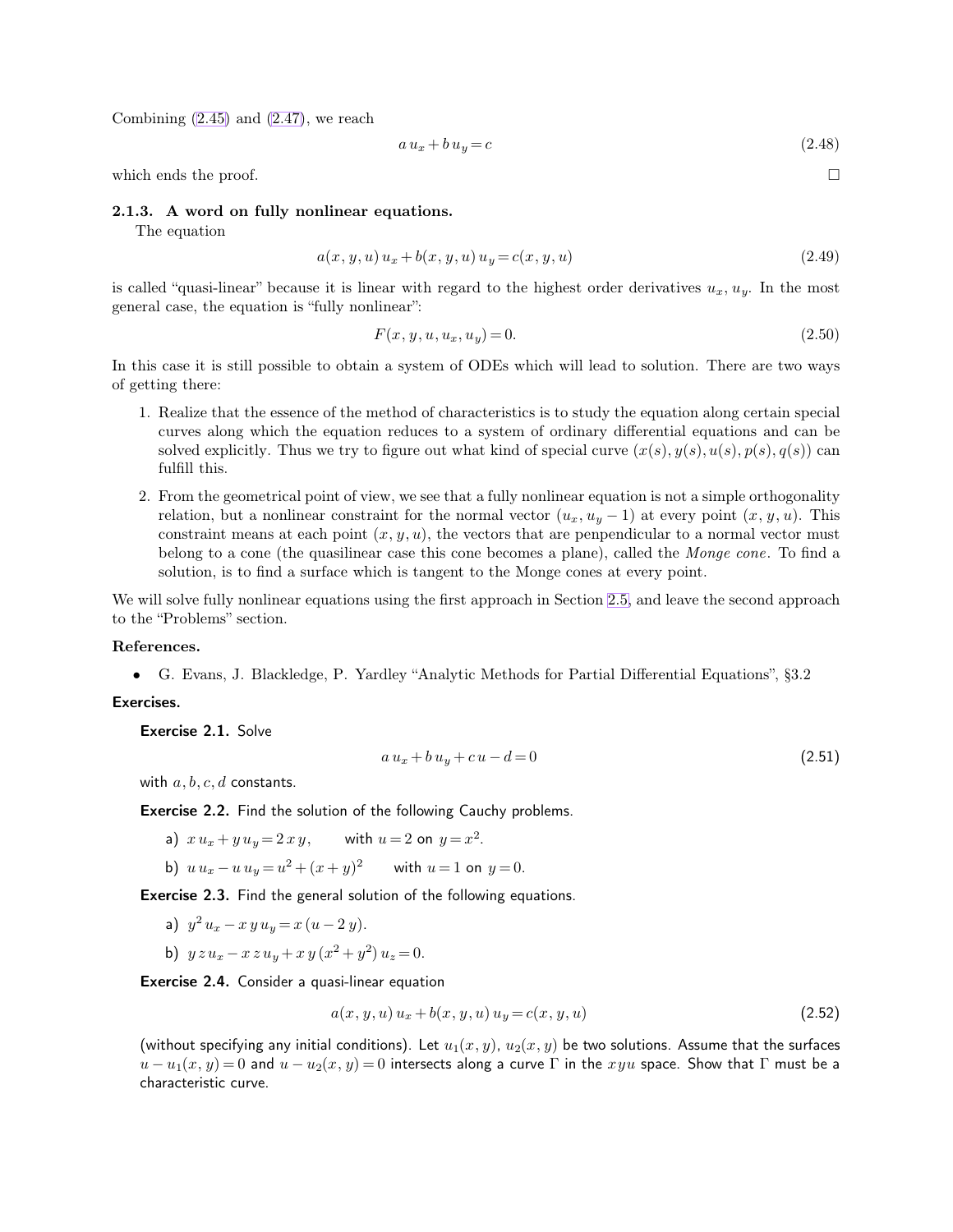# **2.2. Initial Value Problem and Classical Solutions to Conservation Laws.**

### **2.2.1. Initial value problem.**

When discussing qualitative properties of the initial value problem,

$$
a(x, y, u) u_x + b(x, y, u) u_y = c(x, y, u), \qquad u = u_0(\tau) \text{ along } x = x_0(\tau), y = y_0(\tau), \tag{2.53}
$$

it is beneficial to take a more explicit approach.

1. Solve the ODE system

$$
\frac{\mathrm{d}x}{\mathrm{d}s} = a(x, y, u) \tag{2.54}
$$

$$
\frac{\mathrm{d}y}{\mathrm{d}s} = b(x, y, u) \tag{2.55}
$$

$$
\frac{\mathrm{d}u}{\mathrm{d}s} = c(x, y, u) \tag{2.56}
$$

with initial conditions

$$
u(0, \tau) = u_0(\tau), x(0, \tau) = x_0(\tau), y(0, \tau) = y_0(\tau)
$$
\n(2.57)

to obtain

$$
u = u(s, \tau), x = x(s, \tau), y = y(s, \tau). \tag{2.58}
$$

2. Try to invert the relation:

$$
x = x(s, \tau), y = y(s, \tau) \Longrightarrow s = S(x, y), \tau = T(x, y). \tag{2.59}
$$

Substitute into u to obtain  $u = u(S(x, y), T(x, y)).$ 

Here what we are doing is, at every point  $\tau = \tau_0$  on the curve  $(x_0(\tau), y_0(\tau), u_0(\tau))$ , we obtain another curve  $(x(s, \tau_0), y(s, \tau_0), u(s, \tau_0))$  through solving the characteristics equation. Then all these curves would "weave" into a surface.

**Remark 2.6.** Consider the equation

$$
a(x, y, u) u_x + b(x, y, u) u_y = c(x, y, u).
$$
\n(2.60)

Consider the projection of the characteristics onto the  $x-y$  plane:

$$
\frac{\mathrm{d}x}{\mathrm{d}s} = a(x, y, u); \qquad \frac{\mathrm{d}y}{\mathrm{d}s} = b(x, y, u). \tag{2.61}
$$

From now on we will also call these curves in the  $x-y$  plane "characteristics". Note that along these characteristics, the equation reduces to (thanks to chain rule):

$$
\frac{\mathrm{d}u}{\mathrm{d}s} = c(x, y, u). \tag{2.62}
$$

So in conclusion the equation reduces to an ODE along characteristics. Note that when the equation is semilinear

$$
a(x, y) u_x + b(x, y) u_y = c(x, y, u)
$$
\n(2.63)

we can indeed first solve the characteristics first and then solve the ODE for  $u$ .

We illustrate the method with the following example.

**Example 2.7.** Solve

$$
u u_x + u_y = 2, \t u(x, x) = x/2.
$$
\t(2.64)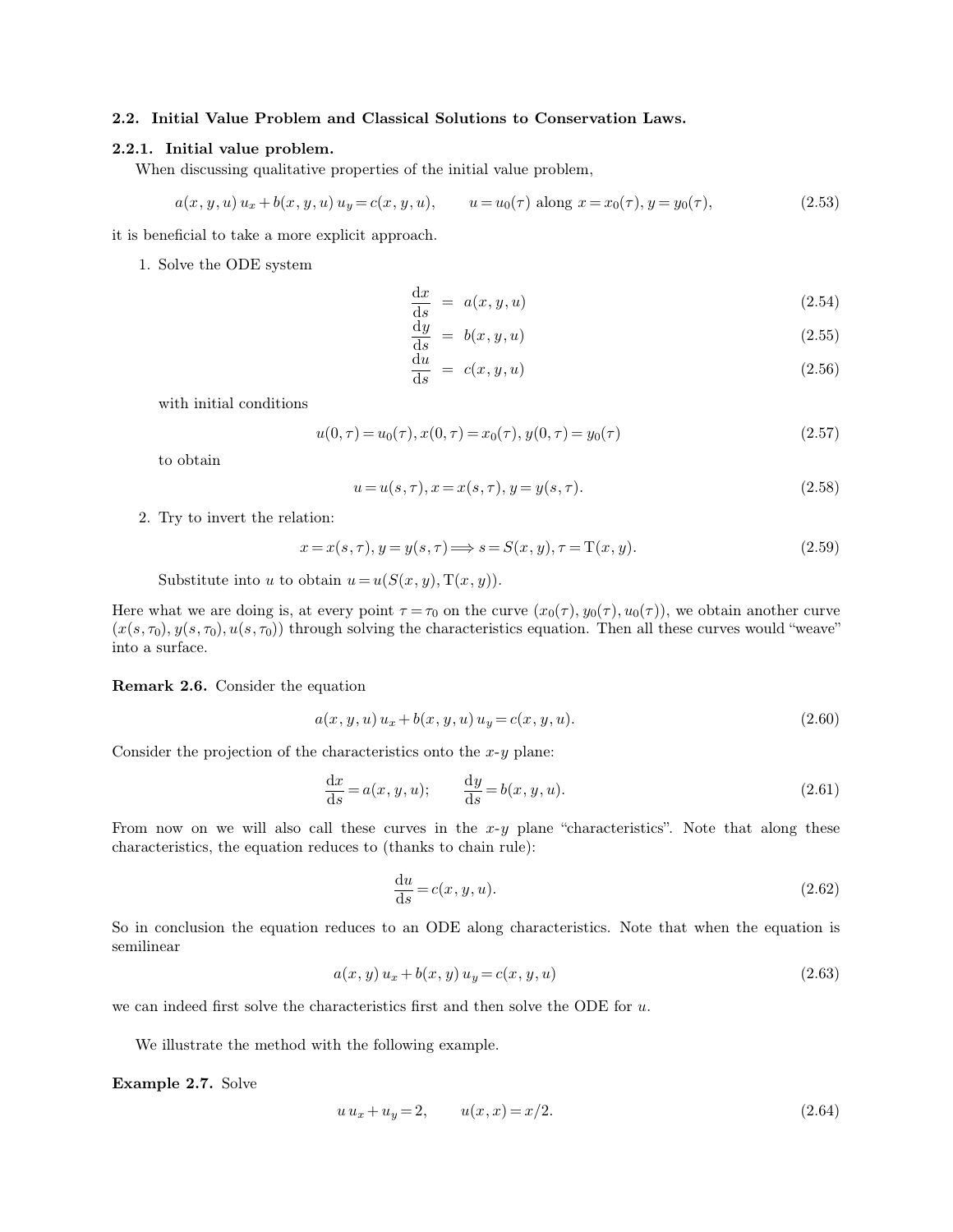<span id="page-6-0"></span>**Solution.** First to make things clearer, we write the problem as

$$
u u_x + u_y = 2,
$$
  $u(\tau, \tau) = \frac{\tau}{2}.$  (2.65)

The system for characteristics is

$$
\frac{\mathrm{d}x}{\mathrm{d}s} = u \qquad x(0,\tau) = \tau \tag{2.66}
$$

$$
\frac{\mathrm{d}y}{\mathrm{d}s} = 1 \qquad y(0,\tau) = \tau \tag{2.67}
$$

$$
\frac{\mathrm{d}u}{\mathrm{d}s} = 2 \qquad u(0,\tau) = \tau. \tag{2.68}
$$

Studying the system we see that the  $u, y$  equations can be solved first:

$$
u(s,\tau) = \tau + 2s; \qquad y(s,\tau) = \tau + s. \tag{2.69}
$$

With  $u(s, \tau)$  solved, we can obtain

$$
x(s,\tau) = \tau + \tau s + s^2. \tag{2.70}
$$

Now we need to write  $s, \tau$  as functions of x, y. Substitute  $s = y - \tau$  into the x formula:

$$
x = \tau + \tau (y - \tau) + (y - \tau)^2 = y^2 + (1 - y)\tau \Longrightarrow \tau = \frac{x - y^2}{1 - y}.
$$
 (2.71)

Then

$$
s = y - \tau = y - \frac{x - y^2}{1 - y} = \frac{y - x}{1 - y}.\tag{2.72}
$$

Back to  $u$ , we have

$$
u(s,\tau) = \tau + 2s = \frac{x - y^2}{1 - y} + 2\frac{y - x}{1 - y} = \frac{2y - y^2 - x}{1 - y}.
$$
\n(2.73)

Let's discuss a bit about the existence and uniqueness of solutions. Our method consists of two steps, first solve the system

$$
\frac{\mathrm{d}x}{\mathrm{d}s} = a(x, y, u) \tag{2.74}
$$

$$
\frac{\mathrm{d}y}{\mathrm{d}s} = b(x, y, u) \tag{2.75}
$$

$$
\frac{\mathrm{d}u}{\mathrm{d}s} = c(x, y, u) \tag{2.76}
$$

and then try to invert

$$
x = x(s, \tau), y = y(s, \tau) \Longrightarrow s = S(x, y), \tau = T(x, y). \tag{2.77}
$$

If we assume that  $a, b, c$  are differentiable, then the first step can always be carried out. On the other hand, for the inversion we need certain conditions on the initial curve. One situation where the existence of  $S$ , T is guaranteed, is when Implicit Function Theorem applies, that is when

$$
\det\left(\begin{array}{cc} x_s & x_\tau \\ y_s & y_\tau \end{array}\right) \neq 0 \tag{2.78}
$$

along  $s = 0$ . It's important to realize that this determinant can be evaluated before solving the equation: Along  $s = 0$ , we have  $x = x_0(\tau)$ ,  $y = y_0(\tau)$  which gives  $x_\tau, y_\tau$ . On the other hand using the equations for x, y we have  $x_s = a, y_s = b$ . As a consequence we have

**Theorem 2.8.** *Consider the initial value problem for quasilinear equation*

$$
a(x, y, u) u_x + b(x, y, u) u_y = c(x, y, u), \t u(0, \tau) = u_0(\tau) \text{ along } (x_0(\tau), y_0(\tau)). \t (2.79)
$$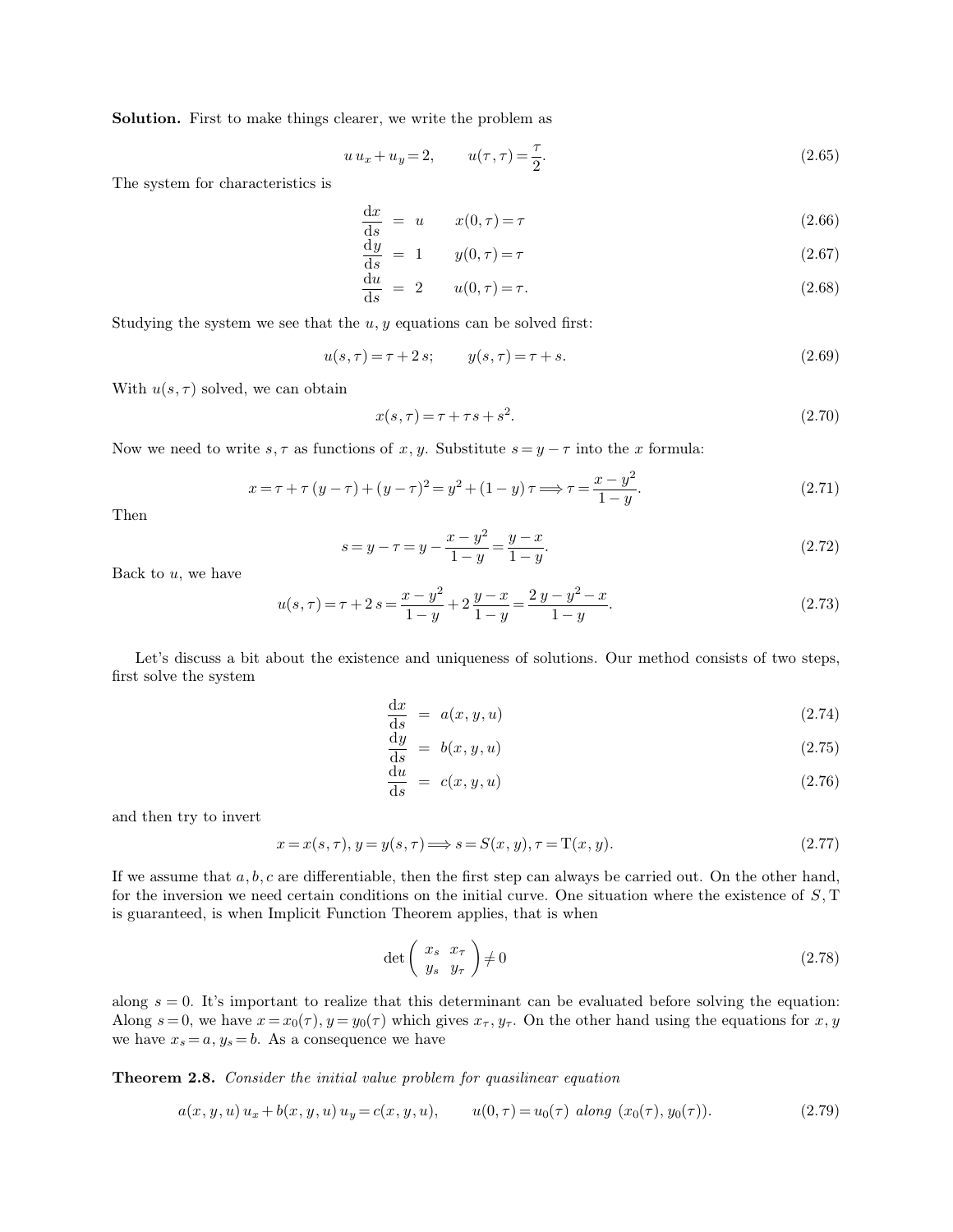*If*

$$
\det \left( \begin{array}{c} a(x_0(\tau), y_0(\tau), u_0(\tau)) & x'_0(\tau) \\ b(x_0(\tau), y_0(\tau), u_0(\tau)) & y'_0(\tau) \end{array} \right) \neq 0 \tag{2.80}
$$

*for all* τ*, then there exists a unique solution in a small neighborhood of the initial curve.*

**Remark 2.9.** It is fairly easy to convince yourself that if the initial condition is given along a characteristic curve, then there is either no solution or infinitely many solutions. On the other hand, if the initial curve  $(x_0(\tau), y_0(\tau))$  only fails [\(2.80\)](#page-7-0) at several isolated points, then a unique solution is still possible, although the solution may not be continuously differentiable everywhere.

### **2.2.2. Conservation laws.**

A special class of initial value problems that is very important in science and engineering is the conservation law. Usually conservation laws are derived as follows. Consider the evolution of the density u of a certain substance:

• The total amount inside a set  $\Omega$  at time t:

$$
\int_{\Omega} u(t, x) \, \mathrm{d}x. \tag{2.81}
$$

• Assumption: Change only occurs as this substance goes through the boundary. Quantified by a "flux" F. That is

$$
\frac{\mathrm{d}}{\mathrm{d}t} \int_{\Omega} u(t, x) \, \mathrm{d}x = - \int_{\partial \Omega} F \cdot n \, \mathrm{d}s \tag{2.82}
$$

where  $n$  is the outer normal.

• Gauss Theorem:

$$
\int_{\partial\Omega} F \cdot n \, \mathrm{d}s = \int_{\Omega} \nabla \cdot F \, \mathrm{d}x \tag{2.83}
$$

• We have

$$
\frac{\mathrm{d}}{\mathrm{d}t} \int_{\Omega} u(t, x) \, \mathrm{d}x + \int_{\Omega} \nabla \cdot F \, \mathrm{d}x = 0 \tag{2.84}
$$

as  $\frac{d}{dt}$  $\frac{d}{dt} \int_{\Omega} u(t, x) = \int_{\Omega} u_t dx$ , we reach

$$
\int_{\Omega} [u_t + \nabla \cdot F] dx = 0.
$$
\n(2.85)

• As  $\Omega$  is arbitrary, when  $u_t + \nabla \cdot F$  is assumed to be regular enough, we have a differential equation

<span id="page-7-0"></span>
$$
u_t + \nabla \cdot F = 0. \tag{2.86}
$$

A *conservation law* is obtained when F is a function of u only:

$$
u_t + \nabla \cdot F(u) = 0, \qquad u(0, x) = g(x)
$$
\n(2.87)

**Remark 2.10.** Note that the above is in fact a very general framework. For example, if we think of  $\rho$  as temperature, then F according to Fourier's law should be  $-\kappa \nabla \rho$ , this leads to the heat equation.

#### **2.2.3. Solving 1D conservation laws using method of characteristics.**

Conservation laws in 2D and higher dimensions is still at the forefront of PDE research and far from wellunderstood. On the other hand, the theory for 1D conservation laws is much more complete. In particular, a 1D scalar conservation law

$$
u_t + f(u)_x = 0, \t u(0, x) = g(x) \t (2.88)
$$

is almost fully understood. We will restrict ourselves to this case.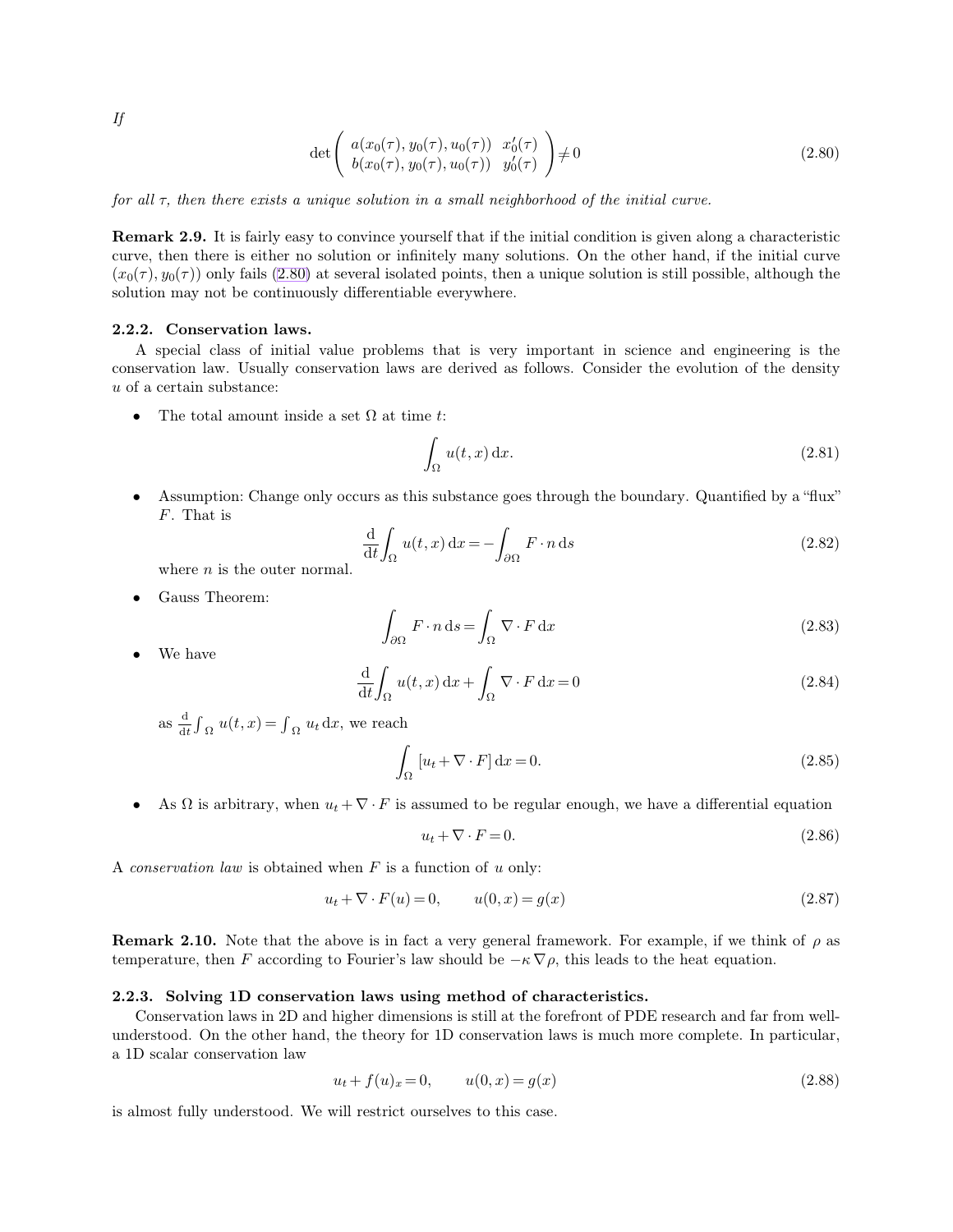Denote  $a(u) = f'(u)$ , the equation can be written as

$$
u_t + a(u) u_x = 0. \t\t(2.89)
$$

This is a very simple quasi-linear equation so we try to solve it using method of characteristics.

$$
\frac{dt}{ds} = 1, \t t(0) = 0 \t (2.90)
$$

$$
\frac{\mathrm{d}x}{\mathrm{d}s} = a(u), \qquad x(0) = x_0 \tag{2.91}
$$

$$
\frac{du}{ds} = 0, \t u(0) = g(x_0)
$$
\t(2.92)

The solution is given by

$$
u(t,x) = g(x_0) \tag{2.93}
$$

with

$$
x = x_0 + a(g(x_0)) t \tag{2.94}
$$

Combine these we get an implicit formula for  $u$ :

$$
u = g(x - a(u)t).
$$
 (2.95)

Although under certain conditions the implicit function theorem gives the existence of a uniquely determined u, we cannot really write it down explicitly.

However we can compute  $u_x$  explicitly:

$$
u_x = g'(1 - a'tu_x) \Longrightarrow u_x = \frac{g'}{1 + g'a't}.
$$
\n(2.96)

We see that there is the possibility that  $u_x$  will become infinity – when  $g' a' < 0$ . This "blow-up" is very easy to understand when we look at the  $x-t$  plane characteristics:

$$
\frac{dt}{ds} = 1, \t t(0) = 0 \t (2.97)
$$

$$
\frac{\mathrm{d}x}{\mathrm{d}s} = a(u), \qquad x(0) = x_0 \tag{2.98}
$$

Since *u* is unknown, this system seems cannot be solved. However for conservation law we have  $\frac{du}{ds} = 0$  which means along each characteristic curve  $a(u)$  is a constant – the characteristics are straight lines!

Thus we see that a conservation law depicts the "carrying" of the initial values along straight lines whose slope are  $1/a(u)$  (when discussing conservation laws we often use the "speed"  $\frac{dx}{dt} = a(u)$  instead of slope, some books, such as G. B. Whitham "Linear and Nonlinear Waves", draw the coordinates such that  $t$  is the horizontal direction and x the vertical, to be able to keep talking about slopes). As  $a(u)$  changes with u, characteristics corresponding to different u may cross each other, leading to the blow-up in finite time. In other words, the classical solution cannot be defined beyond a certain time.

**Example 2.11.** Consider the Burgers equation (the case  $a(u) = u$ )

$$
u_t + u u_x = 0 \tag{2.99}
$$

The solution is

$$
u = g(x - u t). \tag{2.100}
$$

Taking derivatives we get

$$
u_x = \frac{g'(x_0)}{1 + t g'(x_0)}, \qquad u_t = -\frac{g'(x_0) g(x_0)}{1 + t g'(x_0)}.
$$
\n(2.101)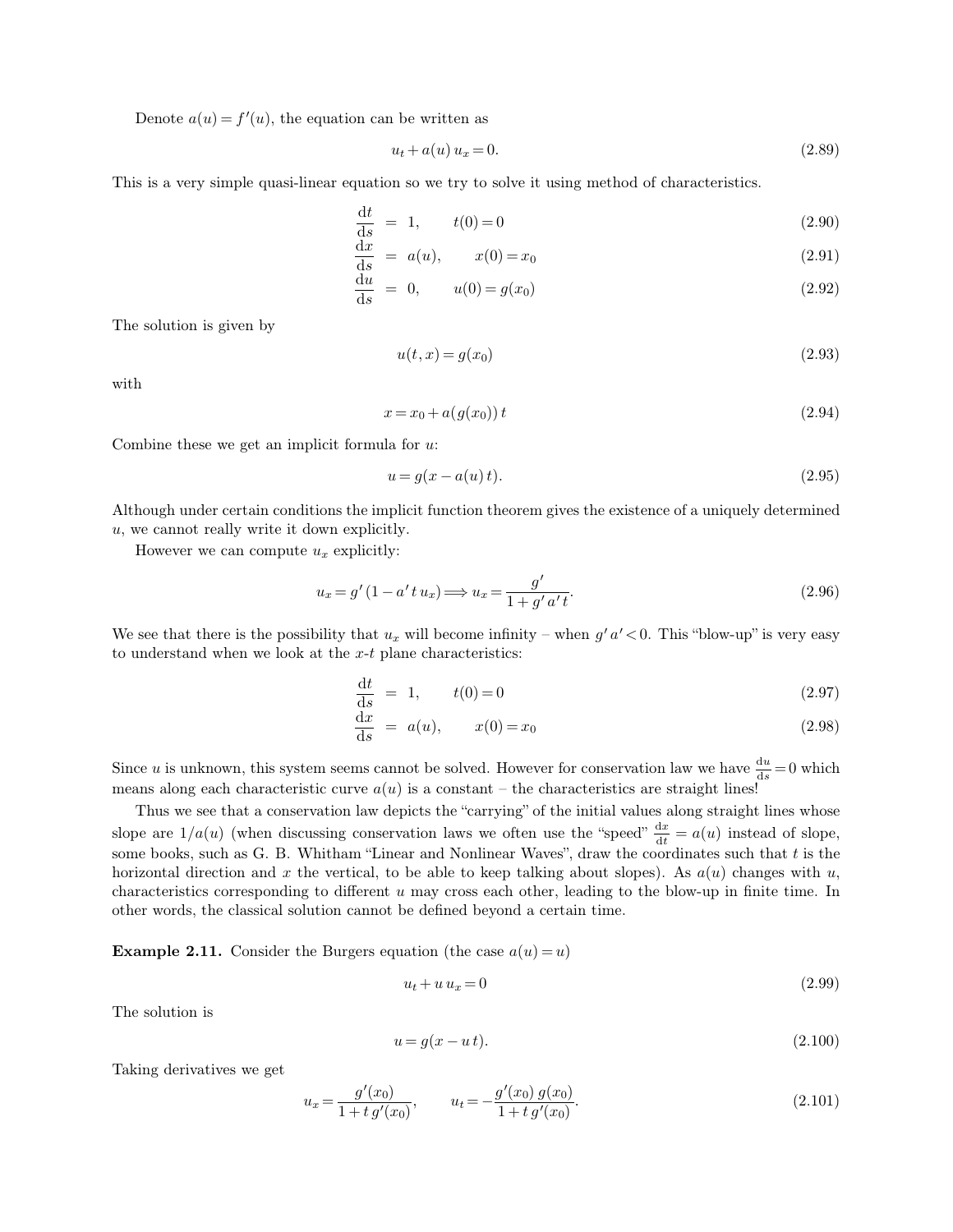We see that the maximum time for  $u$  to be differentiable is

$$
T = \begin{cases} \left[\max_{x} \{-g'(x)\}\right]^{-1} & g'(x) < 0 \text{ for some } x\\ \infty & g'(x) \geq 0 \text{ for all } x \end{cases}.
$$
 (2.102)

Now consider

$$
u(0,x) = g(x) = -x \tag{2.103}
$$

We see that the maximum time for existence is 1, which can be verified by drawing characteristics. In fact we can solve the equation for this initial value to obtain

$$
u(x,t) = \frac{x}{t-1}
$$
\n(2.104)

# **References.**

• Erich Zauderer, "Partial Differential Equations of Applied Mathematics", 2ed, §2.2, §2.3.

# **Exercises.**

Exercise 2.5. (Zauderer) Solve the initial value problem

$$
u_t + u_x = 0, \t u = g(t) \text{ along } x = t^2.
$$
\t(2.105)

- a) Does the solution exist for all  $(x, t)$ ? If not, for what  $g(t)$  does it exist for all  $(x, t)$ ?
- b) For those  $g(t)$  guaranteeing the existence of  $u(x, t)$  for all  $(x, t)$ , do  $u_x$  and  $u_t$  remain bounded everywhere? If not, specify the location where  $u_x$  or  $u_t$  (or both) becomes infinite, and explain.

Exercise 2.6. (Zauderer) Solve the following equations using method of characteristics. Discuss what caution should be taken when assigning initial conditions.

$$
x u_x + t u_t = -u; \t t u_x - x u_t = u.
$$
\n(2.106)

Exercise 2.7. (Zauderer) Show that the initial value problem

$$
u_t + u_x = 0, \qquad u = x \text{ on } x^2 + t^2 = 1 \tag{2.107}
$$

has no solution. However, if the initial data are given only over the semicircle that lies in the half-plane  $x + t \leqslant 0$ , the solution exists but is not differentiable along the characteristic base curves that issue from the two end points of the semicircle.

Exercise 2.8. (Zauderer) Solve the initial value problem

$$
v_t + e^x v_x = 0, \qquad v(x, 0) = x. \tag{2.108}
$$

Exercise 2.9. (Zauderer) Show that the initial value problem

$$
(t-x) u_x - (t+x) u_t = 0, \t u(x,0) = f(x), \t x > 0 \t (2.109)
$$

has no solution if  $f(x)$  is an arbitrary function.

Exercise 2.10. (Zauderer) Show that the initial value problem

$$
u_t + u_x = x, \t u(x, x) = 1 \t (2.110)
$$

has no solution. Observe that the initial curve  $t = x$  is a characteristic base curve and explain why this is not a characteristic initial value problem.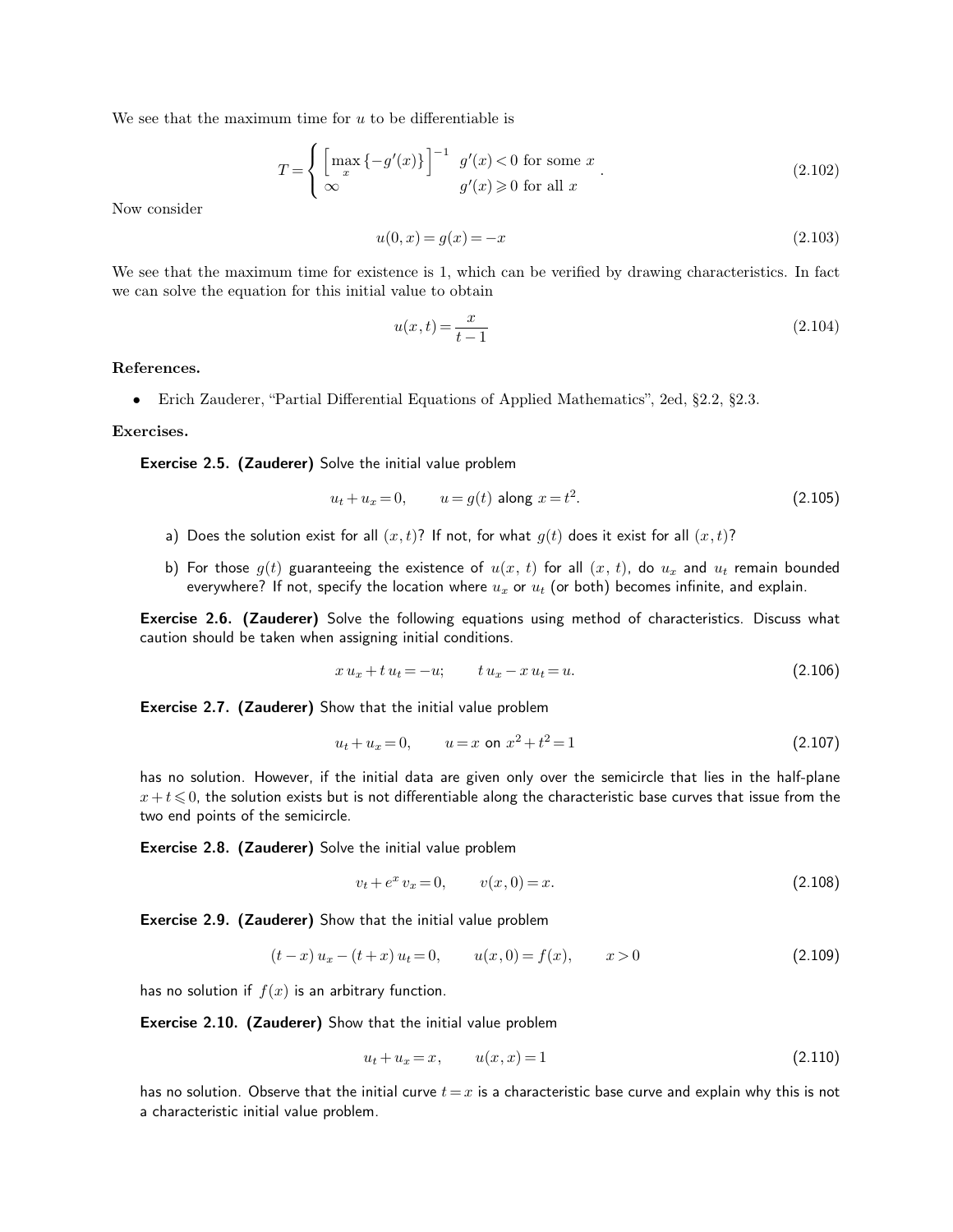Exercise 2.11. Consider the quasilinear initial value problem

$$
a(x, y, u) u_x + b(x, y, u) u_y = c(x, y, u), \qquad u = u_0(\tau) \text{ along } (x_0(\tau), y_0(\tau)). \tag{2.111}
$$

We know that in general the solution can only exist in a small neighborhood of the initial curve and may develop singularity a finite distance from it.

However, consider the method: We obtain the solution surface by "weaving" together solutions to

$$
\frac{\mathrm{d}x}{\mathrm{d}s} = a(x, y, u) \tag{2.112}
$$

$$
\frac{\mathrm{d}y}{\mathrm{d}s} = b(x, y, u) \tag{2.113}
$$

$$
\frac{\mathrm{d}u}{\mathrm{d}s} = c(x, y, u) \tag{2.114}
$$

which, according to the existence/uniqueness theory of ODEs, should exist for all s if we assume  $a,b,c$  to be Lipschitz functions.

Does this contradict the fact that the solution surface only exists in a neighborhood of the initial curve? If not, why?

## Exercise 2.12. (Zauderer) Consider the wave equation

$$
u_{tt} - u_{xx} = 0, \t u(x,0) = g(x), \t u_t(x,0) = h(x). \t (2.115)
$$

Show that

a) If we set  $v(x, t) = u_t - u_x$ , then v satisfies

$$
v_t + v_x = 0, \qquad v(x, 0) = h(x) - g'(x). \tag{2.116}
$$

b) Use method of characteristics to solve the  $v$  equation and then the  $u$  equation. Show that the solution is given by the d'Alembert's formula

$$
u(x,t) = \frac{1}{2} \left[ g(x+t) + g(x-t) \right] + \frac{1}{2} \int_{x-t}^{x+t} h(s) \, ds. \tag{2.117}
$$

Exercise 2.13. (Zauderer) Solve the initial value problem

$$
u_t + u u_x = x, \t u(x, 0) = f(x) \t (2.118)
$$

for  $f(x) = 1$  and  $f(x) = x$ .

**Exercise 2.14.** Consider  $u_t + f(u)_x = 0$ , with  $u(x, 0) = g(x)$ . Find the maximum time for u to be differentiable.

Exercise 2.15. Analyze

$$
u_t - u^2 u_x + c u = 0, \t u(x, 0) = g(x). \t(2.119)
$$

**Exercise 2.16.** Solve the Burgers equation

$$
u_t + u u_x = 0, \qquad u(x, 0) = 1 - x^2. \tag{2.120}
$$

Exercise 2.17. Consider the first order quasi-linear equation in higher dimensions:

$$
a_1(x_1, \ldots, x_n) u_{x_1} + \cdots + a_n(x_1, \ldots, x_n) u_{x_n} = a(x_1, \ldots, x_n). \tag{2.121}
$$

Develop a theory for its initial value problem and obtain a theorem similar to Theorem [2.8.](#page-6-0)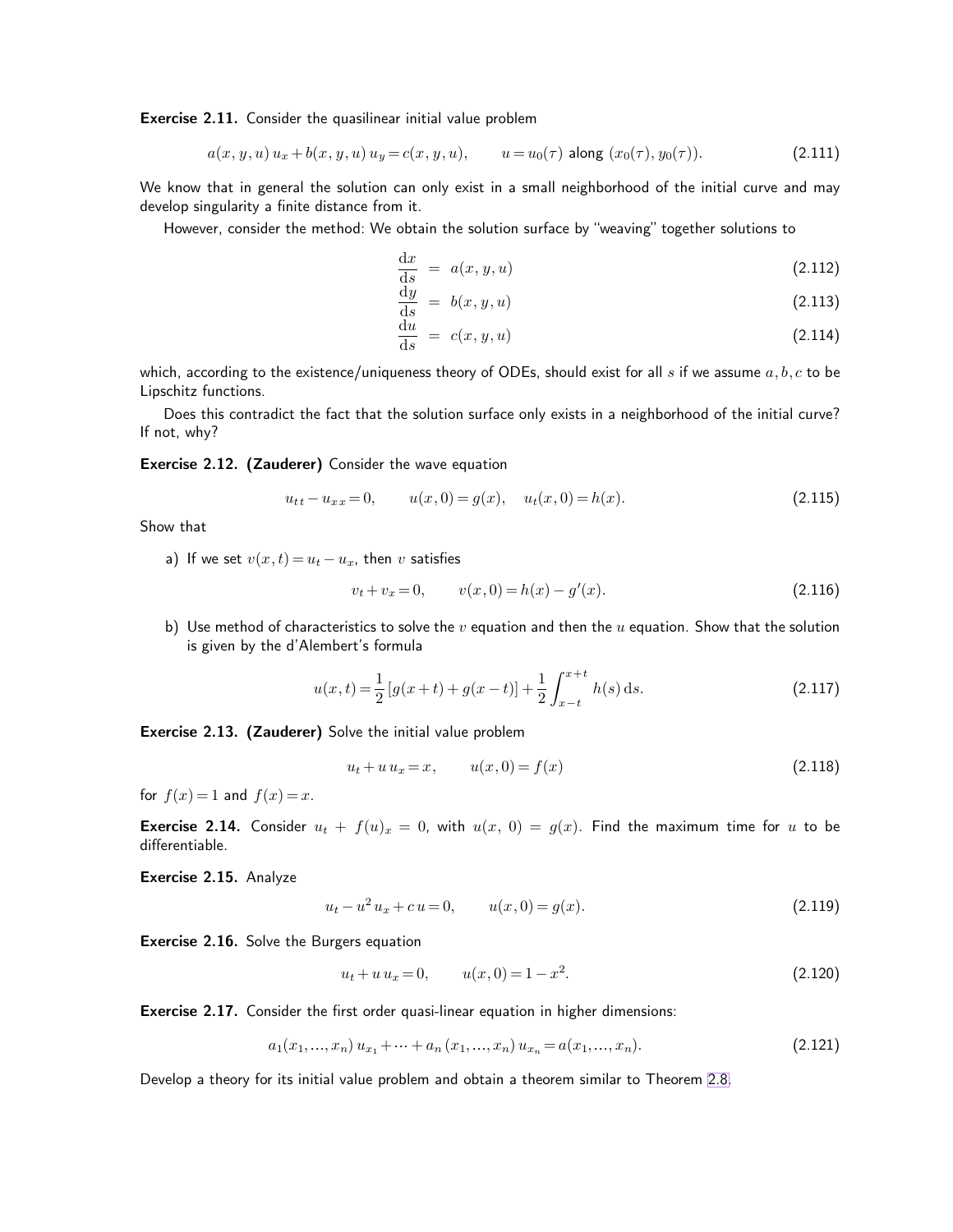# **2.3. Weak Solutions to Conservation Laws.**

#### **2.3.1. Weak solutions.**

We have seen that when solving conservation law

<span id="page-11-4"></span><span id="page-11-2"></span><span id="page-11-1"></span>
$$
u_t + f(u)_x = 0, \t u(x, 0) = g(x) \t (2.122)
$$

or equivalently2.1

<span id="page-11-3"></span>
$$
u_t + a(u) u_x = 0, \t u(x, 0) = g(x), \t (2.123)
$$

the solution in general may develop singularities in finite time. In other words,  $u_x$  and  $u_t$  will become infinite. In fact, one may continue the solution along the characteristics, thus allowing the solution to be multi-valued. However this clearly is not appropriate for most situations modelled by conservation laws – for example traffic flows can be modelled by conservation laws, where allowing multi-valued solutions would be allowing cars to pile up!

There are two possible ways to get out of this situation.

- Accept the fact as an indication that the model is not an accurate reflection of physical reality, and try to revise the model.
- Try to "generalize" the idea of solutions, define "weak" solutions which exists for all time.

Either one could be a good choice. It is indeed possible to avoid finite time singularities through more accurate models obtained from putting back small terms that have been neglected. However, those models are all much more complicated, and more importantly, a good understanding of the classical solutions to those models in fact requires a good understanding of discontinuous solutions to [\(2.122\)](#page-11-0)!

Now we give the definition of "weak solutions" which is allowed to be discontinuous:

**Definition 2.12. (Weak solution for conservation laws)** *A locally integrable function* u *is called a weak solution of*

<span id="page-11-0"></span>
$$
u_t + f(u)_x = 0, \t u(x, 0) = u_0 \t (2.124)
$$

*if*

$$
\iint_{t>0} [u \, \phi_t + f(u) \, \phi_x] \, dx \, dt + \int_{\mathbb{R}} u_0 \, \phi \, dx = 0.
$$
\n(2.125)

*holds for every*  $\phi \in C_0^1(\mathbb{R} \times \mathbb{R}^+).$ 

Here  $C_0^1$  denotes functions that are continuously differentiable and compact supported.<sup>2.2</sup>

**Remark 2.13.** With some additional assumptions, one can show the equivalence of  $(2.125)$  to the following integral relation

$$
\frac{d}{dt} \int_{a}^{b} u \, dx + f(u(b, t)) - f(u(a, t)) = 0 \tag{2.126}
$$

which is exactly how we derive conservation laws in the first place! The reason why we use  $(2.125)$  instead of  $(2.126)$  is that on one hand the latter requires more regularity on u, on the other the seemingly more complicated [\(2.125\)](#page-11-1) is in fact more efficient in complicated situations.

It can be shown that the "weak solutions" is indeed a more general concept than classical solutions. Here by "classical solution" we mean a solution  $u(x,t) \in C^1$  whose derivatives  $u_t$  and  $u_x$  indeed satisfies the equation everywhere.

**Lemma 2.14.** *Any classical solution is a weak solution. On the other hand, let*  $u \in C^1$  *be a weak solution, then it is also a classical solution.*

**Proof.** For the first part simply multiply the equation by  $\phi \in C_0^1$  and integrate by parts; For the second, start from the definition of weak solutions, integrate by parts to put derivatives to u. The details are left as exercises.  $\Box$ 

[<sup>2.1.</sup>](#page-11-3) Equivalent only when the solution is continuously differentiable! That is, the two formulations are equivalent only when we are discussing classical solutions.

[<sup>2.2.</sup>](#page-11-4) A function  $f(x)$  is said to have compact support if its support – the set  $\{x: f(x) \neq 0\}$  – is compact, that is if there is  $R > 0$  such that  $f(x) = 0$  for all  $|x| > R$ .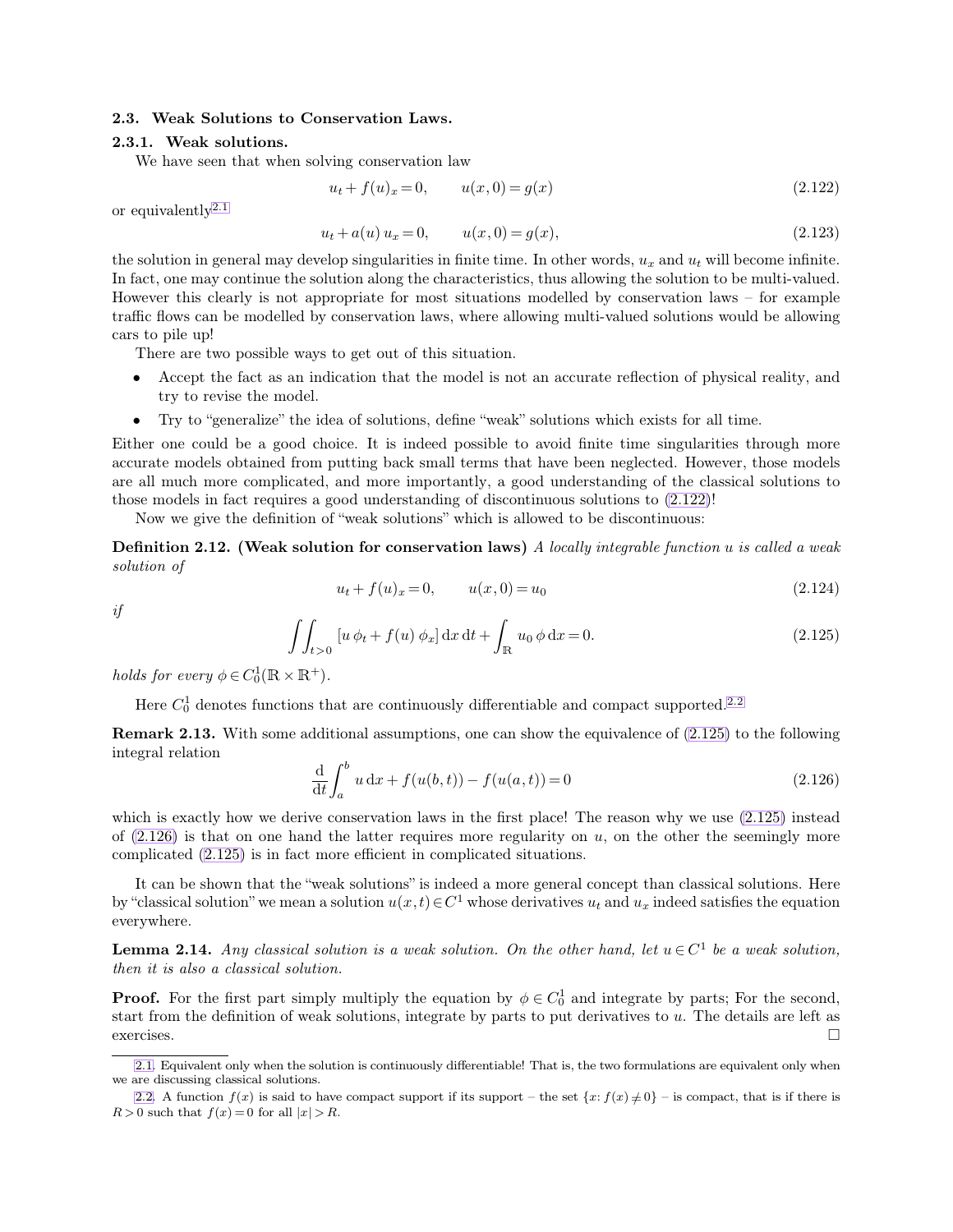As soon as we allow discontinuous functions to be solutions, we have to allow such initial conditions too. As can be seen in Section [2.4,](#page-16-0) it may be very physical to consider such initial conditions. Let's look at two examples which indicate the key issue that our weak solution theory should deal with.

# **Example 2.15.** Solve

$$
u_t + u u_x = 0, \t u(x, 0) = g(x) \t (2.127)
$$

with

$$
g(x) = \begin{cases} 0 & x < 0 \\ 1 & x > 0 \end{cases}
$$
, and  $g(x) = \begin{cases} 1 & x < 0 \\ 0 & x > 0 \end{cases}$ . (2.128)

using characteristics.

We easily see that for the first initial condition, we only have

$$
u(x,t) = \begin{cases} 0 & x < 0 \\ ? & 0 < x < t \\ 1 & x > t \end{cases}
$$
 (2.129)

while for the second initial condition we have multi-valuedness right from  $t > 0$ .

Thus the theory of weak solution needs to solve two problems:

- 1. The method of characteristics may leave regions of solution undefined.
- 2. The method of characteristics may cause ambiguity in the value of  $u$ .

In the following we will fix these through introducing rarefaction waves and shock waves.

• Filling the void: Rarefaction waves.

It turns out that to fill the void, it suffices to "fill in" a "patch" of solution of the form  $u = U(x/t)$ . Consider the example:

$$
u_t + u u_x = 0, \t u(x, 0) = g(x) = \begin{cases} 0 & x < 0 \\ 1 & x > 0 \end{cases}.
$$
\t(2.130)

We look for solutions of the form  $U(x/t)$ . Substituting into the equation we get

$$
-t^{-2}x U' + U(t^{-1}U') = 0 \Longrightarrow U(x/t) = x/t.
$$
\n(2.131)

This gives

$$
u(t,x) = \begin{cases} 0 & x < 0 \\ x/t & 0 < x < t \\ 1 & x > t \end{cases}
$$
 (2.132)

One can check that it is indeed a weak solution.

**Remark 2.16.** In general, if a "void fan" starts at  $(x_0, t_0)$ , the solution to fill in should look like  $U\Big(\frac{x-x_0}{t-t}\Big)$  $\frac{x-x_0}{t-t_0}$ .

We will discuss more in Section [2.4.](#page-16-0)

- Resolving the ambiguity: Shock waves.
	- Instead of letting characteristics cross, we introduce a discontinuity curve which "cuts" the characteristics. That is, we try to get u which is piecewise  $C<sup>1</sup>$  with jump discontinuities along certain curves. Turns out that the requirement of  $u$  being a weak solution totally determines these curves.
	- ο Consider one such curve, denote it by Γ. Let  $φ ∈ C<sup>1</sup><sub>0</sub>$  be supported in a small ball centering on Γ. The ball is so small that it does not intersect with the x-axis and u is  $C^1$  everywhere in the ball except along Γ.

Denote this ball by D, which is divided into two parts  $D_1, D_2$  by  $\Gamma$ . As  $\phi = 0$  along the xaxis, the definition of weak solutions becomes

$$
\iint_D u \, \phi_t + f(u) \, \phi_x \, \mathrm{d}x \, \mathrm{d}t = 0. \tag{2.133}
$$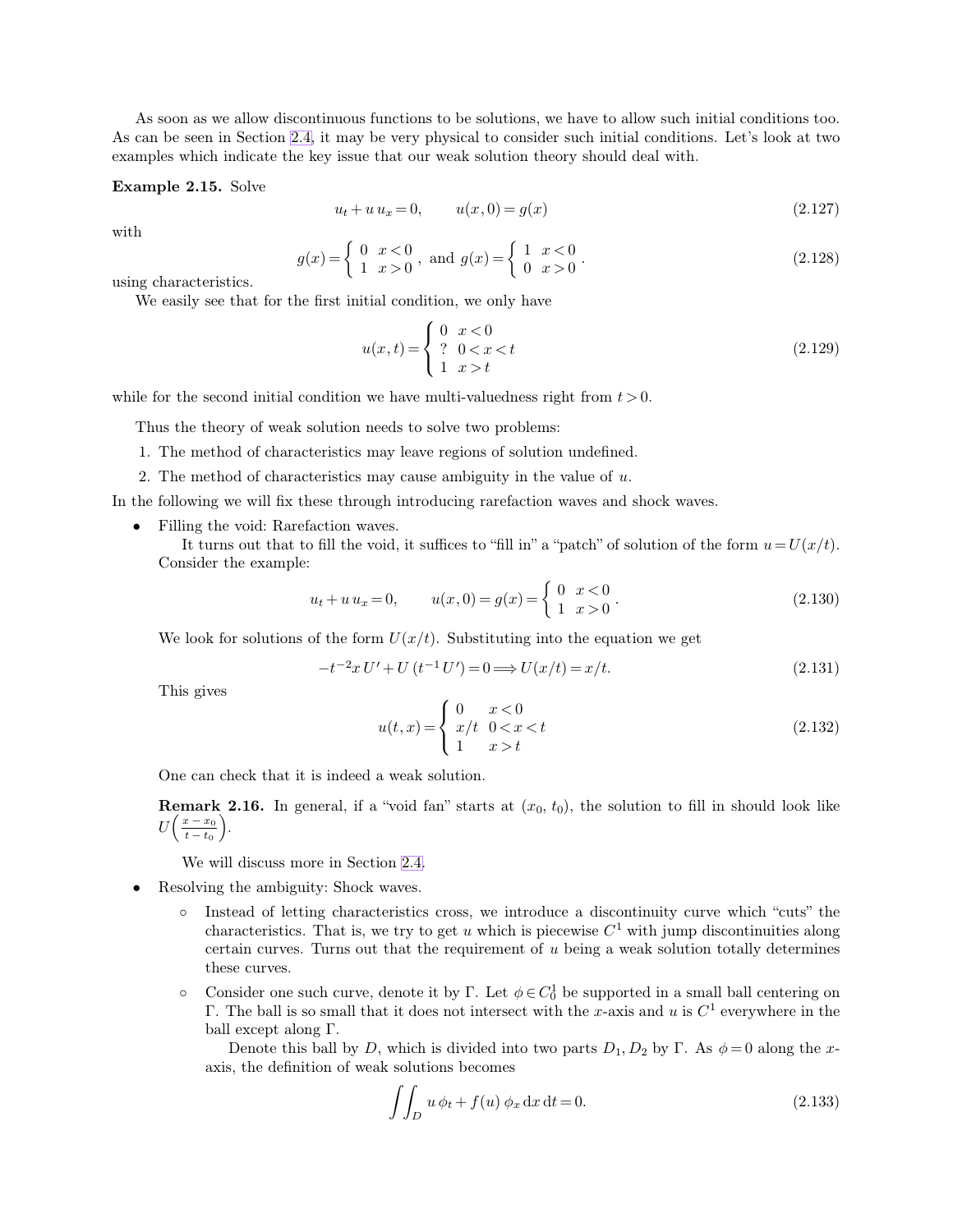We write the left hand side as  $\int \int_{D_1} + \int \int_{D_2}$  and try to use integration by parts.

Since u is  $C^1$  in  $D_1, D_2$ , we have

$$
\iint_{D_1} u \phi_t + f(u) \phi_x \, dx \, dt = -\iint \left[ u_t + f(u)_x \right] \phi \, dx \, dt + \oint_{\partial D_1} \left[ u \, n_t + f(u) \, n_x \right] \phi \, dS \qquad (2.134)
$$

Since u solves the equation in the classical sense in  $D_1$  (see exercise) we have

$$
\iint_{D_1} u \, \phi_t + f(u) \, \phi_x \, dx \, dt = \oint_{\partial D_1} [u \, n_t + f(u) \, n_x] \, \phi \, dS. \tag{2.135}
$$

Similarly

$$
\iint_{D_2} u \phi_t + f(u) \phi_x \, dx \, dt = \oint_{\partial D_2} [u \, n_t + f(u) \, n_x] \phi \, dS. \tag{2.136}
$$

Since  $\phi$  vanishes on  $\partial D_1$  except along Γ, we finally obtain

$$
\int_{\Gamma} [[u] \, n_t + [f(u)] \, n_x] \, \phi \, dS = 0 \tag{2.137}
$$

where  $[u]$  is the "jump" of u across  $\Gamma$ .

Now let  $\Gamma$  be determined by  $\frac{dx}{dt} = s(x, t)$ . We have  $\frac{n_t}{n_x} = -s$  which gives

$$
\int_{\Gamma} [-s[u] + [f(u)]] \phi \, dS = 0.
$$
\n(2.138)

Due to the arbitrariness of  $\phi$ , the weak solution must satisfy

$$
[f(u)] = s[u].
$$
\n(2.139)

This is called the *jump condition*.

In the special case of gas dynamics, this condition is referred to as *Rankine-Hugoniot condition*.

# **Theorem 2.17.** *Consider the scalar conservation law*

$$
u_t + f(u)_x = 0, \t u(x, 0) = g(x). \t(2.140)
$$

*If a function* u(x, t) *satisfies:*

- *i. It is piecewise smooth;*
- *ii. It satisfies the jump condition along curves of discontinuity;*
- *iii. It satisfies the initial condition,*

*then*  $u(x, t)$  *is a weak solution to the problem.* 

# **2.3.2. Entropy conditions.**

It turns out that weak solutions are in general not unique. For example, consider the Burgers equation with initial data  $u(x, 0) = \begin{cases} 0 & x < 0 \\ 1 & x > 0 \end{cases}$  $\begin{cases} 0, & x < 0 \\ 1, & x > 0 \end{cases}$ , it turns out that both

$$
u_1(x,t) = \begin{cases} 0 & x < t/2 \\ 1 & x > t/2 \end{cases}, \qquad u_2(x,t) = \begin{cases} 0 & x < 0 \\ x/t & 0 < x < 1 \\ 1 & x > t \end{cases} \tag{2.141}
$$

are weak solutions.

The fix to this situation is the introduction of the so-called "entropy" condition

$$
\frac{u(x+a,t) - u(x,t)}{a} \leqslant \frac{E}{t}, \qquad \forall a > 0, t > 0 \tag{2.142}
$$

where E is independent of  $x, t$ . A solution satisfying this entropy condition is called an "entropy solution". For an entropy solution, if it has a discontinuity, then necessarily  $u_l > u_r$ . Since we are considering the case  $f'' > 0$ , we always have

$$
f'(u_l) > s > f'(u_r) \tag{2.143}
$$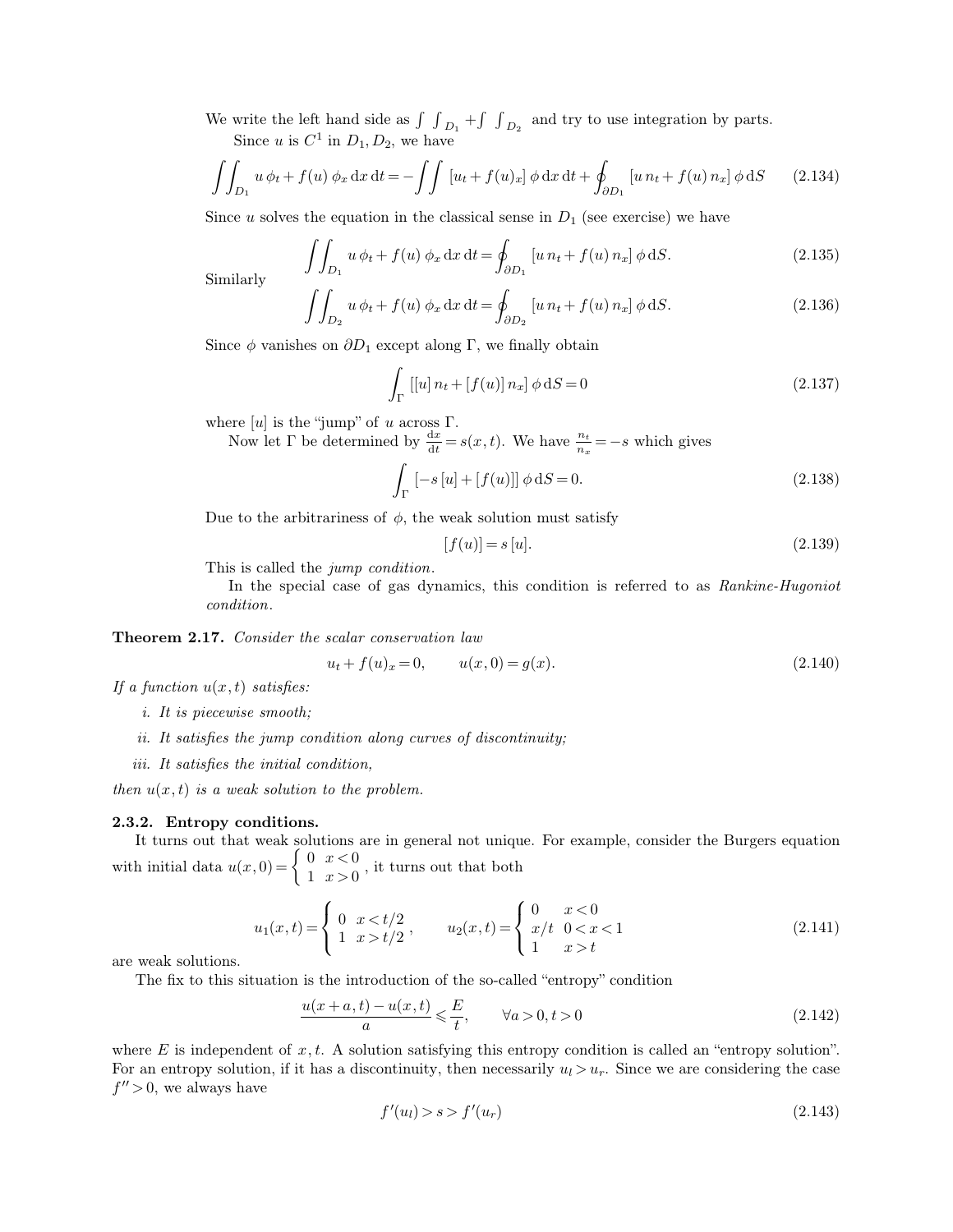where s is the speed of the discontinuity (that is, the discontinuity is the curve  $\frac{dx}{dt} = s(x, t)$ ).

**Remark 2.18.** If we draw the characteristics, the entropy condition requires characteristics to "meet" at the discontinuity instead of "emanating" from it. Physically speaking, each characteristic curve is a carrier of information, the requirement that they "meet" at any discontinuity is the same as saying information must decrease across any shocks. This is consistent with the Second Law of thermodynamics. This point of view helps in appreciating the following discussion on the irreversibility of entropy solutions.

We can also give the following mathematical justification of the entropy condition.

**Remark 2.19.** We consider the following situations regarding the relations between  $f'(u_l)$ ,  $f'(u_r)$  and s.

- $f'(u_l) < s$ . In this case there are characteristics starting from the left side of  $x = s(t)$  and entering into  $\Omega_L$ , Therefore we need one condition at the left side of the discontinuity;
- −  $f'(u_l) > \dot{s}$ . No condition along the left side is needed;
- −  $f'(u_r) < \dot{s}$ . No condition along the right side of the discontinuity is needed;
- −  $f'(u_r) > \dot{s}$ . One condition along the right side is needed.

Now for the scalar conservation law, the jump condition

$$
\dot{s} = \frac{f(u_l) - f(u_r)}{u_l - u_r} \tag{2.144}
$$

is only one equation and therefore all it can do is to determine  $\dot{s}$ . As a consequence, we do not have any extra condition and the solution is determined only when  $f'(u_l) > \dot{s}$  and at the same time  $f'(u_r) < \dot{s}$ .

**Example 2.20.** Consider

$$
u_t + u u_x = 0, \qquad u(x,0) = \begin{cases} 1 & x < 0 \\ \frac{1-x}{\varepsilon} & 0 < x < \varepsilon \\ 0 & x > \varepsilon \end{cases} \tag{2.145}
$$

**References.**

• L. C. Evans, "Partial Differential Equations".

Exercises.

**Exercise 2.18.** Construct entropy solutions for the following initial value problems

a)

$$
u_t + \left(\frac{u^2}{2}\right)_x = 0, \qquad u(0, x) = \begin{cases} 1 & x < 3 \\ 0 & x > 3 \end{cases} \tag{2.146}
$$

b)

$$
u_t + \left(\frac{u^2}{2}\right)_x = 0, \qquad u(0, x) = \begin{cases} 2 & x < 0 \\ 1 & 0 < x < 1 \\ 0 & x > 1 \end{cases} \tag{2.147}
$$

c)

$$
u_t + \left(\frac{u^4}{4}\right)x = 0, \qquad u(0, x) = \begin{cases} 1 & x < 0 \\ 0 & x > 0 \end{cases} \tag{2.148}
$$

Exercise 2.19. Compute explicitly the unique entropy solution of

$$
u_t + \left(\frac{u^2}{2}\right)_x = 0, \qquad u(0, x) = g \tag{2.149}
$$

for

$$
g(x) = \begin{cases} 1 & x < -1 \\ 0 & -1 < x < 0 \\ 2 & 0 < x < 1 \\ 0 & x > 1 \end{cases} \tag{2.150}
$$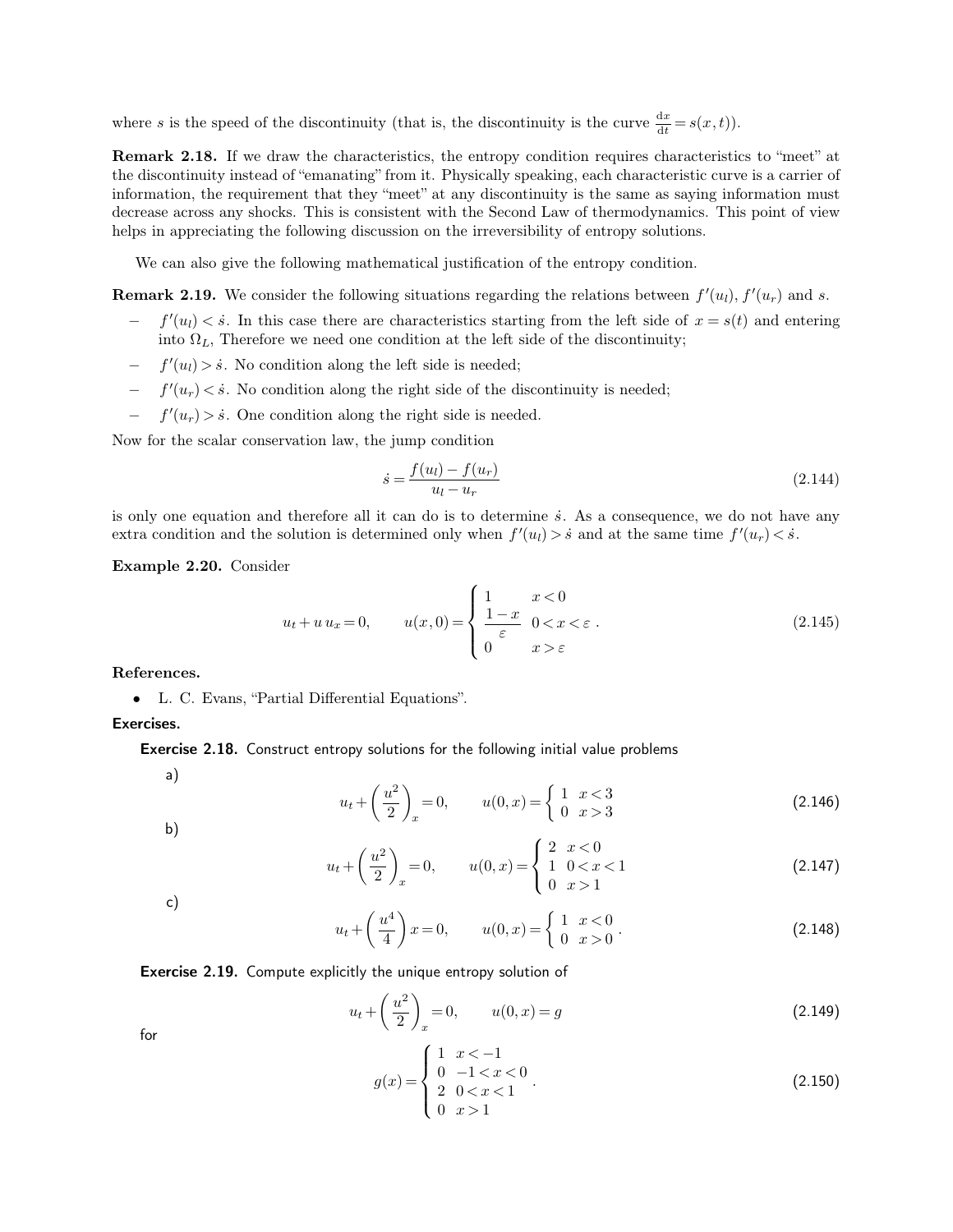Draw a picture of your answer. Be sure to illustrate what happens for all times  $t > 0$ .

**Exercise 2.20.** Prove that any classical solution is a weak solution. On the other hand, let  $u \in C^1$  be a weak solution, then it is in fact a classical solution.

Exercise 2.21. Consider the following approach for the construction of weak solution for the scalar conservation law

$$
u_t + f(u)_x = 0, \qquad u(x,0) = g(x). \tag{2.151}
$$

• Write the equation as  $u_t + a(u) u_x = 0$ . Multiply the equation by  $a'(u)$  and set  $v = a(u)$ , we reach

$$
v_t + v v_x = 0, \qquad v(x, 0) = a(g(x)). \tag{2.152}
$$

• Then apply the theory of Burgers equation.

Exercise 2.22. Prove that

$$
u(t,x) = \begin{cases} 0 & x < 0 \\ x/t & 0 < x < t \\ 1 & x > t \end{cases} \tag{2.153}
$$

is a weak solution to the problem

$$
u_t + u u_x = 0, \t u(0, x) = \begin{cases} 0 & x < 0 \\ 1 & x > 0 \end{cases}.
$$
\t(2.154)

Exercise 2.23. Consider the scalar conservation law

$$
u_t + f(u)_x = 0, \qquad u(x,0) = \begin{cases} 0 & x < 0 \\ 1 & x > 0 \end{cases} . \tag{2.155}
$$

Construct the entropy solution for the problem for the following two cases:  $f''(u) > 0$  everywhere,  $f''(u) < 0$ everywhere.

**Exercise 2.24. (Evans)** Assume  $f(0) = 0$ , u is a continuous weak solution of the conservation law

$$
u_t + f(u)_x = 0, \t u(0, x) = g \t (2.156)
$$

and u has compact support in  $\mathbb{R} \times [0,T]$  for each  $T > 0$  (meaning: for each  $T > 0$  there is  $R$  – may depend on T – such that  $u = 0$  outside  $[-R, R] \times [0, T]$ . Prove

$$
\int_{-\infty}^{\infty} u(t, x) dx = \int_{-\infty}^{\infty} g(x) dx.
$$
 (2.157)

for all  $t > 0$ .

Exercise 2.25. (Evans) Show that

$$
u(t,x) = \begin{cases} -\frac{2}{3} \left( t + \sqrt{3x + t^2} \right) & 4x + t^2 > 0 \\ 0 & 4x + t^2 < 0 \end{cases}
$$
 (2.158)

is an (unbounded) entropy solution of  $u_t+\left(\frac{u^2}{2}\right)$  $\frac{\iota^2}{2}\right)$  $x = 0.$ 

Exercise 2.26. Consider the following problem

$$
u_t + \left(\frac{u^2}{2}\right)_x = 0, \qquad u(0, x) = \begin{cases} 1 & x < -\varepsilon \\ \frac{\varepsilon - x}{2\varepsilon} & -\varepsilon < x < \varepsilon \\ 0 & x > \varepsilon \end{cases} \tag{2.159}
$$

Construct the entropy solution and study what happens when  $\varepsilon \searrow 0$ .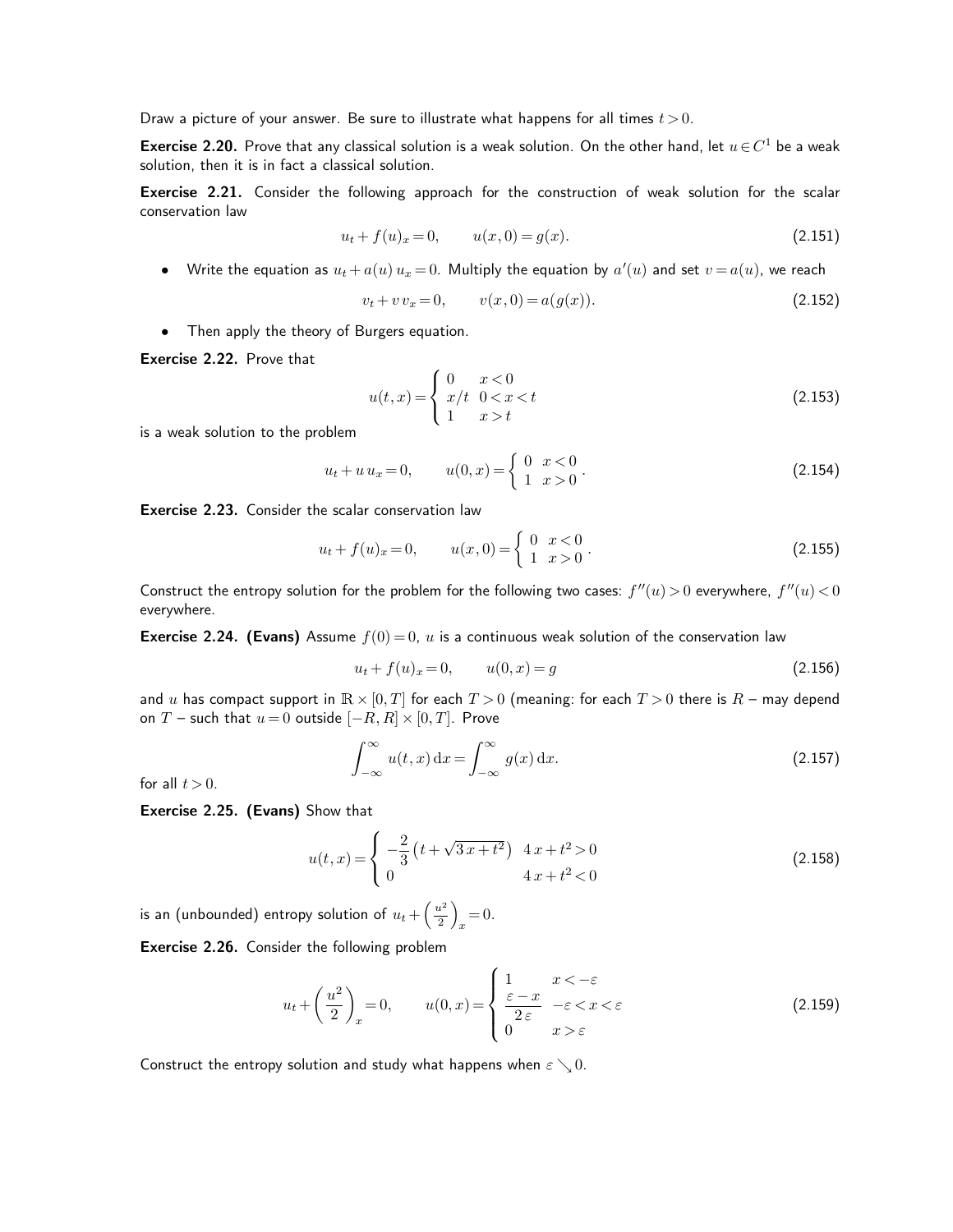#### **2.4. Traffic flow.**

One way to model the traffic on a road is as a fluid flow and describe it by means of density of cars  $\rho$ , average speed  $v$  and flux  $f$ . It is intuitive that we have

$$
f = v \,\rho. \tag{2.160}
$$

Now if we assume that the speed only depends on the density  $\rho$ , we would reach

$$
f = f(\rho) = v(\rho)\,\rho.\tag{2.161}
$$

To obtain a scalar conservation law, we need the following assumptions:

- 1. There is only one lane and overtaking is not allowed.
- 2. No car "sources" or "sinks" no exit or entrance.

Under these assumptions we could obtain the following model for traffic:

$$
\rho_t + f(\rho)_x = 0. \tag{2.162}
$$

We may attach to it an initial condition

$$
\rho(x,0) = g(x). \tag{2.163}
$$

**Remark 2.21.** It is clear that these assumptions are either very restrictive, or even unrealistic, in particular that  $v = v(\rho)$ . However as we will see, such a simple model can already reveal interesting phenomena consistent with everyday observation. On the other hand, one can try to make the model more realistic by relaxing or even dropping one or more assumptions.

**Note.** It is clear from common sense that

$$
v'(\rho) \leq 0. \tag{2.164}
$$

So in some sense the behavior of the equation will be "opposite" to that of Burgers, which is the paradigm example for the case  $v'(\rho) > 0$ . Those who have developed some intuitive understanding of the Burgers equation should keep this difference in mind.

In the following we will consider the simplest model for  $v(\rho)$ :

$$
v(\rho) = v_m \left(1 - \frac{\rho}{\rho_m}\right). \tag{2.165}
$$

In this case we have

$$
f(\rho) = v_m \rho \left( 1 - \frac{\rho}{\rho_m} \right). \tag{2.166}
$$

**2.4.1. Characteristics.**

Using the above  $f(\rho)$  the equation can be written as

$$
\rho_t + v_m \left(1 - \frac{2\,\rho}{\rho_m}\right) \rho_x = 0\tag{2.167}
$$

which can be easily solved to get

$$
\rho(x,t) = g(x - f'(g(x_0))\,t) \tag{2.168}
$$

or, using the explicit formula for  $f'$ ,

$$
\rho(x,t) = g\left(x - v_m\left(1 - \frac{2g(x_0)}{\rho_m}\right)t\right).
$$
\n(2.169)

We see that this is wave propagation with velocity

<span id="page-16-0"></span>
$$
v_m \left(1 - \frac{2 g(x_0)}{\rho_m}\right). \tag{2.170}
$$

It is important to understand that this represents the velocity of any disturbance and is different from the velocity of each car, which is given by

$$
v(\rho) = v_m \left( 1 - \frac{\rho}{\rho_m} \right) = v_m \left( 1 - \frac{g(x_0)}{\rho_m} \right)
$$
\n(2.171)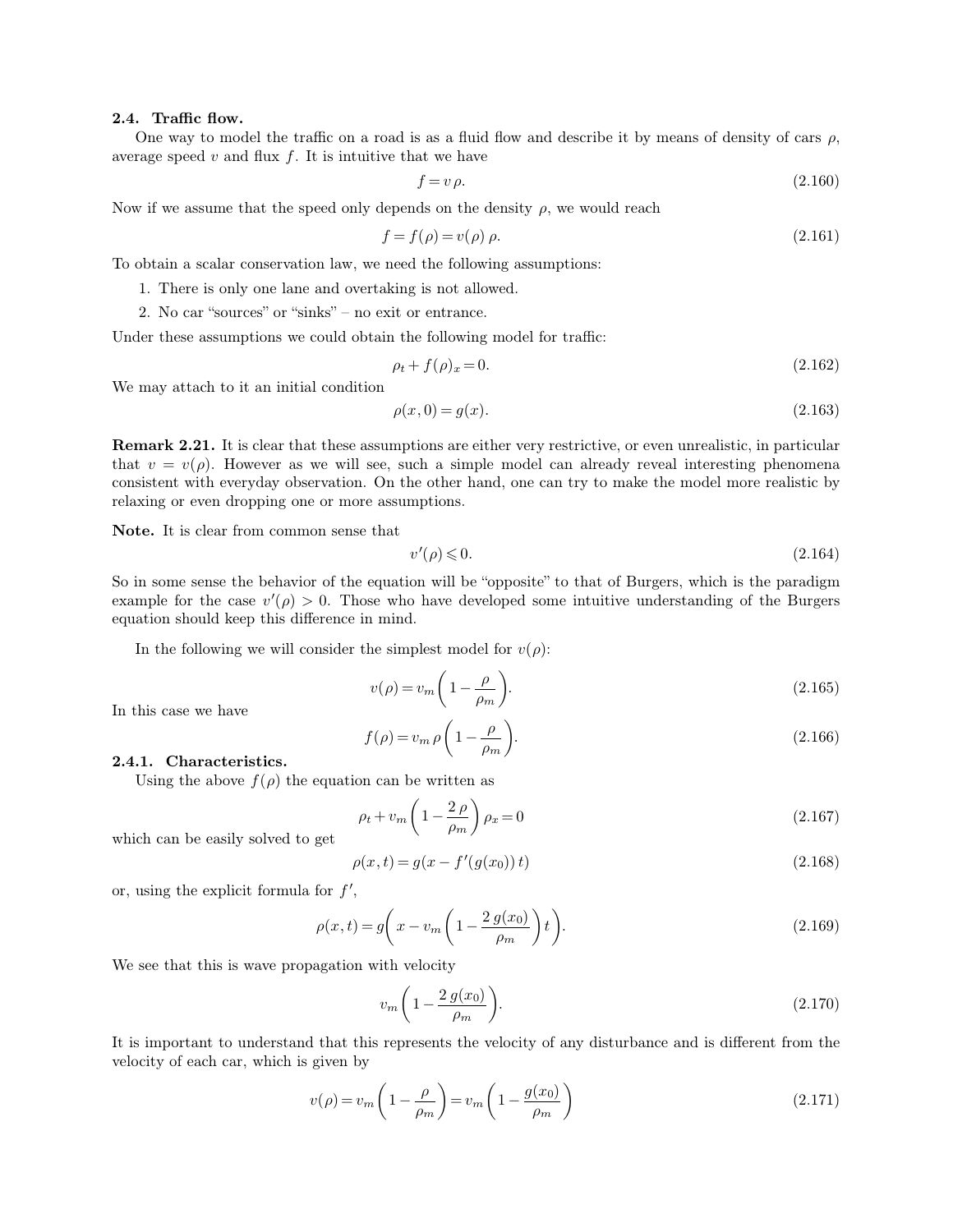for the car starting at  $x_0$ . Comparing these two speeds we see clearly that the "wave velocity" is smaller than that of the individual car. This is consistent with everyday experience.

From theory of conservation law we know that classical solutions "blow-up" in finite time, which in this context would mean clash between cars. However this does not always happen in real life. One way to resolve this is to consider weak solutions. In fact, in the traffic problem consideration of discontinuous solutions is imperative, as can be seen from the following.

#### **2.4.2. The Green light problem.**

Suppose that bumper-to-bumper traffic is standing at a red light, placed at  $x = 0$ , while the road ahead is empty. This gives the initial condition

$$
g(x) = \begin{cases} \rho_m & x \le 0 \\ 0 & x > 0 \end{cases} . \tag{2.172}
$$

At  $t = 0$  the traffic light turns green and we try to understand the evolution of car-density.

Recall that  $a(\rho) := f'(\rho) = v_m \left(1 - \frac{2 \rho}{\rho_m}\right)$  $\frac{2 \rho}{\rho_m}$ , we have

$$
f'(g(x_0)) = \begin{cases} -v_m & x_0 \le 0\\ v_m & x_0 > 0 \end{cases}
$$
 (2.173)

so we have to fit in a rarefaction wave. The solution is then

$$
\rho(x,t) = \begin{cases}\n0 & x \geq v_m t \\
r(x/t) & -v_m t < x < v_m t \\
\rho_m & x \leqslant -v_m t\n\end{cases} \tag{2.174}
$$

where  $r(\xi) = \frac{1}{2} \left( 1 - \frac{\rho_m}{v_m} \right)$  $\left(\frac{\rho_m}{v_m}\xi\right)$  is the inverse function of  $a(\cdot)$ .

# **2.4.3. Traffic jam problem.**

Let's say the initial density is

$$
g(x) = \begin{cases} \rho_m/8 & x < 0 \\ \rho_m & x > 0 \end{cases} \tag{2.175}
$$

In this case we have

$$
f'(g(x_0)) = \begin{cases} \frac{3}{4}v_m & x_0 < 0\\ -v_m & x_0 > 0 \end{cases}
$$
 (2.176)

which leads to the characteristics

$$
x = \frac{3}{4}v_m t + x_0, \qquad x = -v_m t + x_0 \tag{2.177}
$$

for  $x_0 < 0$  and  $x_0 > 0$  respectively.

We see that the characteristics cross as soon as  $t > 0$ , and the initial cross is at  $x = 0$ . Consequently, we put in a shock emanating from  $(0, 0)$  to resolve this.

Applying the jump condition we see that

$$
\dot{s}(t) = -\frac{1}{8}v_m t. \tag{2.178}
$$

This is also qualitatively consistent with everyday experience.

**Remark 2.22.** Note that red light can be treated as special case of traffic jam.

#### **References.**

- Sandro Salsa "Partial Differential Equations in Action: From Modelling to Theory" §4.3.
- G. B. Whitham, "Linear and Nonlinear Waves" §3.1.

**Exercises.**

**Exercise 2.27.** Consider the general velocity profile  $v(\rho)$  with  $v' \leq 0$ ,  $v'' \leq 0$ ,  $v(0) = v_m$  and  $v(\rho_m) = 0$ . Repeat the arguments of this section.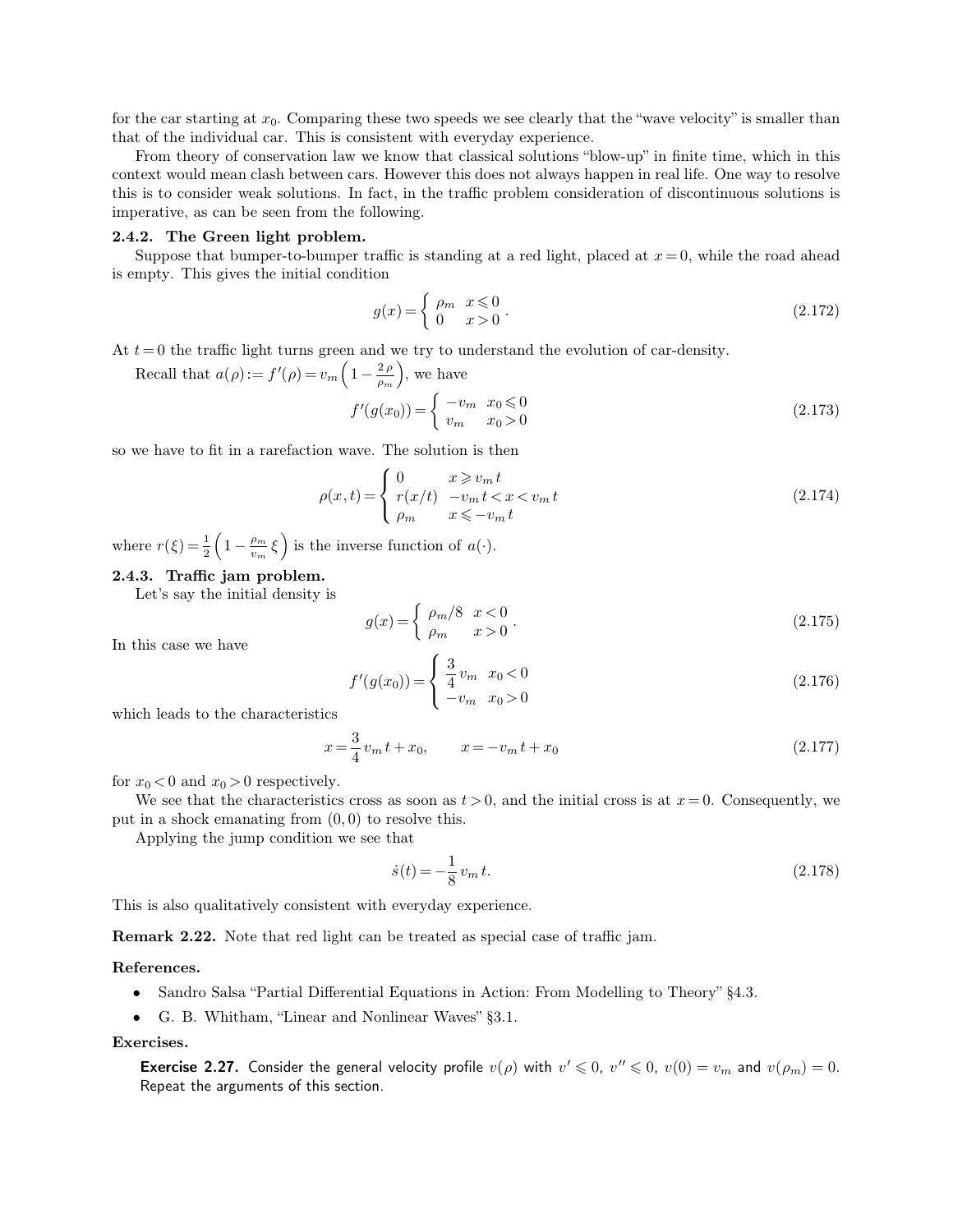# **2.5. Method of characteristics for first order nonlinear equations.**

In this lecture we try to solve the first order equation

<span id="page-18-3"></span><span id="page-18-2"></span><span id="page-18-1"></span>
$$
F(x, y, u, u_x, u_y) = 0, \qquad u = u_0(\tau) \quad \text{along } (x_0(\tau), y_0(\tau)). \tag{2.179}
$$

Here  $F(x, y, z, p, q)$  is a general nonlinear function. The only assumption we put on it is that it is a smooth function, so that we can take as many derivatives of it as necessary.

For such fully nonlinear equations the method of characteristics we have discussed so far clearly doesn't work anymore. However, the key idea of the method: reduce the PDE to a system of ODEs along particular curves, still works.

# **2.5.1. The method.**

Consider a curve  $((x(s), y(s)))$  to be determined. We try to find out whether it is possible to simplify the PDE along this particular curve. Let  $z(s)$ ,  $p(s)$ ,  $q(s)$  be the restriction of  $u, u_x, u_y$  along this curve, that is

$$
z(s) = u((x(s), y(s))), \qquad p(s) = u_x((x(s), y(s))), \qquad q(s) = u_y((x(s), y(s))). \tag{2.180}
$$

We try to find enough relations between them so that they can be solved – more specifically, we try to obtain a system of five ODEs. We should notice that  $p(s)$ ,  $q(s)$  cannot be determined by  $z(s)$  alone.

• First notice

$$
\frac{\mathrm{d}z}{\mathrm{d}s} = u_x \frac{\mathrm{d}x}{\mathrm{d}s} + u_y \frac{\mathrm{d}y}{\mathrm{d}s} = p(s) \frac{\mathrm{d}x}{\mathrm{d}s} + q(s) \frac{\mathrm{d}y}{\mathrm{d}s}.\tag{2.181}
$$

• Now consider  $p(s)$  and  $q(s)$ . We have

$$
\frac{\mathrm{d}p}{\mathrm{d}s} = \frac{\mathrm{d}}{\mathrm{d}s}(u_x) = u_{xx}\frac{\mathrm{d}x}{\mathrm{d}s} + u_{xy}\frac{\mathrm{d}y}{\mathrm{d}s};\tag{2.182}
$$

Similarly

$$
\frac{\mathrm{d}q}{\mathrm{d}s} = u_{xy}\frac{\mathrm{d}x}{\mathrm{d}s} + u_{yy}\frac{\mathrm{d}y}{\mathrm{d}s}.\tag{2.183}
$$

We can write it into matrix form:

$$
\begin{pmatrix}\n\frac{dp}{ds} \\
\frac{dq}{ds}\n\end{pmatrix} = \begin{pmatrix}\nu_{xx} & u_{xy} \\
u_{xy} & u_{yy}\n\end{pmatrix} \begin{pmatrix}\n\frac{dx}{ds} \\
\frac{dy}{ds}\n\end{pmatrix}.
$$
\n(2.184)

To cancel the second order derivatives, we differentiate the equation  $F(x, y, u, u_x, u_y) = 0$  to get

$$
0 = \frac{\partial F}{\partial x} = F_x + F_z u_x + F_p u_{xx} + F_q u_{xy};\tag{2.185}
$$

$$
0 = \frac{\partial F}{\partial y} = F_y + F_z u_y + F_p u_{xy} + F_q u_{yy}.
$$
\n
$$
(2.186)
$$

Now if we require (recall that our purpose is to find a special curve along which the equation gets simplified)

<span id="page-18-0"></span>
$$
\frac{\mathrm{d}x}{\mathrm{d}s} = F_p, \qquad \frac{\mathrm{d}y}{\mathrm{d}s} = F_q \tag{2.187}
$$

we would reach

$$
\frac{\mathrm{d}p}{\mathrm{d}s} = -F_x - F_z p; \qquad \frac{\mathrm{d}q}{\mathrm{d}s} = -F_y - F_z q. \tag{2.188}
$$

Thus we have obtained five equations for the five unknown functions:

$$
\frac{\mathrm{d}x}{\mathrm{d}s} = F_p(x, y, z, p, q) \tag{2.189}
$$

$$
\frac{\mathrm{d}y}{\mathrm{d}s} = F_q(x, y, z, p, q) \tag{2.190}
$$

$$
\frac{\mathrm{d}z}{\mathrm{d}s} = \frac{\mathrm{d}x}{\mathrm{d}s}p + \frac{\mathrm{d}y}{\mathrm{d}s}q = F_p(x, y, z, p, q)p + F_q(x, y, z, p, q)q\tag{2.191}
$$

$$
\frac{\mathrm{d}p}{\mathrm{d}s} = -F_x - F_z p \tag{2.192}
$$

$$
\frac{\mathrm{d}q}{\mathrm{d}s} = -F_y - F_z q. \tag{2.193}
$$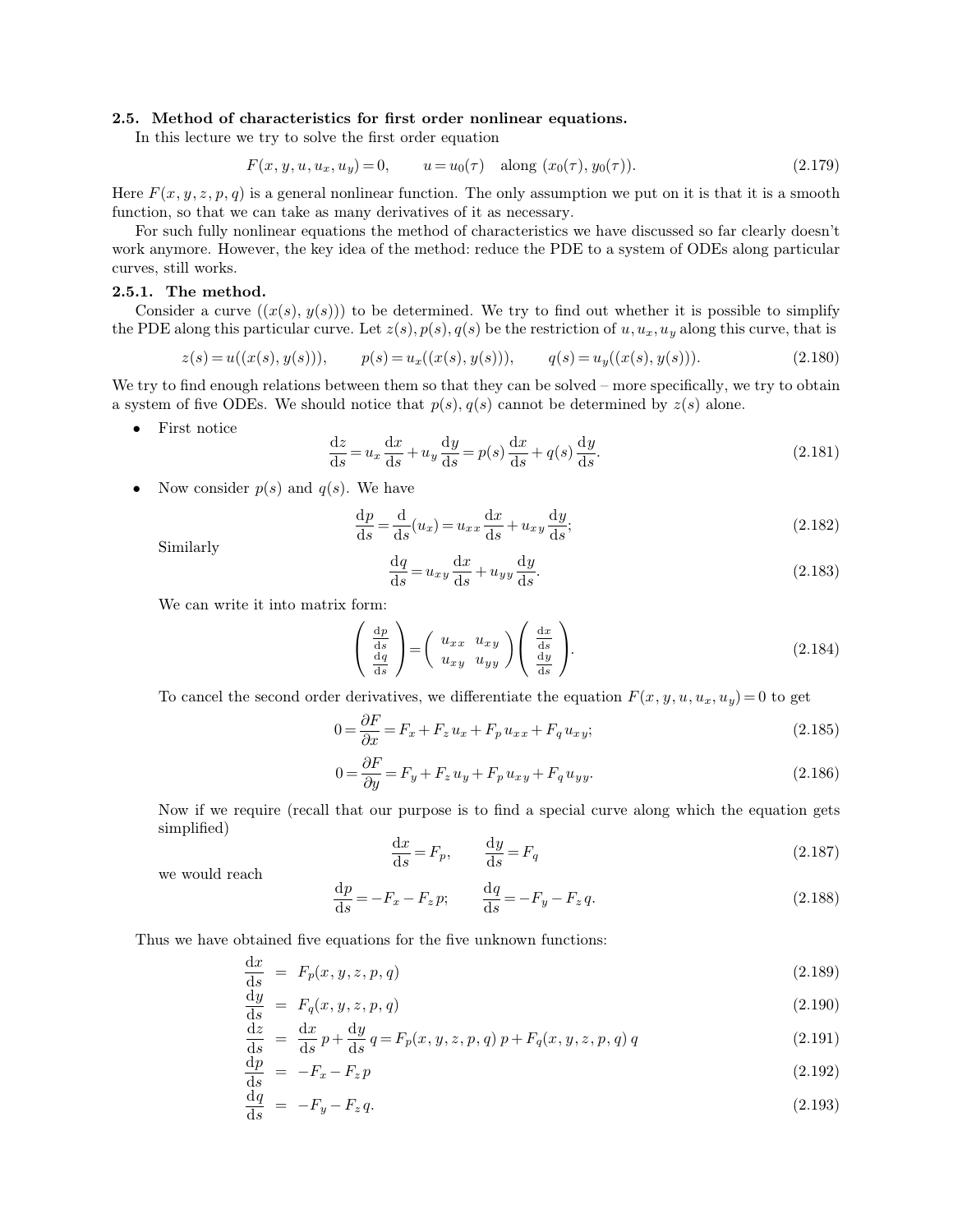Now we need initial conditions. It is clear that  $x(0, \tau) = x_0(\tau)$ ,  $y(0, \tau) = y_0(\tau)$ ,  $z(0, \tau) = u_0(\tau)$ . For p, q the situation is less explicit. Note that first we have

$$
\frac{\mathrm{d}u_0(\tau)}{\mathrm{d}\tau} = p_0(\tau)\frac{\mathrm{d}x_0}{\mathrm{d}\tau} + q_0(\tau)\frac{\mathrm{d}y_0}{\mathrm{d}\tau}.\tag{2.194}
$$

But we need one more equation to determine  $p_0, q_0$ . This other equation is simply

$$
F(x_0, y_0, u_0, p_0, q_0) = 0. \t\t(2.195)
$$

Therefore we obtain  $p_0$ ,  $q_0$  from solving the above two equations.

The method of characteristics for fully nonlinear first order equation then proceeds as follows:

- 1. Identify  $F$ , and then solve the system  $(2.189 2.193)$  $(2.189 2.193)$  $(2.189 2.193)$  with initial conditions as discussed above.
- 2. Find the inverse

$$
s = S(x, y), \qquad \tau = \mathcal{T}(x, y) \tag{2.196}
$$

substitute into  $z(s, \tau)$  to obtain the solution.

**Remark 2.23.** We see that in the above process we did many differentiations and algebraic manipulations. It is now quite unclear why the solution we obtained indeed solved the original equation. We will discuss this issue in Section [2.8.1.](#page-36-0)

**Remark 2.24.** It is possible to obtain the system  $(2.189 - 2.193)$  $(2.189 - 2.193)$  $(2.189 - 2.193)$  more deductively (less guessing) using the geometric meaning of the equation. Recall that  $u$  is a solution to the quasi-linear equation

$$
a(x, y, u) u_x + b(x, y, u) u_y = c(x, y, u)
$$
\n(2.197)

if the normal vector to the surface  $u - u(x, y) = 0$  is perpendicular to the vector  $(a, b, c)$ . This means the surface must be tangent to one single direction  $(a, b, c)$ .

Correspondingly, u solves a fully nonlinear equation

$$
F(x, y, u, u_x, u_y) = 0 \t\t(2.198)
$$

if and only if the normal vector  $(p, q, -1)$  satisfy the nonlinear algebraic equation

$$
F(x, y, u, p, q) = 0.
$$
\n(2.199)

Instead of a plane, this would require the solution surface to be tangent to a certain cone, called Monge cone, at each point  $(x, y, u)$ . Note that the single direction  $(a, b, c)$  can be seen as a (degenerate) cone.

More discussion about Monge cone can be found in Section [2.8.4.](#page-39-0)

# **Example 2.25. (Quasi-linear equation)** A quasi-linear equation

$$
a(x, y, u) u_x + b(x, y, u) u_y = c(x, y, u), \qquad u = u_0(\tau) \quad \text{along } (x_0(\tau), y_0(\tau)). \tag{2.200}
$$

can be put into the fully nonlinear equation framework through setting

$$
F(x, y, z, p, q) = a(x, y, z) p + b(x, y, z) q - c(x, y, z).
$$
\n(2.201)

Now [\(2.189](#page-18-1) – [2.193\)](#page-18-2) becomes

$$
\frac{\mathrm{d}x}{\mathrm{d}s} = a(x, y, z) \tag{2.202}
$$

$$
\frac{\mathrm{d}y}{\mathrm{d}s} = b(x, y, z) \tag{2.203}
$$

$$
\frac{\mathrm{d}z}{\mathrm{d}s} = a p + b q = c(x, y, z) \tag{2.204}
$$

The  $p, q$  equations are quite complicated, but we don't need them as we can already solve the system.

Furthermore, the initial values of  $p, q$  are determined through

$$
\frac{\mathrm{d}x_0}{\mathrm{d}\tau}p_0 + \frac{\mathrm{d}y_0}{\mathrm{d}\tau}q_0 = \frac{\mathrm{d}u_0}{\mathrm{d}\tau} \tag{2.205}
$$

$$
a p_0 + b q_0 = c \tag{2.206}
$$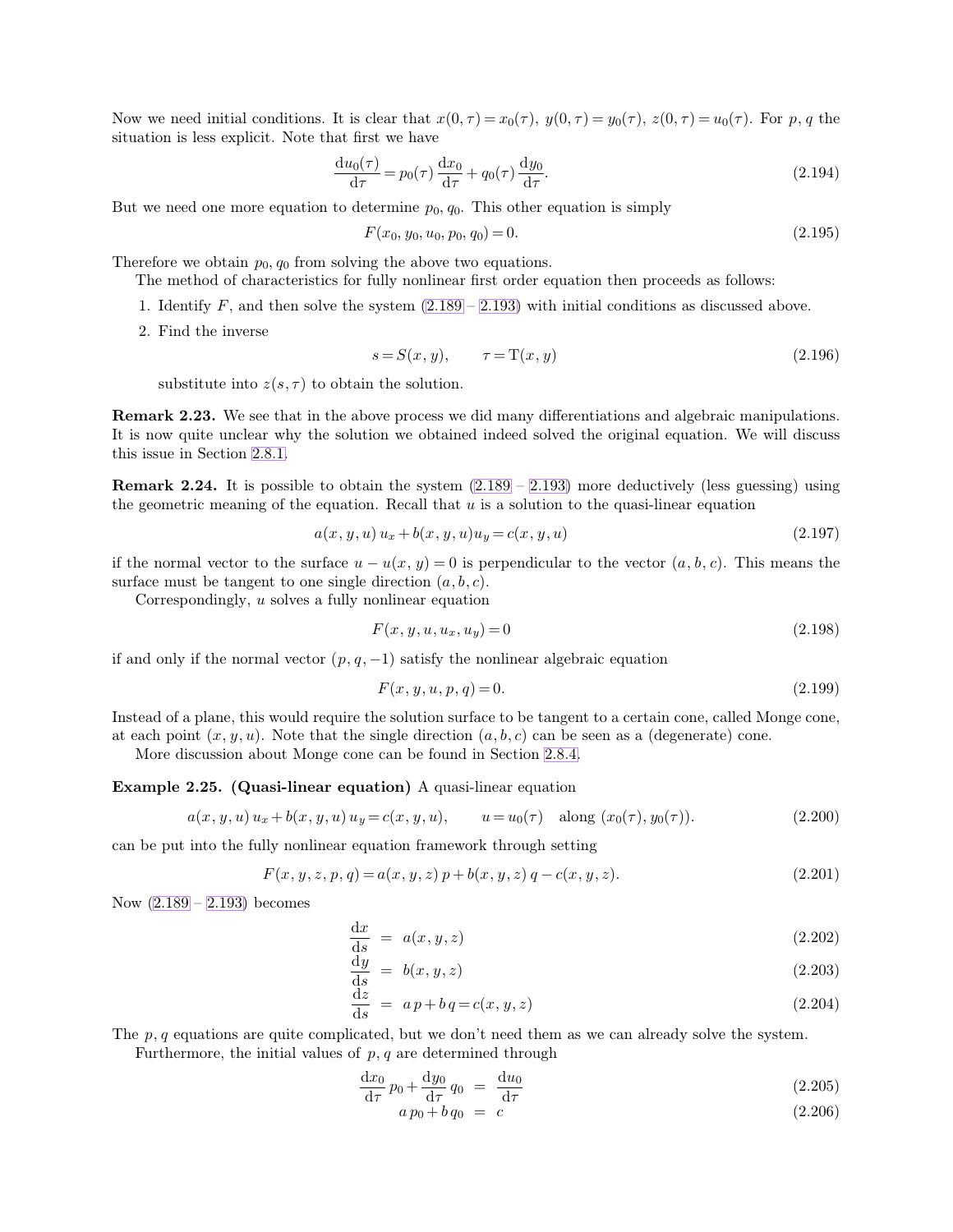The condition for the unique solvability of  $p_0$ ,  $q_0$  is

<span id="page-20-0"></span>
$$
\det\left(\begin{array}{cc} \frac{\mathrm{d}x_0}{\mathrm{d}\tau} & \frac{\mathrm{d}y_0}{\mathrm{d}\tau} \\ a & b \end{array}\right) \neq 0, \tag{2.207}
$$

which is exactly "the initial curve is not characteristics".

We see that the first two equations and the third equation are decoupled. Thus we can solve the first two equations and obtain the solution. There is no need to solve the 3rd equation.

### **Example 2.26.** Solve

$$
(u_x)^2 + (u_y)^2 = 1, \qquad u = 0 \text{ along } x^2 + y^2 = 1. \tag{2.208}
$$

**Solution.** We have

$$
F(x, y, z, p, q) = p^2 + q^2 - 1.
$$
\n(2.209)

Thus the system for characteristics is

$$
\frac{\mathrm{d}x}{\mathrm{d}s} = F_p = 2p \tag{2.210}
$$

$$
\frac{\mathrm{d}y}{\mathrm{d}s} = F_q = 2 q \tag{2.211}
$$

$$
\frac{\mathrm{d}z}{\mathrm{d}s} = F_p p + F_q q = 2p^2 + 2q^2 = 2\tag{2.212}
$$

$$
\frac{\mathrm{d}p}{\mathrm{d}s} = -F_x - F_z p = 0 \tag{2.213}
$$

$$
\frac{dq}{ds} = -F_x - F_z q = 0.
$$
\n(2.214)

Solving this we see that

$$
x(s,\tau) = 2 p_0(\tau) s; \quad y(s,\tau) = 2 q_0(\tau) s; \quad z(s,\tau) = 2 s; \quad p(s,\tau) = p_0(\tau); \quad q(s,\tau) = q_0(\tau). \tag{2.215}
$$

It is clear that all we need to do is to figure out  $p_0, q_0$ . The equations for them are

$$
\frac{\mathrm{d}x_0(\tau)}{\mathrm{d}\tau}p_0 + \frac{\mathrm{d}y_0(\tau)}{\mathrm{d}\tau}q_0 = \frac{\mathrm{d}u_0(\tau)}{\mathrm{d}\tau} = 0\tag{2.216}
$$

$$
p_0^2 + q_0^2 = 1. \tag{2.217}
$$

At this stage we have to parametrize  $x^2 + y^2 = 1$ :  $x_0(\tau) = \cos \tau$ ;  $y_0(\tau) = \sin \tau$ . With such parametrization we easily obtain

$$
p_0 = \cos \tau, \quad q_0 = \sin \tau; \quad \text{or} \quad p_0 = -\cos \tau, \quad q_0 = -\sin \tau
$$
 (2.218)

Using the first  $(p_0, q_0)$  we get

$$
x(s,\tau) = (1+2s)\cos\tau, \qquad y(s,\tau) = (1+2s)\sin\tau, \qquad z(s,\tau) = 2s. \tag{2.219}
$$

We solve it with a trick: It is clear that  $(1 + u)^2 = x^2 + y^2$  which leads to  $u = (x^2 + y^2)^{1/2} - 1^{2.3}$ If we take the other pair of  $(p_0, q_0)$  we would get  $u = 1 - (x^2 + y^2)^{1/2}$ .

**Remark 2.27.** Note that the solution to the above example has a singular point at the origin.

**Example 2.28. (Copson)** Solve  $u_x u_y = x y$ ,  $u = x$  along  $y = 0$ . **Solution.** The characteristic equations are

$$
\dot{x} = q; \dot{y} = p; \dot{u} = 2 p q; \dot{p} = y; \dot{q} = x \tag{2.220}
$$

with initial condition  $u(\tau) = x(\tau) = \tau$ ,  $y(\tau) = 0$ .

Solving this system we get

$$
x = Ae^{t} + Be^{-t}, y = Ce^{t} + De^{-t}, u = ACe^{2t} - BDe^{-2t} + E, p = Ce^{t} - De^{-t}, q = Ae^{t} - Be^{-t}.
$$
 (2.221)

Note that  $p q + x y = 0 \Longrightarrow AD + BC = 0.$ 

Initial condition gives  $p_0 = 1, q_0 = 0$ . Thus we have

$$
A + B = s, C + D = 0, AC - BD + E = s, C - D = 1, A - B = 0, AD + BC = 0.
$$
\n
$$
(2.222)
$$

[2.3.](#page-20-0) The other root,  $u = -1 - (x^2 + y^2)^{1/2}$  does not satisfy the boundary condition.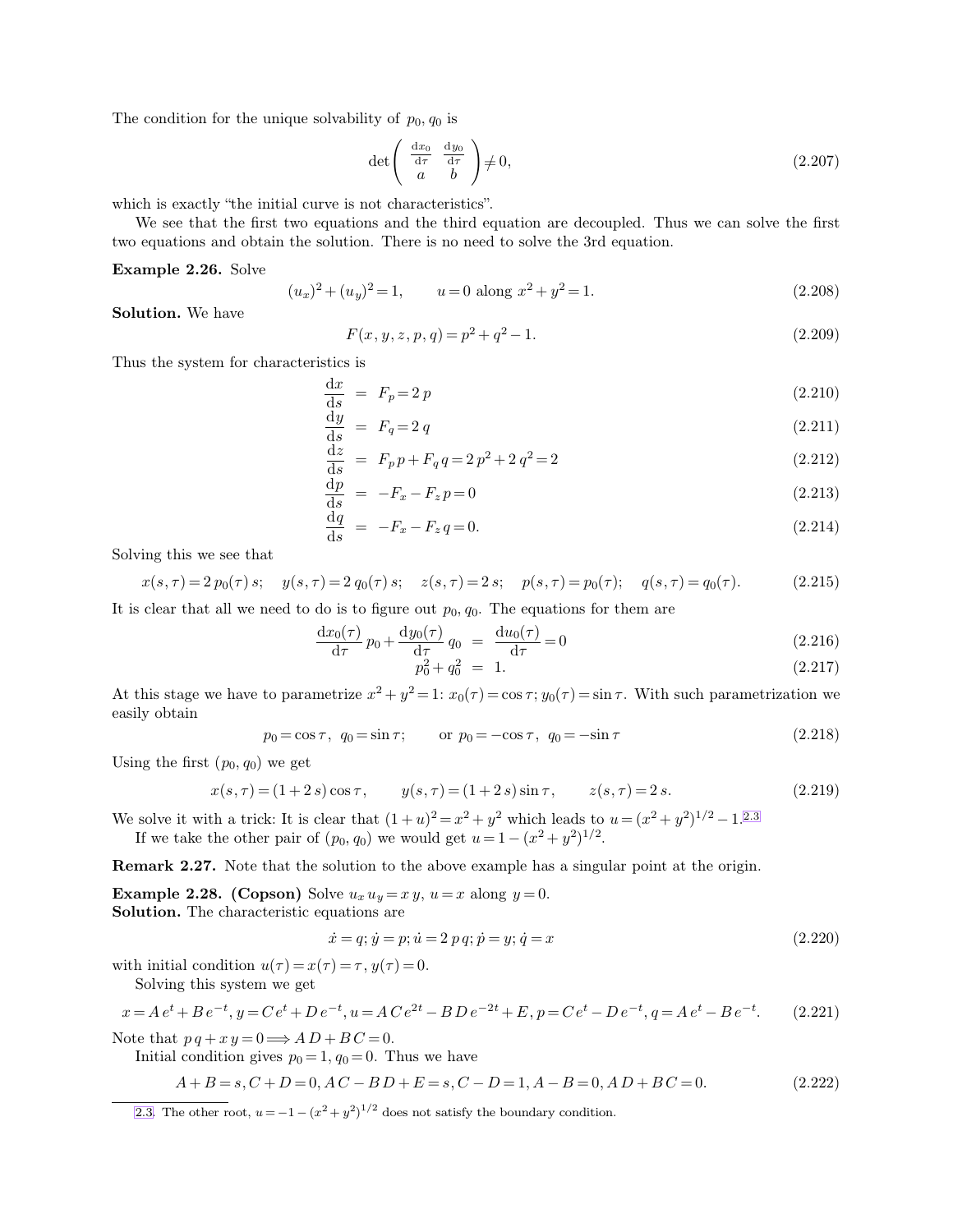This leads to

$$
x = s \cosh t, y = \sinh t, u = s \cosh^{2} t, p = \cosh t, q = s \sinh t.
$$
\n
$$
(2.223)
$$

Solving it we have  $x^2/s^2 - y^2 = 1$  which gives finally  $u^2 = x^2(y^2 + 1)$ .

**Example 2.29. (Hamilton-Jacobi equation)** Consider the one dimensional Hamilton-Jacobi equation

$$
u_t + H(x, u_x) = 0. \t\t(2.224)
$$

Let

$$
F(x, t, z, p, q) = q + H(x, p).
$$
\n(2.225)

Then we have

$$
\frac{\mathrm{d}x}{\mathrm{d}s} = F_p = H_p;\tag{2.226}
$$

$$
\frac{\mathrm{d}t}{\mathrm{d}s} = F_q = 1;\tag{2.227}
$$

$$
\frac{dz}{ds} = F_p p + F_q q = H_p p + q = H_p p - H.
$$
\n(2.228)

$$
\frac{\mathrm{d}p}{\mathrm{d}s} = -F_z p - F_x = -H_x;\tag{2.229}
$$

$$
\frac{\mathrm{d}q}{\mathrm{d}s} = -F_z q - F_t = 0. \tag{2.230}
$$

As  $t = 1$ , we can replace s by t. Thus the characteristics equations become

$$
\frac{\mathrm{d}x}{\mathrm{d}t} = H_p, \quad \frac{\mathrm{d}z}{\mathrm{d}t} = H_p p - H, \quad \frac{\mathrm{d}p}{\mathrm{d}t} = -H_x, \quad \frac{\mathrm{d}q}{\mathrm{d}t} = 0. \tag{2.231}
$$

In particular we have

$$
\frac{\mathrm{d}x}{\mathrm{d}t} = \frac{\partial H}{\partial p}; \qquad \frac{\mathrm{d}p}{\mathrm{d}t} = -\frac{\partial H}{\partial x}
$$
\n(2.232)

which are the so-called Hamiltonian equations which governs the evolution of particles  $(x)$  is the location and  $p$  is the momentum of the particle). This understanding is important in deriving the solution formula for the H-J equation.

# **Exercises.**

Exercise 2.28. (Zauderer) Solve the following problems:

a)  $u_x^2 u_y - 1 = 0$ ,  $u(x, 0) = x$ .

$$
b) u_x u_y = 4, u(x, 0) = 2.
$$

- c)  $u_t + u_x^2 = t$ ,  $u(x, 0) = 0$ .
- d)  $u_t + u_x^2 + u = 0$ ,  $u(x, 0) = x$ .
- e)  $u_t + u_x^2 = 0$ ,  $u(x, 0) = -x^2$ . Show that the solution breaks down when  $t = 1/4$ .

Exercise 2.29. (Zauderer) (Snell's law) Consider the eiconal equation

$$
u_x^2 + u_y^2 = n(x, y)^2, \qquad n(x, y) = \begin{cases} n_1 & y < 0 \\ n_2 & y > 0 \end{cases} \tag{2.233}
$$

Here  $n_2 > n_1$  are constants. Let the initial condition be  $u(x, 0) = n_1 x \cos \theta$ .

- a) Solve the equation.
- b) By considering the directions  $\nabla u$ , confirm Snell's law.

**Exercise 2.30.** Generalize the method in this section to fully nonlinear equations in  $n$ -dimensions:

$$
F(x_1, ..., x_n, u, u_{x_1}, ..., u_{x_n}) = 0.
$$
\n(2.234)

# **References.**

- E. T. Copson, "Partial Differential Equations", §1.3, 1.4.
- Lawrence C. Evans, "Partial Differential Equations", 1ed or 2ed, §3.2
- Erich Zauderer, "Partial Differential Equations of Applied Mathematics", 2ed, §2.4.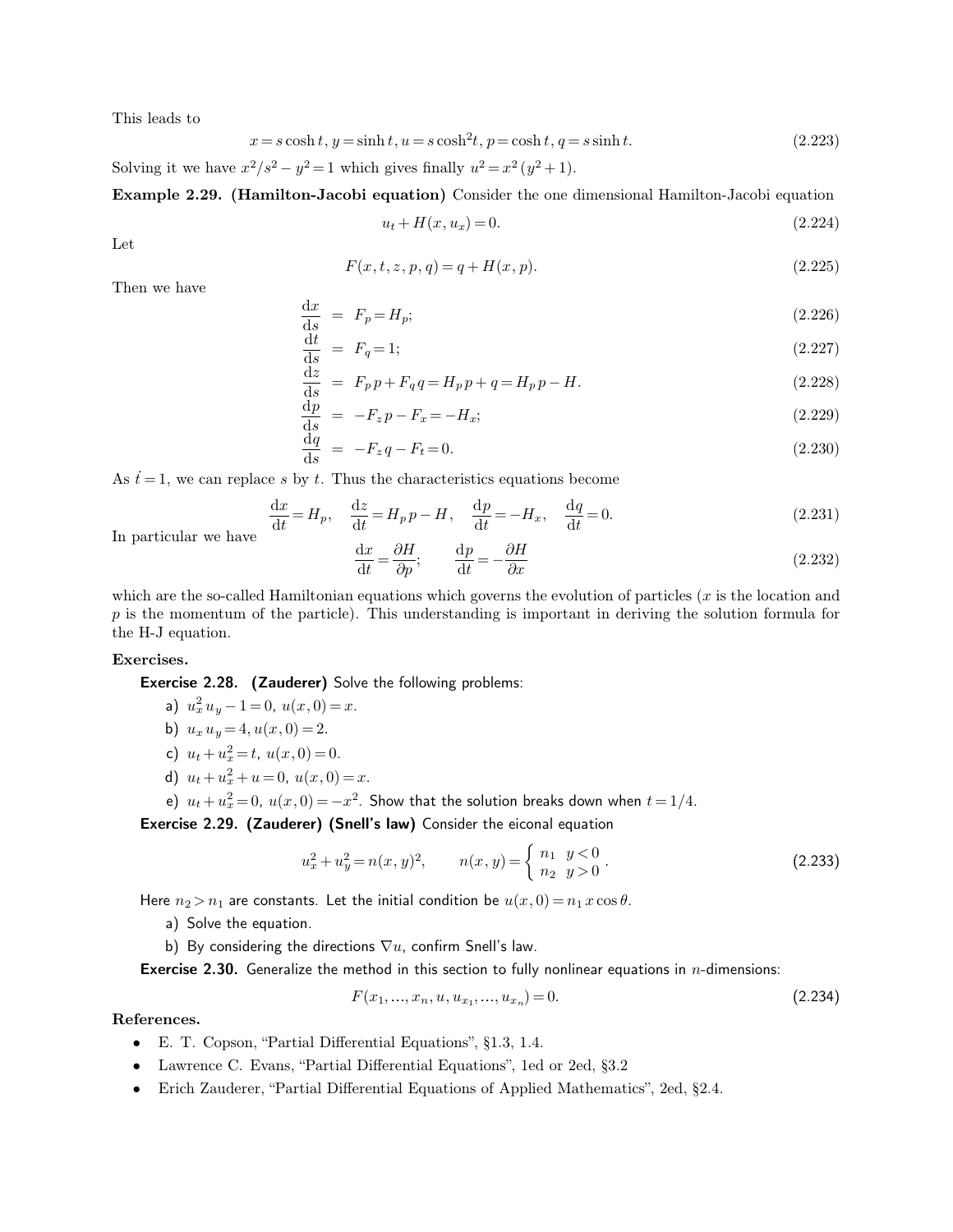# **2.6. Classification of 2nd Order equations.**

In this section we review classification and reduction to canonical form for 2nd order equations.

# **2.6.1. Reduction to canonical forms.**

Consider a general linear 2nd order equation:

$$
A u_{xx} + B u_{xy} + C u_{yy} + D u_x + E u_y + F u = G.
$$
\n(2.235)

where each coefficient  $A, B, C, \dots$  is a function of  $x, y$ .

It turns out that one can simplify the 2nd order terms to one of the following three so-called "canonical" forms

- 1. hyperbolic:  $u_{xy}$  or  $u_{xx} u_{yy}$ ;
- 2. parabolic:  $u_{xx}$  or  $u_{yy}$ ;
- 3. elliptic:  $u_{xx} + u_{yy}$ .

The properties of the equations/solutions are very different for each category.

**General strategy.**

The idea is to apply a change of variables

$$
\xi = \xi(x, y), \qquad \eta = \eta(x, y). \tag{2.236}
$$

This gives

$$
u_x = u_{\xi} \xi_x + u_{\eta} \eta_x, \tag{2.237}
$$

$$
u_y = u_{\xi} \xi_y + u_{\eta} \eta_y, \tag{2.238}
$$

$$
u_{xx} = u_{\xi\xi}\xi_x^2 + 2u_{\xi\eta}\xi_x\eta_x + u_{\eta\eta}\eta_x^2 + u_{\xi}\xi_{xx} + u_{\eta}\eta_{xx},
$$
\n(2.239)

$$
u_{xy} = u_{\xi\xi}\xi_x\xi_y + u_{\xi\eta}(\xi_x\eta_y + \xi_y\eta_x) + u_{\eta\eta}\eta_x\eta_y + u_{\xi}\xi_{xy} + u_{\eta}\eta_{xy},
$$
\n(2.240)

$$
u_{yy} = u_{\xi\xi}\xi_y^2 + 2u_{\xi\eta}\xi_y\eta_y + u_{\eta\eta}\eta_y^2 + u_{\xi}\xi_{yy} + u_{\eta}\eta_{yy}.
$$
\n(2.241)

Substituting these into the equation we obtain

$$
A^*u_{\xi\xi} + B^*u_{\xi\eta} + C^*u_{\eta\eta} + D^*u_{\xi} + E^*u_{\eta} + F^*u = G^*.
$$
 (2.242)

with

$$
A^* = A\xi_x^2 + B\xi_x\xi_y + C\xi_y^2, \tag{2.243}
$$

$$
B^* = 2A\xi_x \eta_y + B(\xi_x \eta_y + \xi_y \eta_x) + 2C\xi_y \eta_y, \tag{2.244}
$$

$$
C^* = A \eta_x^2 + B \eta_x \eta_y + C \eta_y^2, \tag{2.245}
$$

$$
D^* = A \xi_{xx} + B \xi_{xy} + C \xi_{yy} + D \xi_x + E \xi_y, \tag{2.246}
$$

$$
E^* = A \eta_{xx} + B \eta_{xy} + C \eta_{yy} + D \eta_x + E \eta_y, \qquad (2.247)
$$

$$
* = F, \tag{2.248}
$$

$$
G^* = G. \tag{2.249}
$$

Now recall that our purpose is to reduce the equation to canonical form. In other words, we would explore the possibility of choosing appropriate  $\xi, \eta$  such that

- 1.  $A^* = C^* = 0, B^* \neq 0$ , or
- 2.  $B^* = 0$ , exactly one of  $A^*$  and  $C^* = 0$ , or

 $F^*$ 

3.  $A^* = C^* \neq 0, B^* = 0.$ 

**Remark 2.30.** It may happen that  $A^* = B^* = C^* = 0$ . But that just means that the equation is first order.

We note that

$$
(B^*)^2 - 4A^*C^* = (B^2 - 4AC)(\xi_x \eta_y - \xi_y \eta_x)^2.
$$
\n(2.250)

Therefore the sign of  $B^2 - 4AC$  is invariant under change of variables. We will classify using this quantity:

1.  $B^2 - 4AC > 0$ : Hyperbolic case;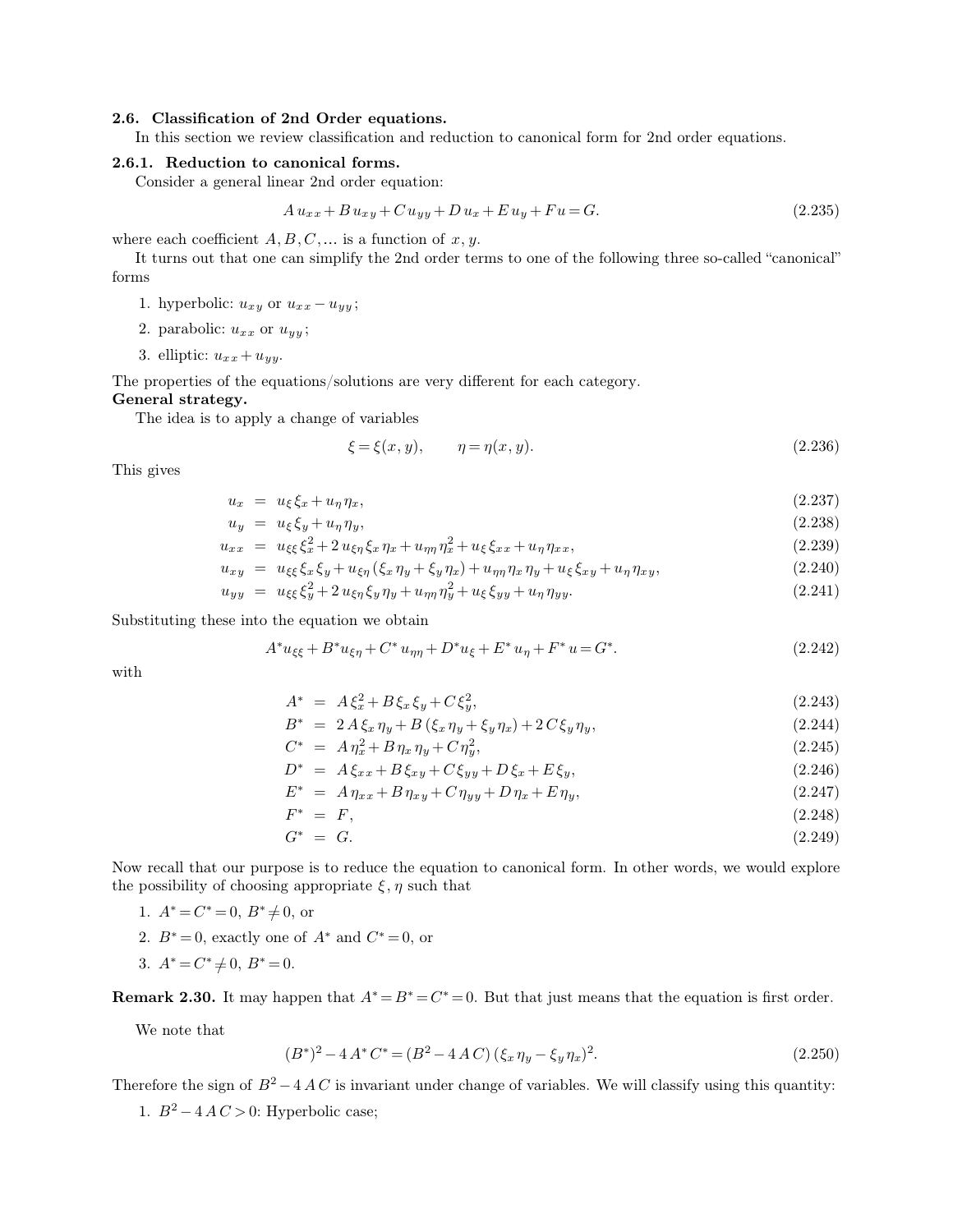2.  $B^2 - 4AC = 0$ : Parabolic case;

3.  $B^2 - 4AC < 0$ : Elliptic case.

# **Hyperbolic case.**

In this case we are able to find  $\xi, \eta$  independent such that

$$
A^* = A \xi_x^2 + B \xi_x \xi_y + C \xi_y^2 = 0 \implies A \left(\frac{\xi_x}{\xi_y}\right)^2 + B \left(\frac{\xi_x}{\xi_y}\right) + C = 0,
$$
\n(2.251)

and

$$
C^* = A \eta_x^2 + B \eta_x \eta_y + C \eta_y^2 = 0 \implies A \left(\frac{\eta_x}{\eta_y}\right)^2 + B \left(\frac{\eta_x}{\eta_y}\right) + C = 0. \tag{2.252}
$$

This is possible because, thanks to  $B^2 - 4AC > 0$ , there are two different solutions  $r_1 \neq r_2$  for the equation

$$
A r^2 + B r + C = 0. \tag{2.253}
$$

Then we require

$$
\frac{\xi_x}{\xi_y} = r_1, \qquad \frac{\eta_x}{\eta_y} = r_2. \tag{2.254}
$$

Under this change of variables we have  $A^* = C^* = 0$ , therefore the equation can be reduced to

$$
u_{\xi\eta} = H.\tag{2.255}
$$

If we let

$$
\alpha = \xi + \eta, \quad \beta = \xi - \eta, \tag{2.256}
$$

the equation becomes

$$
u_{\alpha\alpha} - u_{\beta\beta} = H_1(\xi, \eta, u, u_\xi, u_\eta). \tag{2.257}
$$

# **Parabolic case.**

In this case there is only one double root for

$$
A r^2 + B r + C = 0. \tag{2.258}
$$

Denote it by  $r_0$ . Then  $\xi(x, y)$  can be obtained through

$$
\frac{\xi_x}{\xi_y} = r_0. \tag{2.259}
$$

Once  $\xi$  is obtained, any  $\eta(x, y)$  independent of  $\xi$ , that is  $\xi_x \eta_y - \xi_y \eta_x \neq 0$ , will reduce the equation to its canonical form

$$
u_{\xi\xi} = H_2(\xi, \eta, u, u_{\xi}, u_{\eta}).\tag{2.260}
$$

# **Elliptic case.**

The remaining case is  $B^2 - 4AC < 0$ . In this case we can obtain two complex roots. In other words

$$
\frac{\xi_x}{\xi_y} = \left(\frac{\eta_x}{\eta_y}\right)^*.\tag{2.261}
$$

We see that this holds when  $\xi$  and  $\eta$  are complex conjugates.

In this case, we can introduce new variables

$$
\alpha = \frac{1}{2} (\xi + \eta), \qquad \beta = \frac{1}{2i} (\xi - \eta)
$$
\n(2.262)

or equivalently

$$
\xi = \alpha + \beta i, \quad \eta = \alpha - \beta i. \tag{2.263}
$$

Using the change of variables formula we have

$$
u_{\alpha\alpha} + u_{\beta\beta} = 4 u_{\xi\eta} \tag{2.264}
$$

as a consequence, the canonical form in real variables  $\alpha$ ,  $\beta$  is

$$
u_{\alpha\alpha} + u_{\beta\beta} = H_3(\alpha, \beta, u, u_{\alpha}, u_{\beta}).
$$
\n(2.265)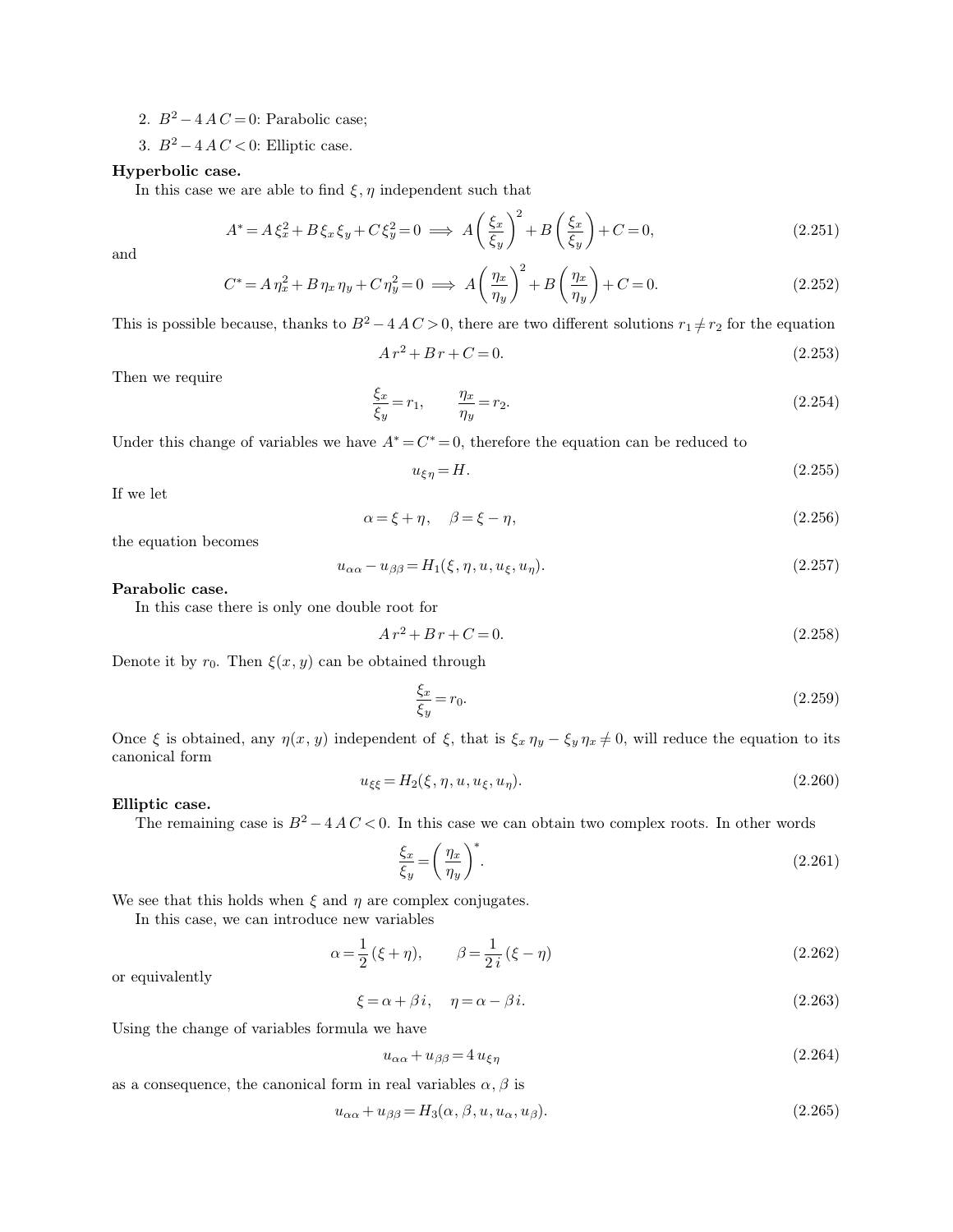**Remark 2.31.** In practice, it is more efficient to obtain  $\alpha = \alpha(x, y)$ ,  $\beta = \beta(x, y)$  and then transform the equation, without first reducing the equation into  $u_{\xi\eta} = H_4$ .

**Remark 2.32.** The level sets of  $\xi$  and  $\eta$ , that is the curves  $\xi(x, y) = c$ ,  $\eta(x, y) = c$ , are called "characteristic curves" of the equations (in the parabolic case the only characteristic curves are  $\xi(x, y) = c$ ).

# **2.6.2. Solving 2nd order equations.**

To solve a 2nd order linear PDE, we follow the following steps.

- 1. Solve  $A u_{xx} + B u_{xy} + C u_{yy} \implies A (dy)^2 B (dx) (dy) + C (dx)^2 = 0$ . Note the sign change.<sup>2.4</sup> Obtain a) new variables  $\xi$  and  $\eta$  when  $B^2 - 4AC > 0$  (hyperbolic);
	- b) new variable  $\xi$ , choose any  $\eta$  with det  $\begin{pmatrix} \xi_x & \xi_y \\ \xi_x & \xi_y \end{pmatrix}$  $\eta_x$   $\eta_y$  $\Big) \neq 0$ , when  $B^2 - 4 A C = 0$  (parabolic);
	- c) two complex functions  $\xi$  and  $\eta$ , set  $\alpha = (\xi + \eta)/2$ ,  $\beta = (\xi \eta)/2$  *i* as new variables, when  $B^2 - 4 A C < 0$  (elliptic).
- 2. Perform change of variables and reduce the equation to canonical forms using the following formulas:

$$
u_x = u_{\xi} \xi_x + u_{\eta} \eta_x, \tag{2.270}
$$

$$
u_y = u_{\xi} \xi_y + u_{\eta} \eta_y, \tag{2.271}
$$

$$
u_{xx} = u_{\xi\xi} \xi_x^2 + 2 u_{\xi\eta} \xi_x \eta_x + u_{\eta\eta} \eta_x^2 + u_{\xi} \xi_{xx} + u_{\eta} \eta_{xx}, \qquad (2.272)
$$

$$
u_{xy} = u_{\xi\xi}\xi_x\xi_y + u_{\xi\eta}(\xi_x\eta_y + \xi_y\eta_x) + u_{\eta\eta}\eta_x\eta_y + u_{\xi}\xi_{xy} + u_{\eta}\eta_{xy},
$$
\n(2.273)

$$
u_{yy} = u_{\xi\xi}\xi_y^2 + 2u_{\xi\eta}\xi_y\eta_y + u_{\eta\eta}\eta_y^2 + u_{\xi}\xi_{yy} + u_{\eta}\eta_{yy}.
$$
\n(2.274)

- 3. Try to obtain the general solution of the canonical form equation.
- 4. (For Cauchy problems) Substitute the Cauchy data into the general solution and determine the solution.

**Remark 2.33.** The approach

$$
A (dy)2 - B (dx) (dy) + C (dx)2 = 0
$$
\n(2.275)

is more efficient when solving specific problems, while (denote  $r_{1,2}$  be the solutions to  $A r^2 + B r + C = 0$ ) considering

$$
\xi_x - r_1 \xi_y = 0; \qquad \eta_x - r_2 \eta_y = 0 \tag{2.276}
$$

is often better suited for theoretical study.

**Example 2.34.** Determine the region in which the given equation is hyperbolic, parabolic, or elliptic, and transform the equation in the respective region to canonical form.

1.

<span id="page-24-0"></span>
$$
x u_{xx} + u_{yy} = x^2.
$$
\n(2.277)

[2.4.](#page-24-0) We explain a bit. Remember that  $\frac{\xi_x}{\xi_y}$  and  $\frac{\eta_x}{\eta_y}$  solve

$$
A r^2 + B r + C = 0. \tag{2.266}
$$

Let  $r_1, r_2$  be the two roots, then the equation can be written as

$$
A (r - r_1) (r - r_2) = 0 \implies B = -A (r_1 + r_2), \quad C = A r_1 r_2. \tag{2.267}
$$

Now as  $\frac{dy}{dx} = -r_1, -r_2$ , they solve the equation

$$
A(r+r_1)(r+r_2) = 0 \iff Ar^2 - Br + C = 0.
$$
\n(2.268)

In other words,  $dy, dx$  satisfy

$$
A\left(\mathrm{d}y\right)^{2} - B\left(\mathrm{d}x\right)\left(\mathrm{d}y\right) + C\left(\mathrm{d}x\right)^{2} = 0. \tag{2.269}
$$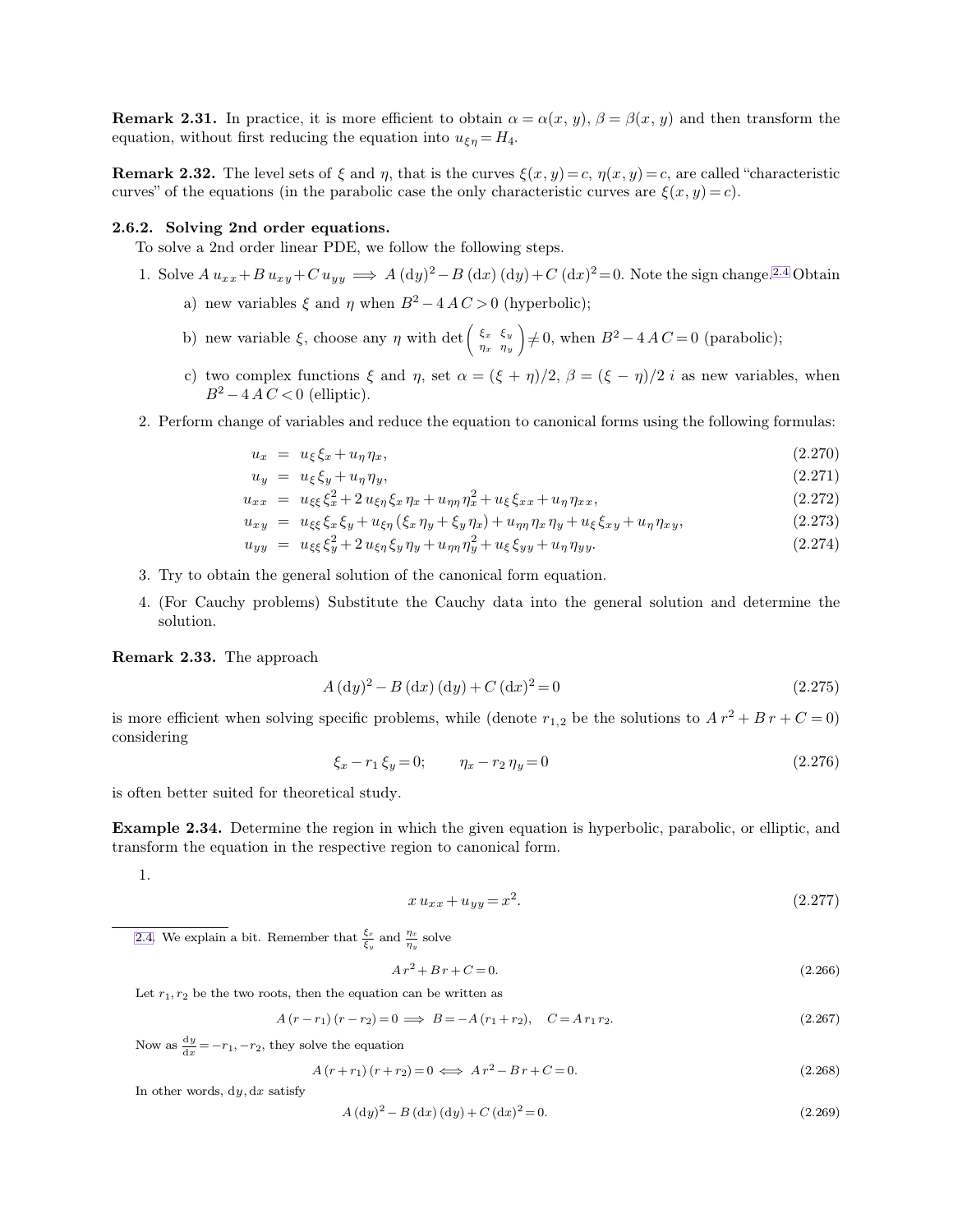**Solution.** We have  $A = x, B = 0, C = 1$ . Thus

$$
B^2 - 4AC = -4x.\t(2.278)
$$

−  $x < 0$ : Hyperbolic. We solve

$$
x \, (dy)^2 + (dx)^2 = 0. \tag{2.279}
$$

This gives

$$
dx \pm \sqrt{-x} dy = 0 \tag{2.280}
$$

which leads to

$$
d[y \pm 2\sqrt{-x}] = 0 \tag{2.281}
$$

therefore

$$
\xi = y + 2\sqrt{-x}, \qquad \eta = y - 2\sqrt{-x} \tag{2.282}
$$

which gives

$$
\xi_x = -\frac{1}{\sqrt{-x}}, \ \xi_y = 1, \ \xi_{xx} = -\frac{1}{2(\sqrt{-x})^3}, \ \xi_{xy} = 0, \ \xi_{yy} = 0; \tag{2.283}
$$

$$
\eta_x = \frac{1}{\sqrt{-x}}, \ \eta_y = 1, \ \eta_{xx} = \frac{1}{2(\sqrt{-x})^3}, \ \eta_{xy} = 0, \ \eta_{yy} = 0. \tag{2.284}
$$

We compute

$$
u_{xx} = u_{\xi\xi} \xi_x^2 + 2 u_{\xi\eta} \xi_x \eta_x + u_{\eta\eta} \eta_x^2 + u_{\xi} \xi_{xx} + u_{\eta} \eta_{xx} = -\frac{u_{\xi\xi}}{x} + \frac{2 u_{\xi\eta}}{x} - \frac{u_{\eta\eta}}{x} + \frac{u_{\eta} - u_{\xi}}{2(\sqrt{-x})^3},
$$
\n(2.285)

$$
u_{xy} = u_{\xi\xi}\xi_x\xi_y + u_{\xi\eta}(\xi_x\eta_y + \xi_y\eta_x) + u_{\eta\eta}\eta_x\eta_y + u_{\xi}\xi_{xy} + u_{\eta}\eta_{xy} = \frac{u_{\eta\eta} - u_{\xi\xi}}{\sqrt{-x}},
$$
(2.286)

$$
u_{yy} = u_{\xi\xi}\xi_y^2 + 2u_{\xi\eta}\xi_y\eta_y + u_{\eta\eta}\eta_y^2 + u_{\xi}\xi_{yy} + u_{\eta}\eta_{yy} = u_{\xi\xi} + 2u_{\xi\eta} + u_{\eta\eta}.
$$
\n(2.287)

Thus the equation becomes

$$
4 u_{\xi\eta} + \frac{u_{\xi} - u_{\eta}}{2\sqrt{-x}} = x^2.
$$
\n(2.288)

From the change of variables we obtain

$$
\sqrt{-x} = \frac{\xi - \eta}{4} \tag{2.289}
$$

and as a consequence

$$
u_{\xi\eta} = \frac{1}{4} \left( \frac{\xi - \eta}{4} \right)^4 - \frac{1}{2} \left( \frac{1}{\xi - \eta} \right) (u_{\xi} - u_{\eta}).
$$
 (2.290)

 $x = 0$ : parabolic. In this case the equation becomes

$$
u_{yy} = x^2 \tag{2.291}
$$

which is already in canonical form.

 $x > 0$ : elliptic. In this case we still have

$$
x \, (dy)^2 + (dx)^2 = 0. \tag{2.292}
$$

which gives

$$
\pm i\sqrt{x}\,dy + dx = 0 \implies d[2\sqrt{x}\pm i\,y] = 0. \tag{2.293}
$$

Thus

$$
\xi = 2\sqrt{x} + iy, \qquad \eta = 2\sqrt{x} - iy. \tag{2.294}
$$

We then have

$$
\alpha = \frac{\xi + \eta}{2} = 2\sqrt{x}, \qquad \beta = \frac{\xi - \eta}{2i} = y.
$$
 (2.295)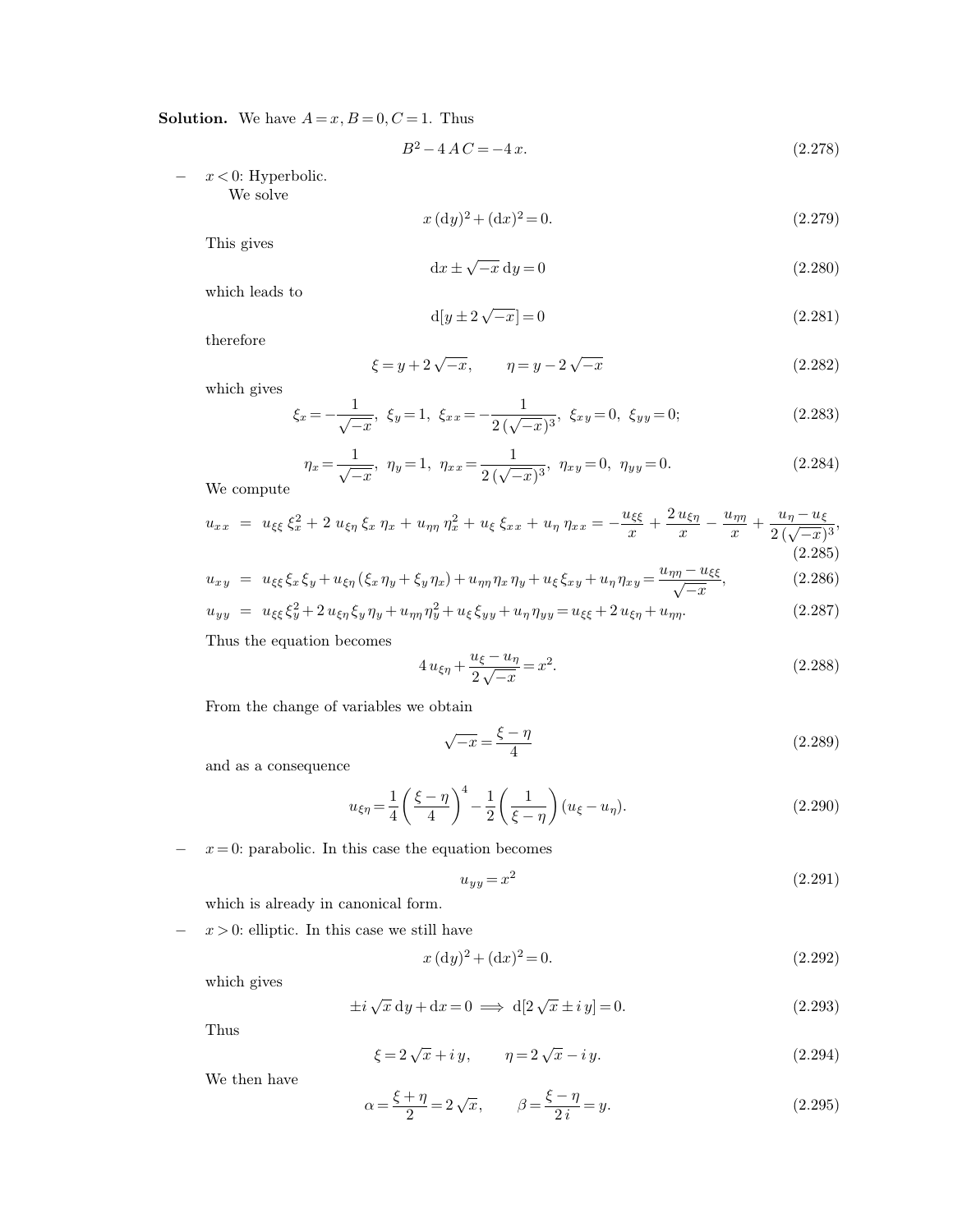This leads to

$$
\alpha_x = \frac{1}{\sqrt{x}}, \ \alpha_y = 0, \ \alpha_{xx} = -\frac{1}{2(\sqrt{x})^3}, \ \alpha_{xy} = 0, \ \alpha_{yy} = 0,
$$
\n(2.296)

$$
\beta_x = 0, \ \beta_y = 1, \ \beta_{xx} = \beta_{xy} = \beta_{yy} = 0. \tag{2.297}
$$

Consequently

$$
u_{xx} = \frac{u_{\alpha\alpha}}{x} - \frac{u_{\alpha}}{2\sqrt{x^3}}, \qquad u_{yy} = u_{\beta\beta} \tag{2.298}
$$

and the equation becomes

$$
u_{\alpha\alpha} + u_{\beta\beta} = x^2 + \frac{u_{\alpha}}{2\sqrt{x}} = \frac{u_{\alpha}}{\alpha} + \left(\frac{\alpha}{2}\right)^4.
$$
 (2.299)

2.

$$
x^2 u_{xx} - 2 x y u_{xy} + y^2 u_{yy} = 2 e^x.
$$
\n(2.300)

**Solution.** We have

$$
B^2 - 4AC \equiv 0\tag{2.301}
$$

So the equation is of parabolic type. We solve the characteristics equation

$$
x^{2} (dy)^{2} + 2 x y dx dy + y^{2} (dx)^{2} = 0
$$
\n(2.302)

which reduces to

$$
(x\,\mathrm{d}y + y\,\mathrm{d}x)^2 = 0 \implies \xi = x\,y. \tag{2.303}
$$

Thus the Jacobian is

$$
\det\left(\begin{array}{cc} \xi_x & \xi_y \\ \eta_x & \eta_y \end{array}\right) = \det\left(\begin{array}{cc} y & x \\ \eta_x & \eta_y \end{array}\right). \tag{2.304}
$$

We can take for example  $\eta = x$  to make the Jacobian nonzero. We have

$$
\xi_x = y, \ \xi_y = x, \ \xi_{xx} = 0, \ \xi_{xy} = 1, \ \xi_{yy} = 0,
$$
\n
$$
(2.305)
$$

$$
\eta_x = 1, \ \eta_y = \eta_{xx} = \eta_{xy} = \eta_{yy} = 0. \tag{2.306}
$$

Thus we have

$$
u_{xx} = y^2 u_{\xi\xi} + 2 y u_{\xi\eta} + x^2 u_{\eta\eta}, \ u_{xy} = x y u_{\xi\xi} + x u_{\xi\eta} + u_{\xi}, \ u_{yy} = x^2 u_{\xi\xi}
$$
 (2.307)

which leads to

$$
x^4 u_{\eta\eta} - 2 x y u_{\xi} = 2 e^x.
$$
\n(2.308)

So the canonical form is

$$
u_{\eta\eta} = \frac{2\xi}{\eta^4} u_{\xi} + \frac{2}{\eta^4} e^{\eta}.
$$
 (2.309)

**Example 2.35.** Obtain the general solution of the following equation:

$$
4u_{xx} + 12u_{xy} + 9u_{yy} - 9u = 9.
$$
\n(2.310)

**Solution.** First we reduce it to canonical form. As  $B^2 - 4$  A  $C = 0$ , the equation is parabolic. The characteristics equation is

$$
4 (dy)2 - 12 (dx) (dy) + 9 (dx)2 = 0 \implies 2 dy - 3 dx = 0.
$$
 (2.311)

Thus we have

$$
\xi = 2y - 3x.\tag{2.312}
$$

We can simply take  $\eta = y$ .

Thus

$$
\xi_x = -3, \ \xi_y = 2, \ \xi_{xx} = \xi_{xy} = \xi_{yy} = 0; \qquad \eta_y = 1, \ \eta_x = \eta_{xx} = \eta_{xy} = \eta_{yy} = 0. \tag{2.313}
$$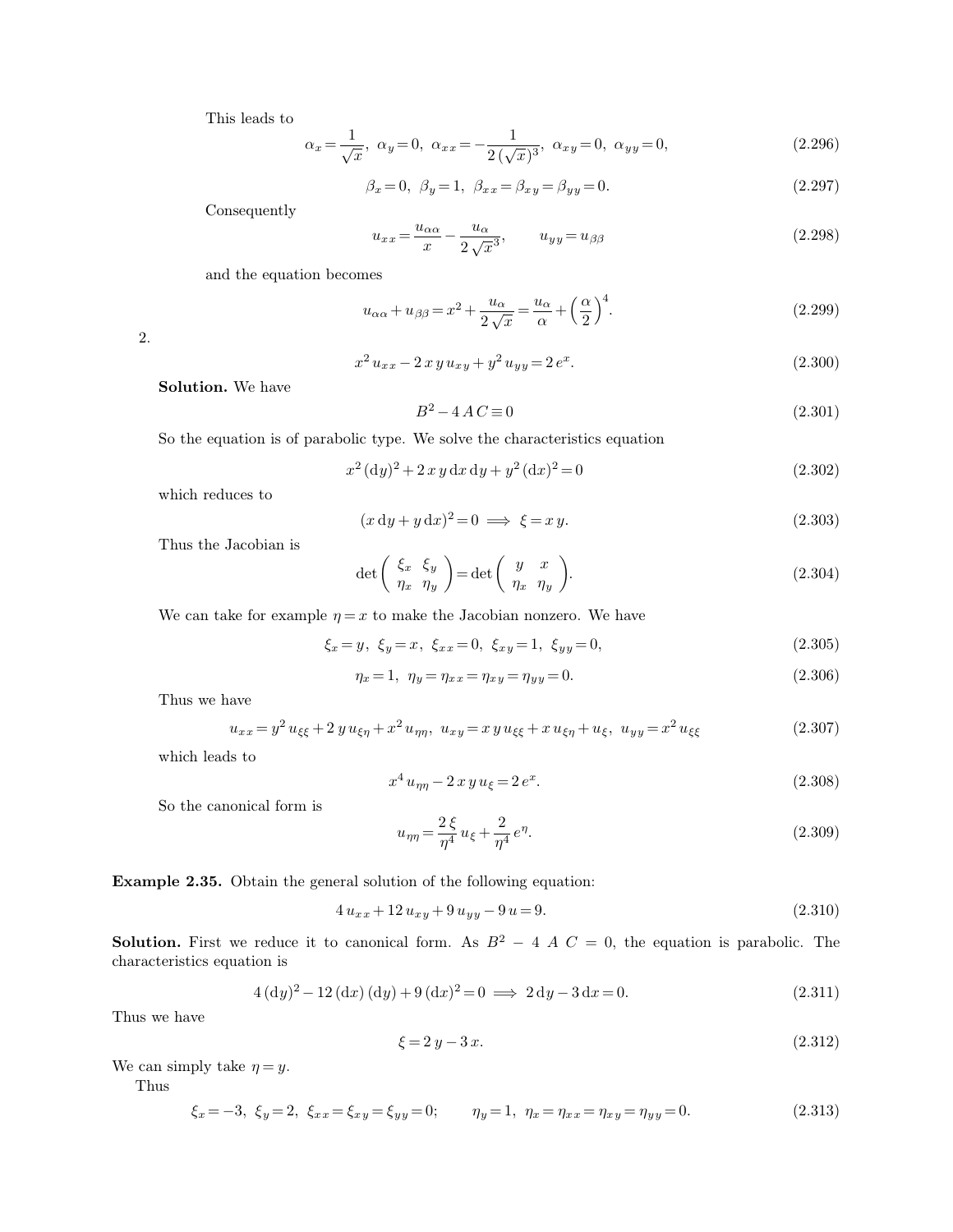Under this change of variables, we have

$$
u_{xx} = u_{\xi\xi} \xi_x^2 + 2 u_{\xi\eta} \xi_x \eta_x + u_{\eta\eta} \eta_x^2 + u_{\xi} \xi_{xx} + u_{\eta} \eta_{xx} = 9 u_{\xi\xi};
$$
\n(2.314)

$$
u_{xy} = u_{\xi\xi} \xi_x \xi_y + u_{\xi\eta} (\xi_x \eta_y + \xi_y \eta_x) + u_{\eta\eta} \eta_x \eta_y + u_{\xi} \xi_{xy} + u_{\eta} \eta_{xy} = -6 u_{\xi\xi} - 3 u_{\xi\eta};
$$
(2.315)

$$
u_{yy} = u_{\xi\xi}\xi_y^2 + 2u_{\xi\eta}\xi_y\eta_y + u_{\eta\eta}\eta_y^2 + u_{\xi}\xi_{yy} + u_{\eta}\eta_{yy} = 4u_{\xi\xi} + 4u_{\xi\eta} + u_{\eta\eta};
$$
\n(2.316)

Thus the equation reduces to

$$
9u_{\eta\eta} - 9u = 9 \iff u_{\eta\eta} - u = 1. \tag{2.317}
$$

We see that the general solution is

$$
u(\xi, \eta) = f(\xi) e^{\eta} + g(\xi) e^{-\eta} - 1.
$$
\n(2.318)

Or in  $(x, y)$  variables

$$
u(x, y) = f(2y - 3x) e^{y} + g(2y - 3x) e^{-y} - 1.
$$
\n(2.319)

**Example 2.36.** Obtain the general solution of the following equation:

$$
u_{xx} + u_{xy} - 2u_{yy} - 3u_x - 6u_y = 9(2x - y).
$$
\n(2.320)

**Solution.** We compute

$$
B^2 - 4AC = 1 - 4(-2) = 9 > 0
$$
\n(2.321)

thus the equation is hyperbolic. The characteristics equation is

$$
(\mathrm{d}y)^{2} - (\mathrm{d}x)(\mathrm{d}y) - 2(\mathrm{d}x)^{2} = 0 \iff (\mathrm{d}y - 2\,\mathrm{d}x)(\mathrm{d}y + \mathrm{d}x) = 0 \tag{2.322}
$$

which gives

$$
\xi = y - 2x, \qquad \eta = y + x. \tag{2.323}
$$

We have

$$
\xi_x = -2, \ \xi_y = 1; \qquad \eta_x = \eta_y = 1 \tag{2.324}
$$

and all second order derivatives are 0. As a consequence

$$
u_{xx} = u_{\xi\xi}\xi_x^2 + 2u_{\xi\eta}\xi_x\eta_x + u_{\eta\eta}\eta_x^2 + u_{\xi}\xi_{xx} + u_{\eta}\eta_{xx} = 4u_{\xi\xi} - 4u_{\xi\eta} + u_{\eta\eta},
$$
(2.325)  
\n
$$
u_{xy} = u_{\xi\xi}\xi_x\xi_y + u_{\xi\eta}(\xi_x\eta_y + \xi_y\eta_x) + u_{\eta\eta}\eta_x\eta_y + u_{\xi}\xi_{xy} + u_{\eta}\eta_{xy} = -2u_{\xi\xi} - u_{\xi\eta} + u_{\eta\eta},
$$
(2.326)  
\n
$$
u_{yy} = u_{\xi\xi}\xi_y^2 + 2u_{\xi\eta}\xi_y\eta_y + u_{\eta\eta}\eta_y^2 + u_{\xi}\xi_{yy} + u_{\eta}\eta_{yy} = u_{\xi\xi} + 2u_{\xi\eta} + u_{\eta\eta},
$$
(2.327)

$$
u_x = u_{\xi} \xi_x + u_{\eta} \eta_x = -2 u_{\xi} + u_{\eta}, \tag{2.328}
$$

$$
u_y = u_{\xi} \xi_y + u_{\eta} \eta_y = u_{\xi} + u_{\eta}, \tag{2.329}
$$

$$
2x - y = -\xi. \tag{2.330}
$$

The equation reduces to

$$
-9u_{\xi\eta} - 9u_{\eta} = -9\xi \iff (u_{\xi} + u)_{\eta} = u_{\xi\eta} - u_{\eta} = \xi.
$$
\n(2.331)

The general solution can be obtained via

$$
u_{\xi} + u = \xi \eta + h(\xi) \implies (e^{\xi} u)_{\xi} = e^{\xi} \xi \eta + e^{\xi} h(\xi) \implies e^{\xi} u = \eta e^{\xi} (\xi - 1) + f(\xi) + g(\eta). \tag{2.332}
$$

Therefore

$$
u(\xi, \eta) = \eta (\xi - 1) + f(\xi) + g(\eta) e^{-\xi}
$$
\n(2.333)

and

$$
u(x, y) = (y + x) (y - 2x - 1) + f(y - 2x) + g(y + x) e^{2x - y}
$$
\n(2.334)

where  $f,g$  are arbitrary functions.

A limited number of non-constant coefficient equations can also be solved.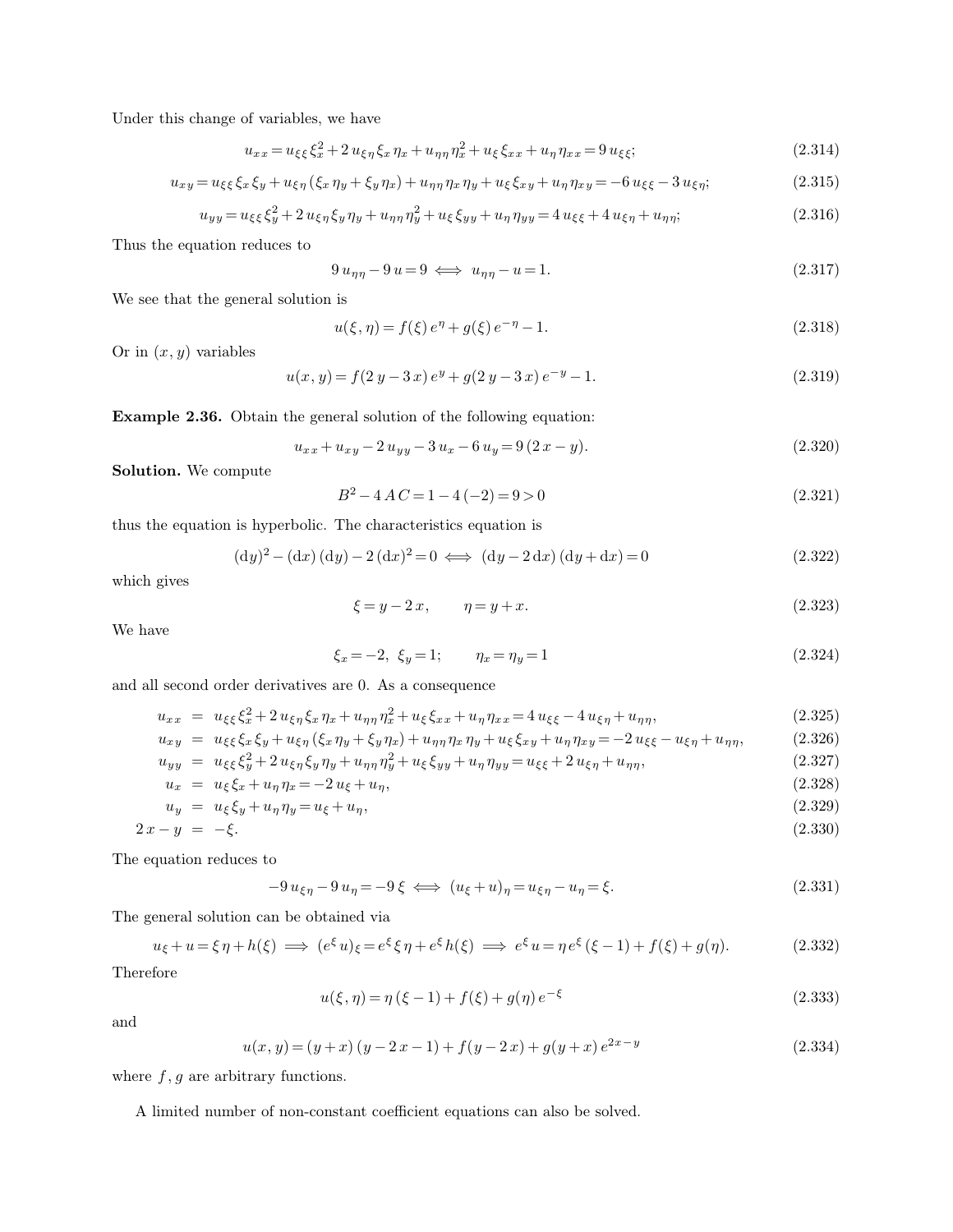**Example 2.37.** Obtain the general solution.

$$
x^{2}u_{xx} + 2xyu_{xy} + y^{2}u_{yy} + xyu_{x} + y^{2}u_{y} = 0.
$$
\n(2.335)

**Solution.** We check  $B^2 - 4A C = (2 x y)^2 - 4 x^2 y^2 = 0$  so the equation is parabolic. The characteristics equation is

$$
x^{2} (dy)^{2} - 2 x y (dx) (dy) + y^{2} (dx)^{2} = 0 \implies x dy - y dx = 0.
$$
 (2.336)

Thus

$$
\xi = \frac{y}{x}.\tag{2.337}
$$

We compute

$$
J = \det\left(\begin{array}{cc} \xi_x & \xi_y \\ \eta_x & \eta_y \end{array}\right) = \det\left(\begin{array}{cc} -\frac{y}{x^2} & \frac{1}{x} \\ \eta_x & \eta_y \end{array}\right) \tag{2.338}
$$

and we can take  $\eta = x$  to guarantee  $J \neq 0$ . Now we have

$$
\xi_x = -\frac{y}{x^2}, \ \xi_y = \frac{1}{x}, \ \xi_{xx} = \frac{2y}{x^3}, \ \xi_{xy} = -\frac{1}{x^2}, \ \xi_{yy} = 0. \tag{2.339}
$$

$$
\eta_x = 1, \ \ \eta_y = \eta_{xx} = \eta_{xy} = \eta_{yy} = 0. \tag{2.340}
$$

This gives

$$
u_{xx} = u_{\xi\xi}\xi_x^2 + 2u_{\xi\eta}\xi_x\eta_x + u_{\eta\eta}\eta_x^2 + u_{\xi}\xi_{xx} + u_{\eta}\eta_{xx} = \frac{y^2}{x^4}u_{\xi\xi} - \frac{2y}{x^2}u_{\xi\eta} + u_{\eta\eta} + \frac{2y}{x^3}u_{\xi},\tag{2.341}
$$

$$
u_{xy} = u_{\xi\xi}\xi_x\xi_y + u_{\xi\eta}(\xi_x\eta_y + \xi_y\eta_x) + u_{\eta\eta}\eta_x\eta_y + u_{\xi}\xi_{xy} + u_{\eta}\eta_{xy} = -\frac{y}{x^3}u_{\xi\xi} + \frac{1}{x}u_{\xi\eta} - \frac{1}{x^2}u_{\xi},
$$
 (2.342)

$$
u_{yy} = u_{\xi\xi}\xi_y^2 + 2u_{\xi\eta}\xi_y\eta_y + u_{\eta\eta}\eta_y^2 + u_{\xi}\xi_{yy} + u_{\eta}\eta_{yy} = \frac{1}{x^2}u_{\xi\xi},
$$
\n(2.343)

$$
u_x = u_{\xi} \xi_x + u_{\eta} \eta_x = -\frac{y}{x^2} u_{\xi} + u_{\eta}, \tag{2.344}
$$

$$
u_y = u_{\xi} \xi_y + u_{\eta} \eta_y = \frac{1}{x} u_{\xi}.
$$
\n(2.345)

The equation becomes

$$
x^2 u_{\eta\eta} + x y u_{\eta} = 0 \implies u_{\eta\eta} + \xi u_{\eta} = 0. \tag{2.346}
$$

We solve the equation

$$
u_{\eta\eta} + \xi u_{\eta} = 0 \implies u_{\eta} + \xi u = h(\xi) \implies (e^{\xi\eta} u)_{\eta} = e^{\xi\eta} h(\xi)
$$
\n(2.347)

which leads to

$$
e^{\xi \eta} u = \xi^{-1} e^{\xi \eta} h(\xi) + g(\xi) \implies u(\xi, \eta) = \xi^{-1} h(\xi) + e^{-\xi \eta} g(\xi).
$$
 (2.348)

So finally

$$
u(x,y) = f\left(\frac{y}{x}\right) + g\left(\frac{y}{x}\right)e^{-y}
$$
\n(2.349)

with  $f, g$  arbitrary functions.

**Example 2.38.** Obtain the general solution.

$$
r u_{tt} - c^2 r u_{rr} - 2 c^2 u_r = 0 \tag{2.350}
$$

where  $c$  is a constant.

**Solution.** We check  $B^2 - 4A C = 0 + 4c^2r^2 > 0$  so that equation is hyperbolic. The characteristics equation is

$$
r (dr)2 - c2 r (dt)2 = 0 \implies dr \pm c dt = 0
$$
 (2.351)

so we take

$$
\xi = r + ct, \qquad \eta = r - ct. \tag{2.352}
$$

From this we obtain

$$
\xi_r = 1, \ \xi_t = c; \qquad \eta_r = 1, \ \eta_t = -c \tag{2.353}
$$

and all second order derivatives are zero.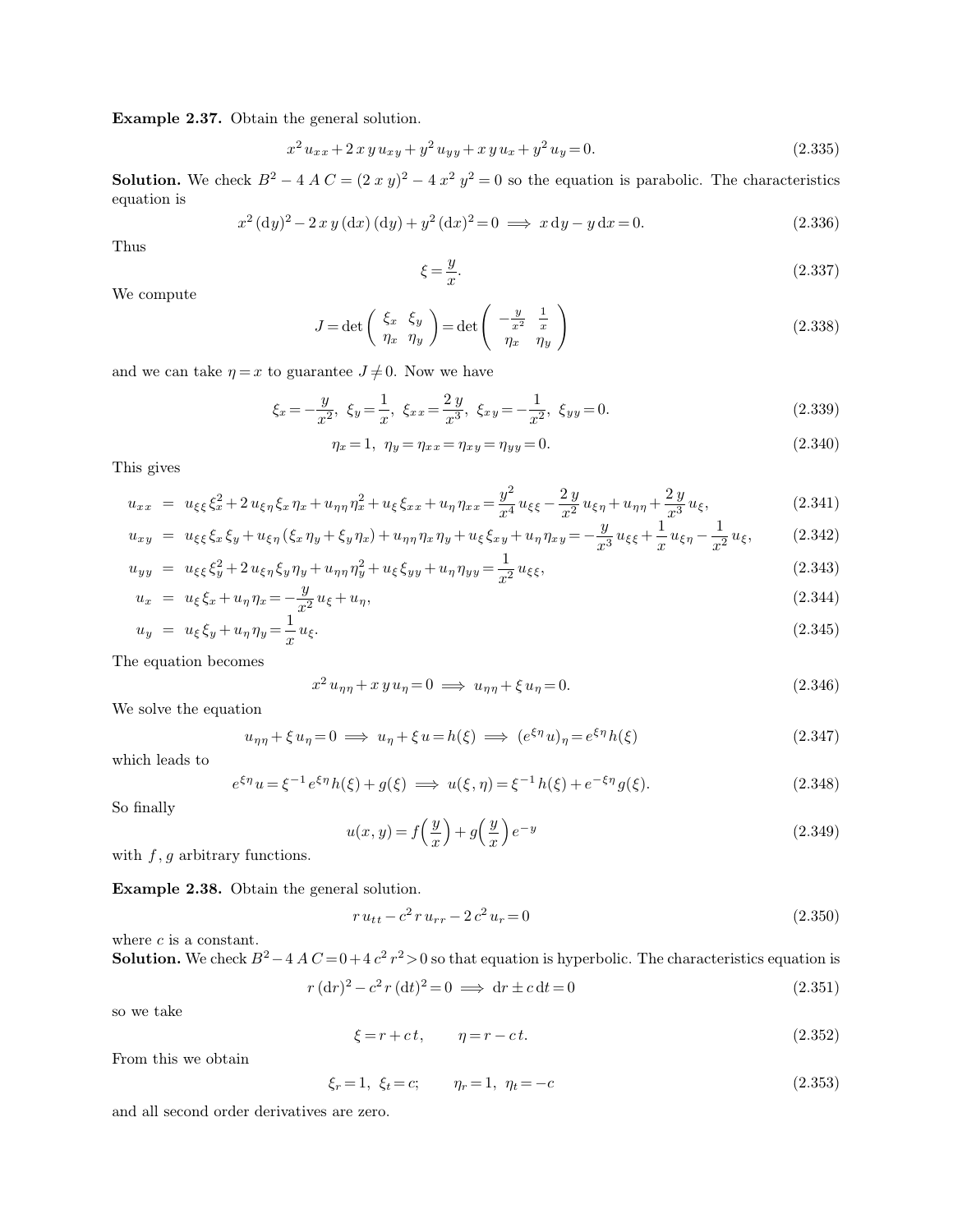Now we compute

$$
u_{tt} = u_{\xi\xi}\xi_t^2 + 2u_{\xi\eta}\xi_t\eta_t + u_{\eta\eta}\eta_t^2 + u_{\xi}\xi_{tt} + u_{\eta}\eta_{tt} = c^2u_{\xi\xi} - 2c^2u_{\xi\eta} + c^2u_{\eta\eta},
$$
\n(2.354)

$$
u_{rr} = u_{\xi\xi} \xi_r^2 + 2 u_{\xi\eta} \xi_r \eta_r + u_{\eta\eta} \eta_r^2 + u_{\xi} \xi_{rr} + u_{\eta} \eta_{rr} = u_{\xi\xi} + 2 u_{\xi\eta} + u_{\eta\eta}
$$
(2.355)

$$
u_r = u_\xi \xi_r + u_\eta \eta_r = u_\xi + u_\eta. \tag{2.356}
$$

The equation then reduces to

$$
-4 r c^2 u_{\xi\eta} - 2 c^2 u_{\xi} - 2 c^2 u_{\eta} = 0 \implies 2 r u_{\xi\eta} + u_{\xi} + u_{\eta} = 0 \implies (\xi + \eta) u_{\xi\eta} + u_{\xi} + u_{\eta} = 0. \tag{2.357}
$$

It turns out that the equation can be rewritten to

$$
[(\xi + \eta) u]_{\xi \eta} = 0. \tag{2.358}
$$

Therefore the general solutions are

$$
u(\xi, \eta) = (\xi + \eta)^{-1} [f(\xi) + g(\eta)] \tag{2.359}
$$

or equivalently

$$
u(r,t) = r^{-1} [f(r+ct) + g(r-ct)].
$$
\n(2.360)

**Remark 2.39.** In fact, if we let  $v = ru$  from the very start, we can reduce the equation immediately to the wave equation.

# **2.6.3. Classification in higher dimensions.**

Consider the general linear 2nd order equation in  $\mathbb{R}^n$ :

$$
\sum_{i,j=1}^{n} (a_{ij} u_{x_i})_{x_j} + \sum_{i=1}^{n} b_i u_{x_i} + c u + d = 0
$$
\n(2.361)

with all coefficients functions of  $x_1, ..., x_n$ . We further assume that  $a_{ij} = a_{ji}$ . On first look it may seem that we are dealing with a special class of equations here. However this is not so. See exercise.

We hope that the equation can be reduced to some "canonical form" through a change of variables  $\xi = \xi(x)$ , that is  $\xi_i = \xi_i(x_1, ..., x_n)$ . The equation with variable  $\xi_i$  now reads

$$
\sum_{i,j=1}^{n} \tilde{a}_{ij} u_{\xi_i \xi_j} + \text{lower order terms} = 0 \tag{2.362}
$$

where

$$
\tilde{a}_{ij} = \sum a_{kl} \frac{\partial \xi_i}{\partial x_k} \frac{\partial \xi_j}{\partial x_l}.
$$
\n(2.363)

If we introduce the matrices

$$
A = \begin{pmatrix} a_{11} & \cdots & a_{1n} \\ \vdots & \ddots & \vdots \\ a_{n1} & \cdots & a_{nn} \end{pmatrix}, \qquad R = \begin{pmatrix} \frac{\partial \xi_1}{\partial x_1} & \cdots & \frac{\partial \xi_1}{\partial x_n} \\ \vdots & \vdots \\ \frac{\partial \xi_n}{\partial x_1} & \cdots & \frac{\partial \xi_n}{\partial x_n} \end{pmatrix} = (\nabla \xi_1 \cdots \nabla \xi_n)^T, \qquad (2.364)
$$

then the matrix  $\tilde{A} := (\tilde{a}_{ij})$  is

$$
\tilde{A} = R A R^T. \tag{2.365}
$$

From linear algebra we know that there is a nonsingular matrix  $R$  such that

$$
RAR^{T} = \begin{pmatrix} 1 & & & & & & \\ & \ddots & & & & & \\ & & 1 & & & & \\ & & & -1 & & & \\ & & & & 0 & & \\ & & & & & \ddots & \\ & & & & & & 0 \end{pmatrix}
$$
 (2.366)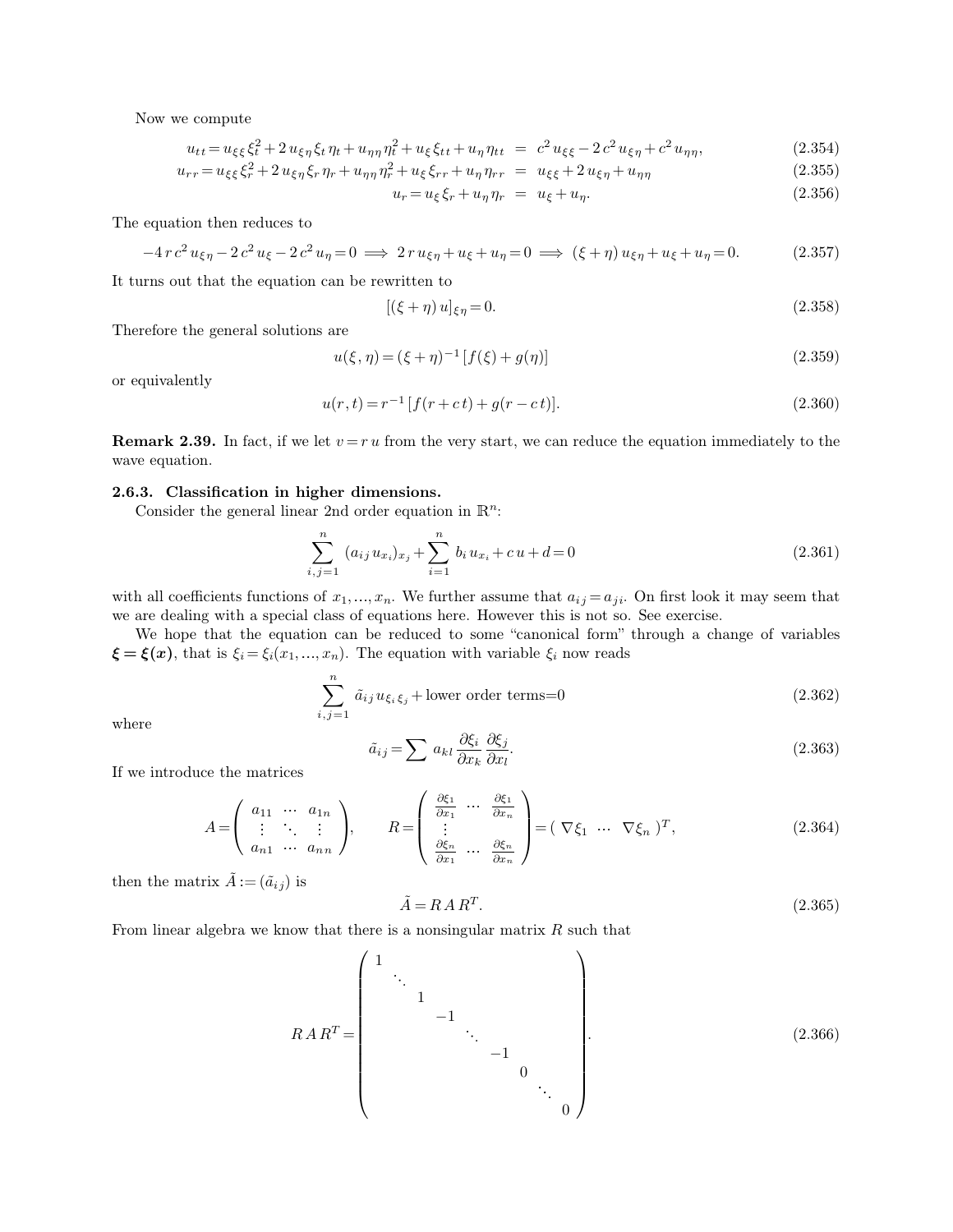If we let  $R^T = (r_1 - r_n)$ , then the equation reduces to

<span id="page-30-1"></span>
$$
\sum_{i=1}^{n} \lambda_i (\mathbf{r}_i \cdot \nabla) [(\mathbf{r}_i \cdot \nabla) u] + \text{lower order terms} = 0. \tag{2.367}
$$

where each  $\lambda_i$  is either 1 or -1 or 0. If we further denote

<span id="page-30-0"></span>
$$
D_i := \mathbf{r}_i \cdot \nabla \tag{2.368}
$$

the equation can be formally written into

$$
\sum_{i=1}^{n} \lambda_i D_i D_i u + \sum_{i=1}^{n} \tilde{b}_i D_i u + c u + d = 0.
$$
 (2.369)

The situation seems simple enough: Find  $\xi_i$  such that ( $\nabla \xi_1 - \nabla \xi_n = R^T$ . However this is in general not possible. Intuitively the reason is the following.

We notice that a change of variable is n relations. On the other hand the matrix  $a_{ij}$ , being symmetric, has  $n (n + 1)/2$  independent variables. Thus to reduce it to diagonal form, we need  $n \geq n (n - 1)/2$  which means  $n \leq 3$ . Such counting also reveals why when  $n=2$  we can further reduce the equations to the canonical forms: In this case  $n = 2 > 1 = n(n-1)/2$ .

However one can show that when the equation is constant-coefficient, such reduction is always possible. Therefore the above "counting" argument is not satisfactory.

One possibly better explanation is as follows. We consider the case where  $r_i \perp r_j$  for each  $i \neq j$  (from linear algebra we know that this is possible).

Clearly  $\xi_i$  should be defined as follows:

$$
D_j \xi_i = \mathbf{r}_j \cdot \nabla \xi_i = 0 \qquad j \neq i \tag{2.370}
$$

This way  $\nabla \xi_i \parallel \mathbf{r}_i$ . According to Frobenius Theorem in differential geometry, for  $\xi_i$  to exist, we need

$$
D_k D_j - D_j D_k = \sum_{l \neq i} C_l^{k,j} D_l
$$
\n(2.371)

for all  $k, j \neq i$ . When the equation is constant-coefficient, clearly [\(2.371\)](#page-30-0) will be satisfied; Similarly, in 2D it is trivially satisfied.

#### **Definition 2.40.** *The PDE is called*

- *i. elliptic if all*  $\lambda_i > 0$  *or all*  $\lambda_i < 0$ *.*
- *ii. hyperbolic if all but one are of the same sign.*
- *iii.* parabolic if at least one  $\lambda_i = 0$ .

**Remark 2.41.** It is clear that the three categories do not cover all possible cases. Interestingly, until today nobody has ever found a significant second order PDE that doesn't belong to any of the three categories.

**Remark 2.42.** Note that Definition [2.40](#page-30-1) requires the following: The number of positive, negative, and zero eigenvalues remains the same under change of variables. The is Sylvester's law of inertia in the quadratic form theory of linear algebra. Basically, what we need to show is

$$
R^{T} \left( \begin{array}{cc} I_{p} & & \\ & -I_{q} & \\ & & 0_{n-p-q} \end{array} \right) R = \left( \begin{array}{cc} I_{p'} & & \\ & -I_{q'} & \\ & & 0_{n-p'-q'} \end{array} \right) \tag{2.372}
$$

for some nonsingular matrix R, then  $p = p'$ ,  $q = q'$ .

We prove by contradiction. Assume that  $p < p'$ . Set  $y = Rx$ . Then for all  $x \in \mathbb{R}^n$ ,

$$
x_1^2 + \dots + x_{p'}^2 - x_{p'+1}^2 - \dots - x_{p'+q'}^2 = y_1^2 + \dots + y_p^2 - y_{p+1}^2 - \dots - y_{p+q}^2. \tag{2.373}
$$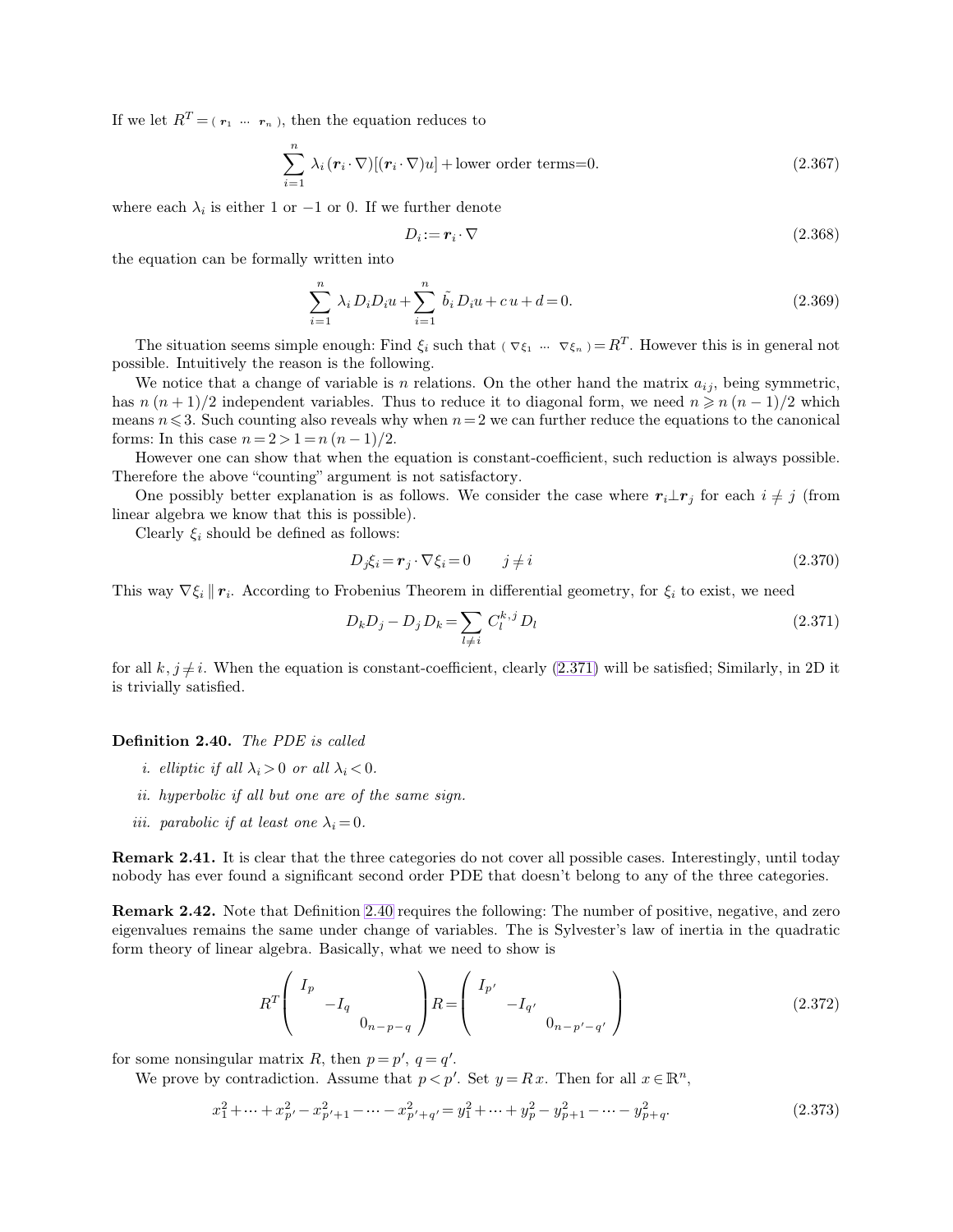As  $p < p'$ , we can find  $x_1, \ldots, x_{p'}$  not all zero such that

<span id="page-31-0"></span>
$$
y = R \begin{pmatrix} x_1 \\ \vdots \\ x_{p'} \\ 0 \\ \vdots \\ 0 \end{pmatrix} = \begin{pmatrix} 0 \\ \vdots \\ 0 \\ y_{p+1} \\ \vdots \\ y_n \end{pmatrix}
$$
 (2.374)

for some  $y_{p+1},..., y_n$  which may not may not be zeroes.

Then for this particular pair of  $x, y$ , we have

$$
x_1^2 + \dots + x_{p'} = -y_{p+1}^2 - \dots - y_{p+q} \Longrightarrow x_1 = \dots = x_{p'} = 0
$$
\n(2.375)

Contradiction.

# **Exercises.**

**Exercise 2.31.** Given a general linear 2nd order equation in  $\mathbb{R}^n$ :

$$
\sum_{i,j}^{n} a_{ij} u_{x_i x_j} + \sum_{i=1}^{n} b_i u_{x_i} + c u + d = 0.
$$
 (2.376)

Show that there are  $\tilde{a}_{ij}, \tilde{b}_i, \tilde{c}, \tilde{d}$  with  $\tilde{a}_{ij} \!=\! \tilde{a}_{ji}$  such that the equation can be written as

$$
\sum_{i,j=1}^{n} (\tilde{a}_{ij} u_{x_i})_{x_j} + \sum_{i=1}^{n} \tilde{b}_i u_{x_i} + \tilde{c} u + \tilde{d} = 0.
$$
 (2.377)

Exercise 2.32. Reduce the following equations to canonical form. Then use further transformation

$$
u(\xi, \eta) = \exp\left(\alpha \xi + \beta \eta\right) v(\xi, \eta) \tag{2.378}
$$

and choose the constants  $\alpha, \beta$  to eliminate the first derivative terms.

- a)  $u_{xx} + 4 u_{xy} + 3 u_{yy} + 3 u_x u_y + u = 0;$
- b)  $u_{xx} + 2 u_{xy} + u_{yy} + 5 u_x + 3 u_y + 2 u = 0;$
- c)  $u_{xx} 6 u_{xy} + 12 u_{yy} + 4 u_x + 2 u = xy$ .

Do you think a generalization of [\(2.378\)](#page-31-0) can eliminate first derivative terms for the general constant coefficient case in higher dimensions? Justify your answer.

**Exercise 2.33.** Consider the general linear 2nd order equation in  $\mathbb{R}^n$ :

$$
\sum_{i,j}^{n} a_{ij} u_{x_i x_j} + \sum_{i=1}^{n} b_i u_{x_i} + c u + d = 0.
$$
 (2.379)

with constant coefficients. Prove that there is a change of variables which reduce the equation to canonical form.

**Exercise 2.34.** Consider the general linear 2nd order equation in  $\mathbb{R}^n$ :

$$
\sum_{i,j}^{n} a_{ij} u_{x_i x_j} + \sum_{i=1}^{n} b_i u_{x_i} + c u + d = 0.
$$
 (2.380)

Let  $\xi_i = \xi_i(x_1, ..., x_n)$  be a change of variables. Let the equation in the new coordinates be

$$
\sum_{i,j}^{n} \tilde{a}_{ij} u_{\xi_i \xi_j} + \sum_{i=1}^{n} \tilde{b}_i u_{\xi_i} + \tilde{c} u + \tilde{d} = 0.
$$
 (2.381)

If we now classify the equation using eigenvalues of (  $\tilde{a}_{ij}$  ), do we get the same result? Justify your answer. **References.**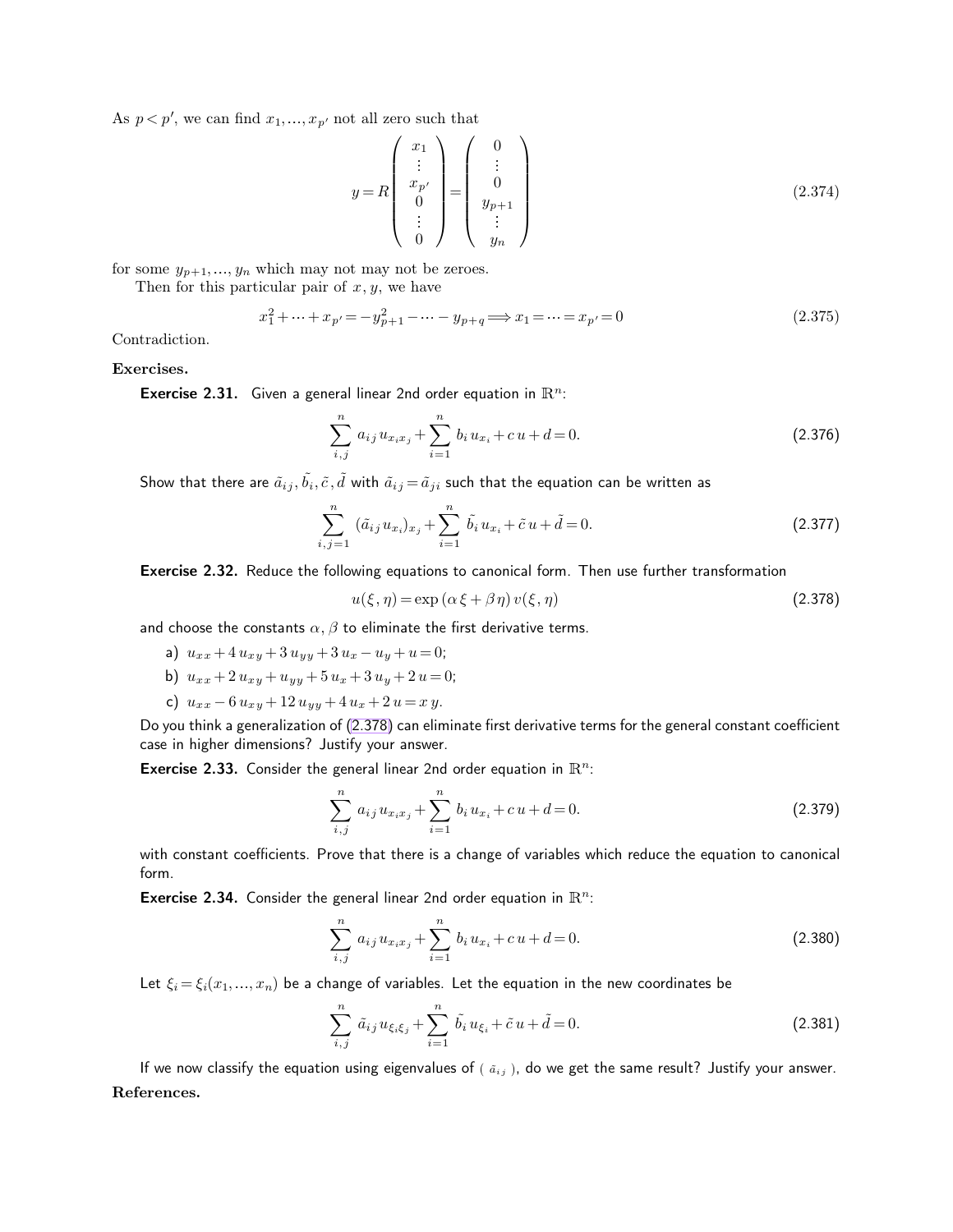# **2.7. Meaning of Characteristics.**

We have seen that in the case of higher dimensional 2nd order equations, we can no longer reduce the equation to a simple "canonical form". Then what should we mean by talking "characteristics"? The key to extend this idea to more general cases, is to understand the role of characteristics in propagating singularities. We have seen in exercise that for quasilinear 1st order equations, if two solution surfaces intersect along a curve, then this curve must be characteristic. Now imagine a solution that is smooth but with discontinuous derivatives along a curve.

#### **2.7.1. Singularities propogate along characteristics.**

Let's return to the first order linear equations

<span id="page-32-0"></span>
$$
a(x, y) u_x + b(x, y) u_y = c(x, y) u + d(x, y).
$$
\n(2.382)

and try to look at its characteristics (or more precisely, the projection of its characteristics into the  $x-y$ plane).

We know that its characteristics are tangent to  $(a, b)$ . Now if we represent the characteristics as level sets for a function  $\varphi(x, y)$ , we would have  $\nabla \varphi$  perpendicular to  $(a, b)$  thus

$$
a(x, y) \varphi_x + b(x, y) \varphi_y = 0. \tag{2.383}
$$

Note that the lower order terms are not involved.

Now consider the following situation.  $u$  is smooth everywhere but the the derivatives have a "jump" along a curve give implicitly by  $\Phi(x, y) = 0$ . Also assume along this curve u itself is still conintuous. This means that the tangential derivative is always continuous across the curve, the "jump" is in the normal derivative, or  $\nabla \Phi \cdot \nabla u$  has a jump. But we already know that  $(a,b) \cdot \nabla u$  is continuous, so we must have  $\nabla \Phi \perp (a,b)$ , that is the curve is characteristic.

Alternatively one can argue as follows. Consider (locally) a change of variables  $\xi = \Phi(x, y), \eta = \Psi(x, y)$ which is orthonormal. Now applying chain rule we reach

$$
(a\,\Phi_x + b\,\Phi_y)\,u_{\xi} + \dots = 0\tag{2.384}
$$

Now consider the "jump" across the discontinuity:

$$
[(a\,\Phi_x + b\,\Phi_y)\,u_{\xi} + \ldots] = 0.\tag{2.385}
$$

As all other terms are continuous across the surface, we have

$$
(a\,\Phi_x + b\,\Phi_y)\,[u_\xi] = 0.\tag{2.386}
$$

It follows that

$$
a\,\Phi_x + b\,\Phi_y = 0.\tag{2.387}
$$

This is exactly the same as [\(2.383\)](#page-32-0).

Next let's consider the 1D equation in nD:

$$
a_1 u_{x_1} + \dots + a_n u_{x_n} = a. \tag{2.388}
$$

Arguing similarly as before, we conclude that a surface along which the derivative is discontinuous must satisfy

$$
a_1 \Phi_{x_1} + \dots + a_n \Phi_{x_n} = 0. \tag{2.389}
$$

Note that, if we assume u has discontinuity at the kth derivative along a curve, then we can also decide that the curve must be characteristic.

Now consider the 2nd order equation in 2D:

$$
A u_{xx} + B u_{xy} + C u_{yy} + D u_x + E u_y + F u = G.
$$
\n(2.390)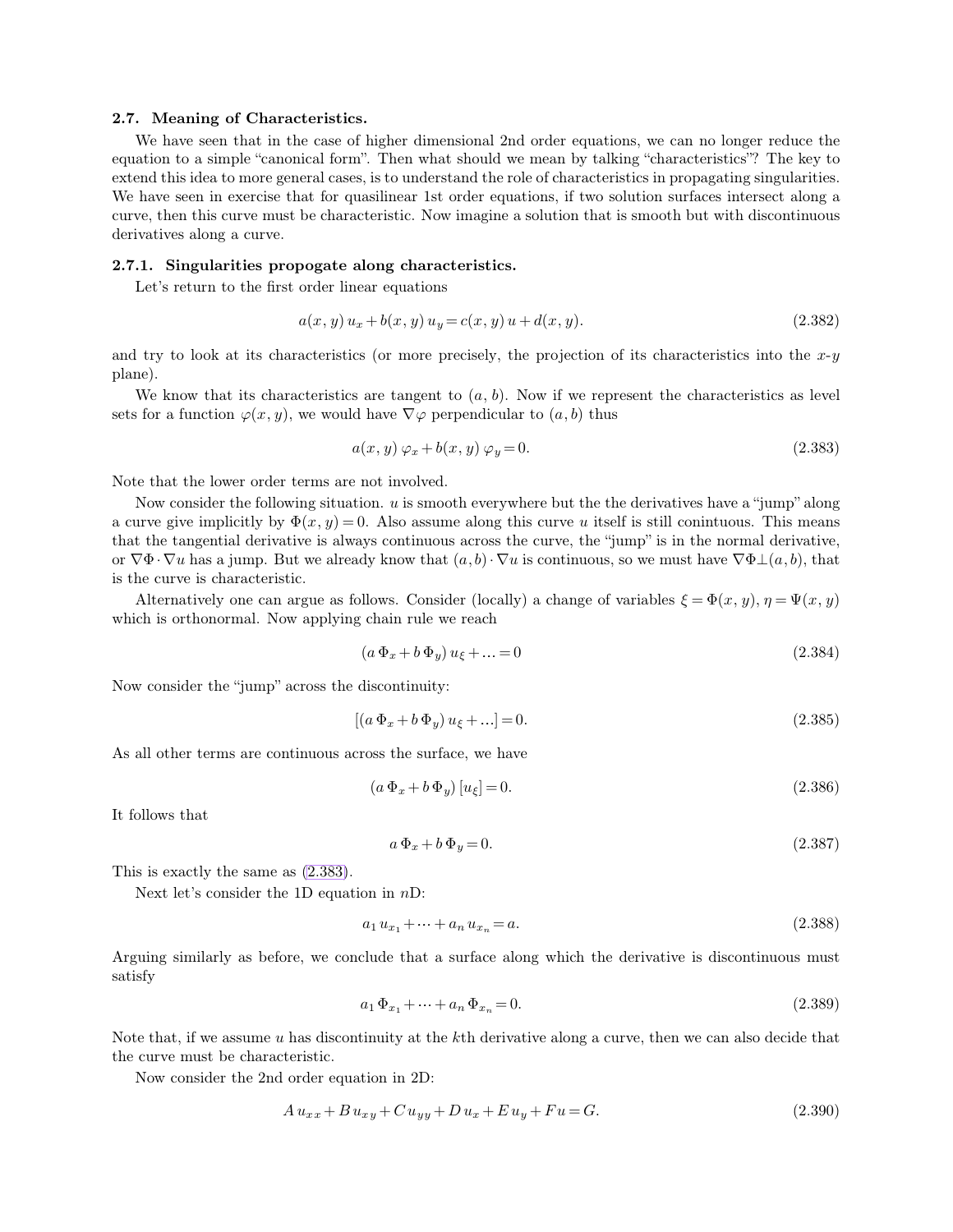We assume that u is smooth everywhere except along  $\Phi = 0$ , all its first order derivatives are continuous across the curve, while there is a "jump" in its second order derivatives.

Similar to the first order case, we choose  $\Psi$  so that the level sets of  $\Psi$  are orthogonal to those of  $\Phi$ , and do the change of variables:

$$
(x, y) \mapsto (\xi = \Phi, \eta = \Psi). \tag{2.391}
$$

The discontinuity now is along  $\xi = 0$ . As all first order derivatives are continuous across it, we see that the only "jump" we have is  $u_{\xi\xi}$ .

Changing the variables, we reach

$$
(A\Phi_x^2 + B\Phi_x\Phi_y + C\Phi_y^2)u_{\xi\xi} + \text{[terms continuous across } \xi = 0] = 0. \tag{2.392}
$$

Taking the difference across  $\xi = 0$  we conclude the condition for  $\Phi$  as

$$
A\Phi_x^2 + B\Phi_x\Phi_y + C\Phi_y^2 = 0.
$$
\n(2.393)

Again we see that it means  $\Phi = 0$  is a characteristic curve.

Similarly, for higher dimensional case

$$
\sum_{i,j}^{n} a_{ij} u_{x_i x_j} + \sum_{i=1}^{n} b_i u_{x_i} + c u + d = 0.
$$
 (2.394)

we reach

$$
\sum_{i,j}^{n} a_{ij} \Phi_{x_i} \Phi_{x_j} = 0.
$$
 (2.395)

Interestingly, this seems not related to the eigenvectors for the matrix  $(a_{ij})$ .

Finally we consider the fully nonlinear case

$$
F(x, y, u, u_x, u_y) = 0 \t\t(2.396)
$$

with solution u smooth everywhere but with jump in first order derivative across  $\Phi = 0$ . We still do the change of variables to reach

$$
F(\cdots, u_{\xi}\varphi_x + u_{\eta}\psi_x, u_{\xi}\varphi_y + u_{\eta}\psi_y) = 0.
$$
\n(2.397)

Here .... stands for terms that are continuous across  $\xi = 0$ . Now taking difference across  $\xi = 0$  we get

$$
F(\ldots, [u_{\xi}] \varphi_x + \cdots, [u_{\xi}] \varphi_y + \cdots) = 0.
$$
\n(2.398)

Here we have to assume that  $\varphi = 0$  is such that it allows arbitrary sized jump  $[u_{\xi}]$ . In other words we assume that the above is true for all possible  $[u<sub>\epsilon</sub>]$ . This means

$$
F_p \varphi_x + F_q \varphi_y = 0. \tag{2.399}
$$

# **2.7.2. Linear first order systems.**

We consider the system

$$
A(x, y) \mathbf{u}_x + B(x, y) \mathbf{u}_y = C(x, y) \mathbf{u} + \mathbf{d}(x, y)
$$
\n
$$
(2.400)
$$

where  $u, d$  are vector functions and  $A, B, C$  matrices.

Apply the same analysis, we reach the condition for  $\Phi = 0$  to be a characteristic curve:

$$
\det\left(A\,\varphi_x + B\,\varphi_y\right) = 0.\tag{2.401}
$$

Or if the curve is  $y = h(x)$ , then the condition is

$$
\det(B - h'(x) A) = 0. \tag{2.402}
$$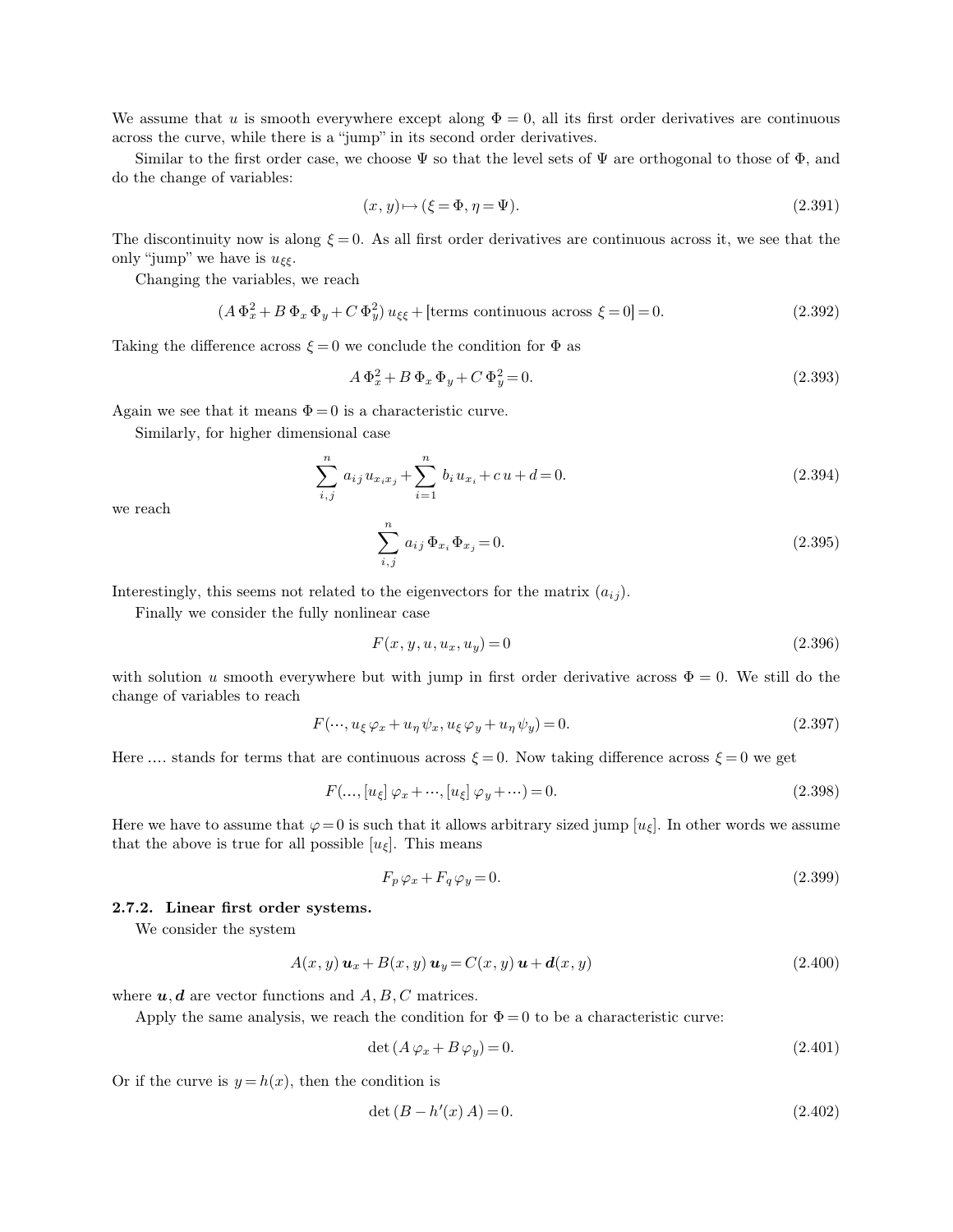If all the roots  $h'(x)$  are real and distinct in some region, the system is said to be totally hyperbolic in that region. Denoting these roots by  $\lambda_i(x, y)$  we obtain *n* characteristic curves:

<span id="page-34-0"></span>
$$
y' = \lambda_i(x, y). \tag{2.403}
$$

If all the roots are complex, then it's called elliptic.

When the system is hyperbolic, it can be transformed into canonical form as follows. Let  $r_1, ..., r_n$  be eigenvectors of  $B^{-1}A$ . Let the matrix  $R = (r_1 \dots r_n)$ . Then let  $u = R v$ . We reach

$$
\boldsymbol{v}_y + (R^{-1}B^{-1}AR)\,\boldsymbol{v}_x = \hat{C}\,\boldsymbol{v} + \boldsymbol{d} \tag{2.404}
$$

but  $R^{-1}B^{-1}A R = \Lambda =$  $\mathcal{L}$  $\lambda_1$ <br> $\ddots$ <br> $\lambda_n$ ) is diagonal. So the system can be replaced by

$$
\frac{\partial v_i}{\partial y} + \lambda_i \frac{\partial v_i}{\partial x} = (C R v + d)_i.
$$
\n(2.405)

If we further introduce the characteristics given by  $\frac{dx}{dy} = \lambda_i(x, y)$ , the above can be further simplified to

$$
\frac{\mathrm{d}v_i}{\mathrm{d}s} = \sum c_{ij}v_j + d_i. \tag{2.406}
$$

Thus in principle the equation can be solved.

**Remark 2.43. (Higher dimensional problem)** For higher dimensional problems, such as in 3D

$$
A\mathbf{u}_x + B\mathbf{u}_y + C\mathbf{u}_z = \cdots \tag{2.407}
$$

such reduction is not possible, since it is in general not possible to simultaneously diagonalize two matrices.

**Remark 2.44. (Quasi-linear system)** For quasi-linear system

$$
A(\mathbf{u}, x, y) \mathbf{u}_y + B(\mathbf{u}, x, y) \mathbf{u}_x = c(\mathbf{u}, x, y)
$$
\n(2.408)

reduction to form  $(2.405)$  may not be possible. The reason is that the eigenvectors may be function of u and consequently when differentiating  $u_y = (R v)_y$ , new terms with derivatives of y will appear. In such case, one idea is as follows.

We introduce  $l_i$  be left eigenvectors of  $B^{-1}A$ . Set  $v_i = l_i \cdot u$ . Now try to find  $r_i$  such that  $l_i = \mu_i \nabla_u r_i$ , if such  $r_1, \ldots, r_n$  can be found, then the equation can be reduced to

$$
\frac{dr_i}{ds} = f_i(r_1, ..., r_n, x, y)
$$
\n(2.409)

along each characteristic curve. Such  $r_i$ 's are called "Riemann invariants" and are crucial in the study of quasi-linear systems such as gas dynamics. It turns out that in 2D one can always find Riemann invariants.

### **2.7.3. Classification for general equations.**

In the most general case, classification is based on existence of characteristics. For example, if there is no real characteristics, we say the equation is elliptic.

#### **Exercises.**

**Exercise 2.35.** Prove that if  $u$  solves

$$
\sum_{i,j}^{n} a_{ij} u_{x_i x_j} + \sum_{i=1}^{n} b_i u_{x_i} + c u + d = 0
$$
\n(2.410)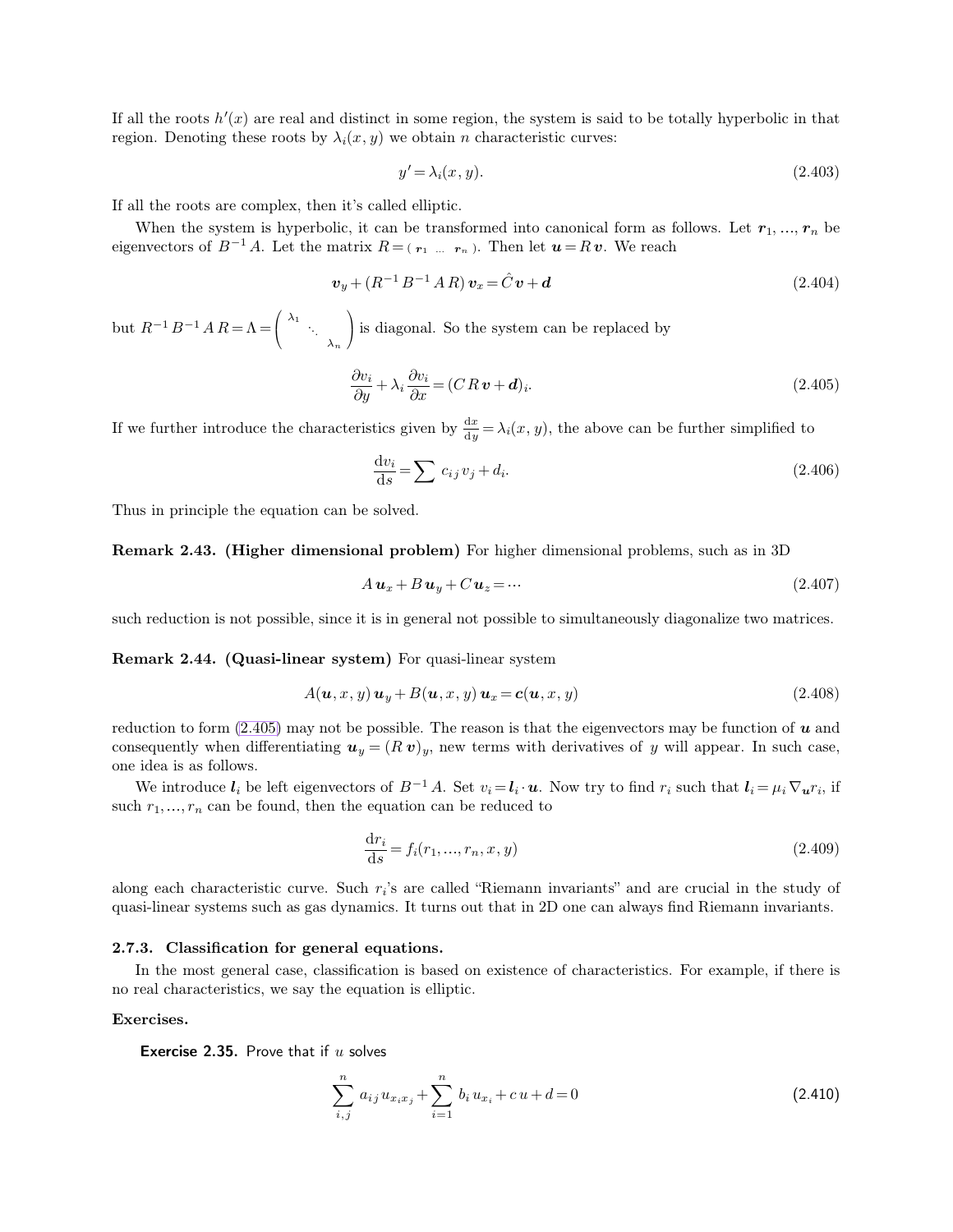and has a jump discontinuity in 2nd order derivatives across  $\Phi = 0$ , then

$$
\sum_{i,j}^{n} a_{ij} \Phi_{x_i} \Phi_{x_j} = 0.
$$
 (2.411)

Exercise 2.36. Consider the biharmonic equation

$$
u_{xxxx} + 2u_{xxyy} + u_{yyyy} = 0.
$$
\n(2.412)

Derive the equation for its characteristics and show that the equation is elliptic.

Exercise 2.37. Consider the wave equation

$$
u_{tt} = u_{xx} + u_{yy}.\tag{2.413}
$$

Assume the characteristic surfaces are given by  $t - \varphi(x, y) = c$ . Find the equation for  $\varphi$ .

Exercise 2.38. Consider the fully nonlinear 2nd order equation

$$
F(x, y, u, u_x, u_y, u_{xx}, u_{xy}, u_{yy}) = 0
$$
\n(2.414)

for smooth function  $F(x, y, z, p, q, r, s, t)$ . Derive the equation for its characteristics.

Exercise 2.39. (Zauderer) Consider the first order linear equation

$$
a(x, y) u_x + b(x, y) u_y = c(x, y) u + d(x, y).
$$
\n(2.415)

Assume that there is a jump in  $u_x$  along a characteristic curve, while  $u$  itself is continuous. Denote the differentiation along the characteristic by  $\frac{\rm d}{{\rm d}s}$  and the jump in  $u_x$  by  $[u_x]:=u_{x,{\rm right}}-u_{x,{\rm left}}.$  Prove that

$$
\frac{\mathrm{d}}{\mathrm{d}s}[u_x] = \left(c - a_x + \left(\frac{a}{b}\right)b_x\right)[u_x] \tag{2.416}
$$

and conclude that for linear equations, any jump in  $u_x$  can only be propagated, but not generated.

**Exercise 2.40. (Zauderer)** Let  $\varphi(x, y) =$  constant be a family of characteristics for

$$
a(x, y) u_x + b(x, y) u_y = c(x, y) u + d(x, y).
$$
\n(2.417)

Let  $\xi = \varphi(x, y)$  and  $\eta = \psi(x, y)$  be perpendicular to it. Show that the equation reduces to

$$
(a\,\psi_x + b\,\psi_y)\,u_\eta = c\,u + d.\tag{2.418}
$$

Now assume u is continuous across  $\xi = 0$  while  $u_{\xi}$  has a jump there, then the jump  $[u_{\xi}]$  satisfies

$$
(a\,\psi_x + b\,\psi_y)[u_\xi]_\eta = c\,[u_\xi].\tag{2.419}
$$

Thus the propagation of jumps are determined by a equation.

**Exercise 2.41.** Let u be a continuous solution of the heat equation  $u_t = D u_{xx}$ . Show that the characteristic curves are  $t=$  constant. Then show that no derivative of  $u$  can "jump" along a smooth curve. In other words, if  $u$  is piecewise smooth, then  $u$  is smooth.

Exercise 2.42. Consider the first order quasi-linear equation:

$$
a(x, y, u) u_x + b(x, y, u) u_y = c(x, y, u).
$$
\n(2.420)

Assume that u is smooth everywhere except that along  $\Phi = 0$  there is a "jump" in its 2nd order derivatives. Derive the equation for  $\Phi$ . Then consider the case when the "jump" is in its kth derivative and all  $(k-1)$ th derivatives are continuous across the curve.

**References.**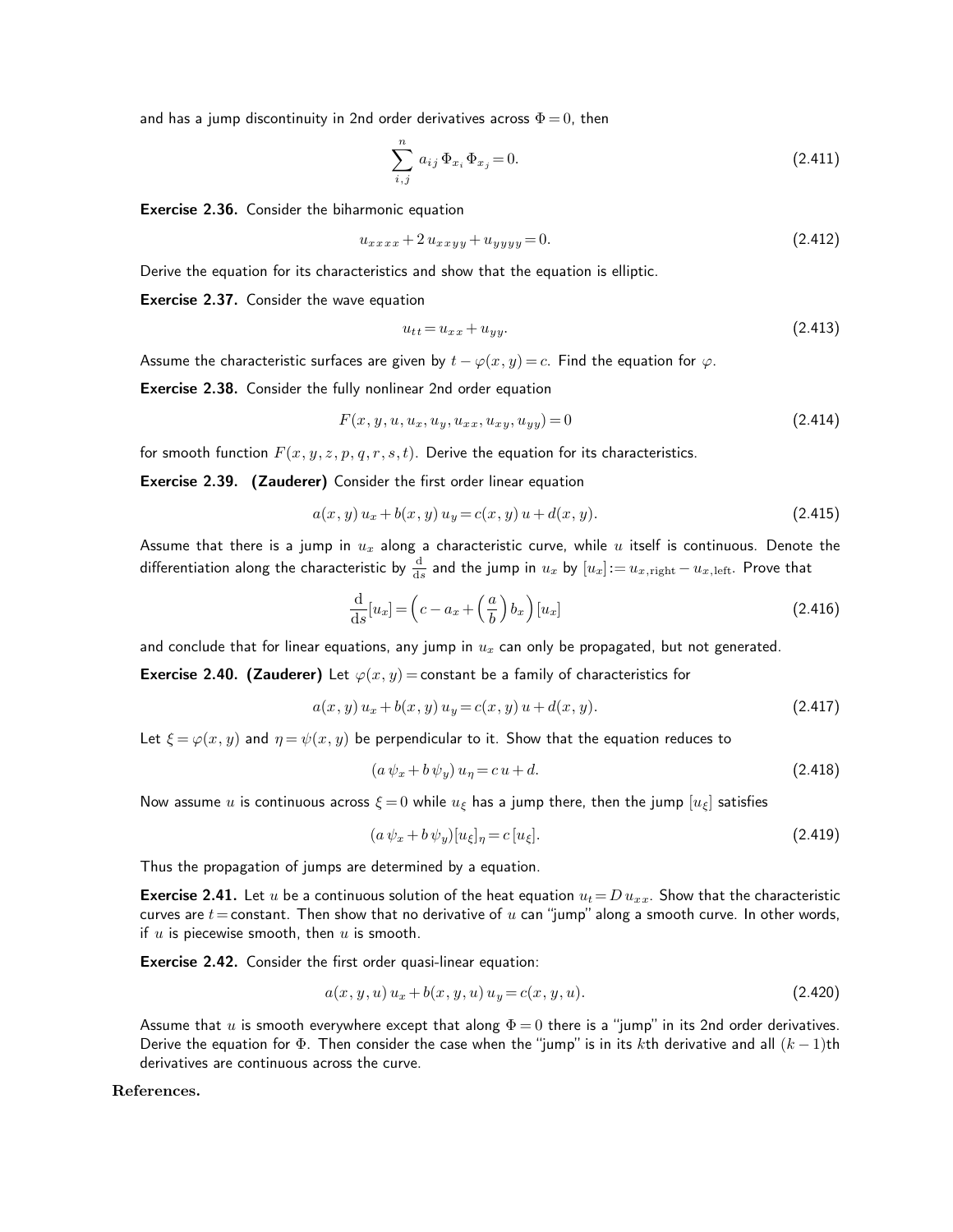# **2.8. Problems.**

# **2.8.1. Proof of method of characteristics.**

Notice that  $(2.189 - 2.193)$  $(2.189 - 2.193)$  $(2.189 - 2.193)$  for the fully nonlinear equation

<span id="page-36-2"></span><span id="page-36-1"></span>
$$
F(x, y, u, u_x, u_y) = 0 \t\t(2.421)
$$

are only necessary conditions: If  $u(x, y)$  is a solution, then along  $\frac{dx}{ds} = F_p(x, y, u, u_x, u_y)$ ,  $\frac{dy}{ds}$  $\frac{dy}{ds} = F_q(x, y, u, u_x,$  $u_y$ ,  $z(s) := u(x(s), y(s))$ ,  $p(s) := u_x(x(s), y(s))$ ,  $q(s) := u_y(x(s), y(s))$  must satisfy [\(2.191](#page-18-3) – [2.193\)](#page-18-2). However, effort is needed to show that they are also sufficient: As long as we can invert  $s = S(x, y), \tau = T(x, y)$ , then  $u(x, y) = z(S(x, y), T(x, y))$  indeed solves the original equation. We do this in the following steps.

- 1. Show that if  $F(x, y, z, p, q) = 0$  when  $s = 0$ , then  $F(x, y, z, p, q) = 0$  for all s.
- 2. Show that if the initial curve  $(x_0(\tau), y_0(\tau))$  is not characteristic, then locally we can invert

$$
x(s,\tau), y(s,\tau) \Longrightarrow s = S(x,y), \tau = T(x,y). \tag{2.422}
$$

We need to make sure that s,  $\tau$  are defined for all  $(x, y)$  in neighborhood of the initial curve  $(x_0(\tau), y_0(\tau)).$ 

3. Set

<span id="page-36-0"></span>
$$
u(x, y) = z(S(x, y), T(x, y)).
$$
\n(2.423)

We need to show that

$$
u_x(x, y) = p(S(x, y), T(x, y)), \qquad u_y(x, y) = q(S(x, y), T(x, y)). \tag{2.424}
$$

Once this is done, the proof ends.

4. Show  $(2.424)$  is true. One way to do this is to show that  $2.5$ 

$$
U = z_s - p x_s - q y_s, \qquad V = z_\tau - p x_\tau - q y_\tau \tag{2.425}
$$

are identically zero. For U this follows directly from  $(2.189 - 2.193)$  $(2.189 - 2.193)$  $(2.189 - 2.193)$ . For V we need to use the relation

$$
V_s = U_\tau + p_\tau x_s - p_s x_\tau + q_\tau y_s - q_s y_\tau \tag{2.426}
$$

on top of  $(2.189 - 2.193)$  $(2.189 - 2.193)$  $(2.189 - 2.193)$  to get a manageable equation.

[<sup>2.5.</sup>](#page-36-2) One may be attempted to show that  $u_x(x, y) = z_s S_x + z_\tau T_x$  satisfies the same equation along the characteristics as p. However the problem is we do not know the equation for  $z_{\tau}$ .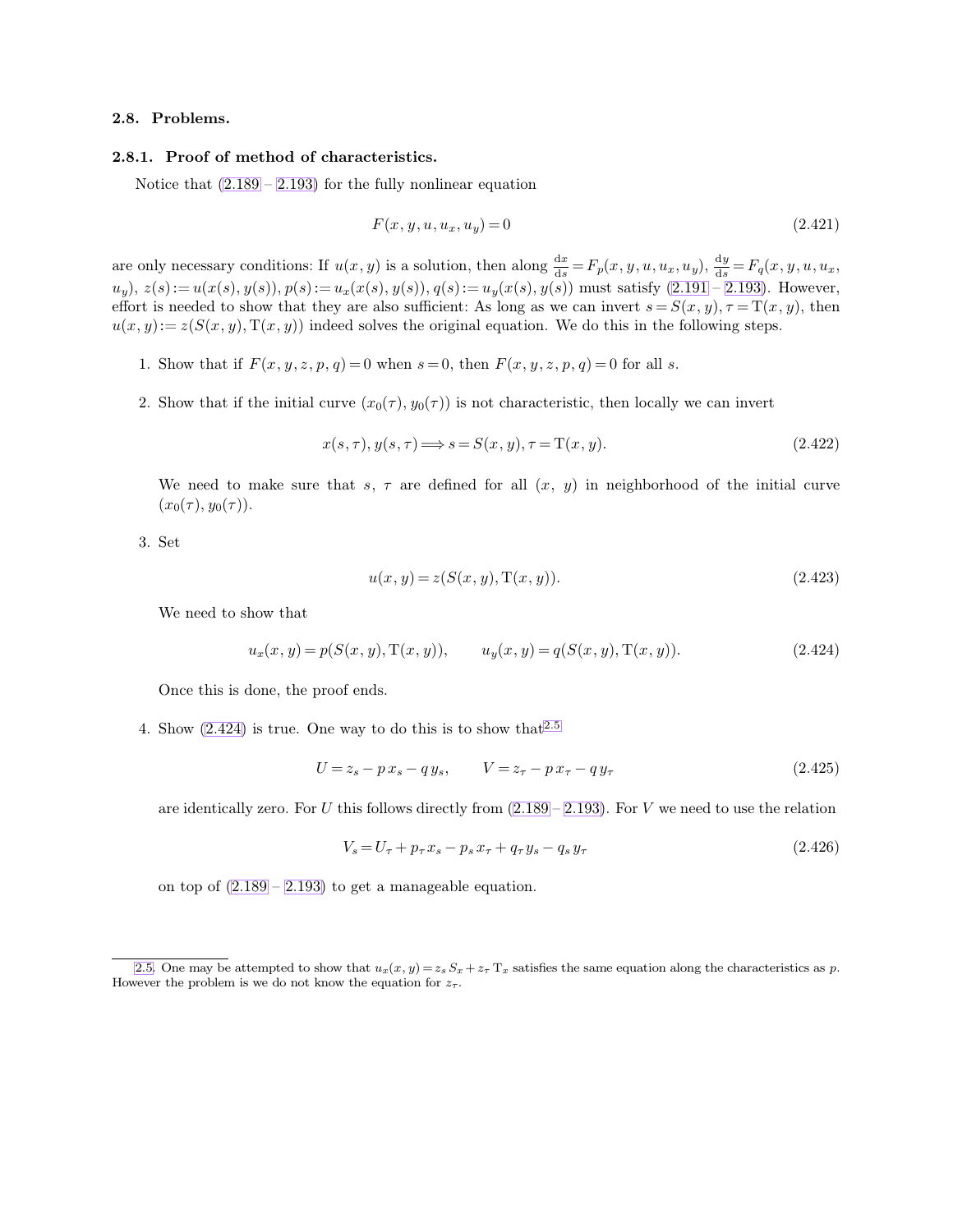# **2.8.2. Solving Burgers with general initial condition.**

Consider the Burgers equation

$$
u_t + \left(\frac{u^2}{2}\right)_x = 0, \qquad u(x,0) = g(x) \tag{2.427}
$$

with general  $g(x)$ . We try to construct entropy solution. There are several issues to settle.

- 1. For a short time there should be no problem. There should be a time  $T > 0$  such that no new discontinuity appears before  $t < T$ .
- 2. Any new discontinuity should be a shock, that is  $u_L > u_R$ .
- 3. The main problem is how to design a shock in the general case, where  $u$  is not constant on each side of the discontinuity. Thus we need to figure out  $u<sub>L</sub>$ ,  $u<sub>R</sub>$  and the location of the shock  $x = s(t)$ simultaneously.

The idea is to allow the solution to evolve multi-values, and then introduce a "cut":



The location of the "cut" is the make the areas A and B the same.

The multivalued solution is given by  $u(x,t) = g(\xi)$ ,  $x = \xi + g(\xi)t$ . We try to find  $\xi_1, \xi_2$  such that

$$
\frac{g(\xi_1) + g(\xi_2)}{2} (\xi_2 - \xi_1) = \int_{\xi_1}^{\xi_2} g(\xi) \,d\xi \tag{2.428}
$$

Together with the shock position:

$$
s(t) = \xi_i + g(\xi_i)t \qquad i = 1, 2. \tag{2.429}
$$

One can check that

$$
\dot{s}(t) = \frac{g(\xi_1) + g(\xi_2)}{2}.\tag{2.430}
$$

4. Now we apply this idea to the case  $g(\xi) = \begin{cases} \geqslant c, \text{``single hump''} \mid \xi \mid \leqslant L \\ c & \mid \xi \mid > L \end{cases}$  and try to understand its long time behavior. When t is large, we can expect  $\xi_2 > L$  so

$$
\frac{1}{2}(g(\xi_1) - c)(\xi_2 - \xi_1) = \int_{\xi_1}^{L} (g(\xi) - c) d\xi.
$$
\n(2.431)

From the s(t) equations we can obtain  $t = (\xi_2 - \xi_1)/(g(\xi_1) - c)$  which gives

$$
\frac{1}{2}[g(\xi_1) - c]^2 t = \int_{\xi_1}^L (g(\xi) - c) d\xi.
$$
\n(2.432)

Now as  $t \rightarrow \infty$ , we should expect  $\xi_1 \searrow -L$  and obtain the asymptotic behavior of the shock as  $s(t) \sim ct + \sqrt{2 A t}.$ 

5. Similar argument can be applied to the case where  $g(\xi)$  looks like  $\sqrt{ }$ J  $\mathcal{L}$  $\sin(\xi/L_1)$   $0 < \xi \le L_1$  $\sin (\xi/L_2)$  –  $L_2 \le \xi \le 0$ 0 elsewhere .

# **Reference.**

• G. B. Whitham, "Linear and Nonlinear Waves", §2.8, §2.9.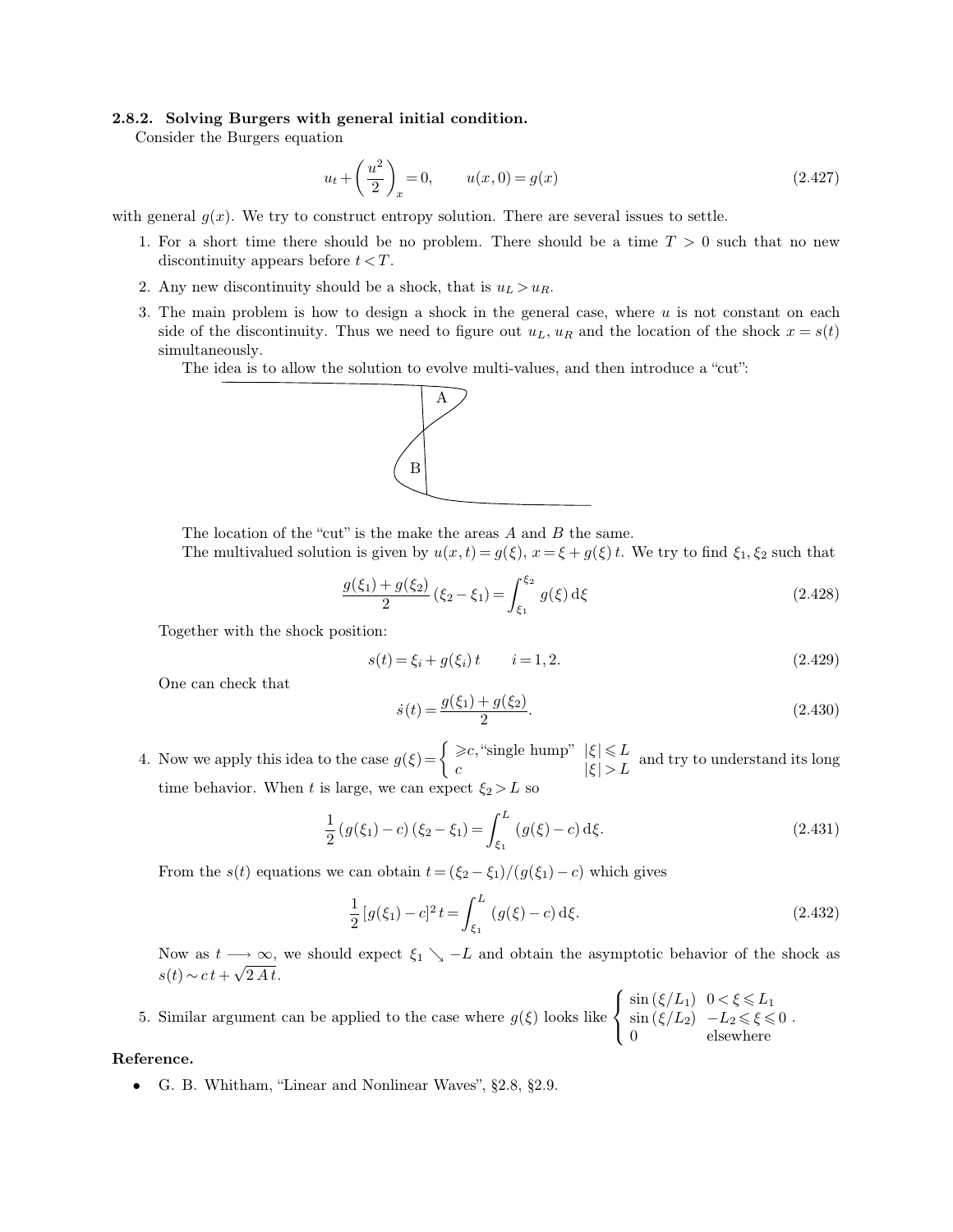## **2.8.3. Viscous Burgers equation.**

Consider the viscous Burgers equation

<span id="page-38-0"></span>
$$
u_t + u u_x = \nu u_{xx}, \qquad u(x,0) = g(x). \tag{2.433}
$$

If we introduce a new unknown function  $v$  through the Cole-Hopf transformation

<span id="page-38-1"></span>
$$
u = -2\,\nu\,\frac{v_x}{v},\tag{2.434}
$$

then the equation becomes

$$
v_t = \nu v_{xx}.\tag{2.435}
$$

Solving this heat equation leads to

$$
u(x,t) = \frac{\int_{-\infty}^{\infty} \frac{x - y}{t} e^{-G(x,y,t)/2\nu} dy}{\int_{-\infty}^{\infty} e^{-G(x,y,t)/2\nu} dy}
$$
(2.436)

where

$$
G(x, y, t) = \int_0^y g(\xi) d\xi + \frac{(x - y)^2}{2t}.
$$
 (2.437)

We study the behavior of  $u(x, t)$  as  $\nu \longrightarrow 0$ .

Applying method of steepest descents<sup>2.6</sup> we obtain, when there is only one stationary point,  $u(x,t) \sim \frac{x-y}{t}$ t which is the same as  $u = g(y)$ ,  $x = y + F(y) t$ . This is exactly the solution for the inviscid Burgers equation  $u_t + u u_x = 0$  using method of characteristics.

Since  $\frac{\partial G}{\partial y} = g(y) - \frac{x-y}{t}$  $\frac{y-y}{t}$ , when characteristics cross one another, the number of stationary points of  $G(x, y, t)$  becomes more than one. In the case that there are two,  $y_1, y_2$ , one can actually derive that

$$
\frac{1}{2} [g(y_1) + g(y_2)] (y_1 - y_2) = \int_{y_2}^{y_1} g(\xi) d\xi
$$
\n(2.438)

which leads to the jump condition.

**Reference.**

• G. B. Whitham, "Linear and Nonlinear Waves", Chap. 4.

[<sup>2.6.</sup>](#page-38-0) Basic idea: the main contribution of the integral in  $(2.436)$  comes from around stationary points of  $G(x, y, t)$ .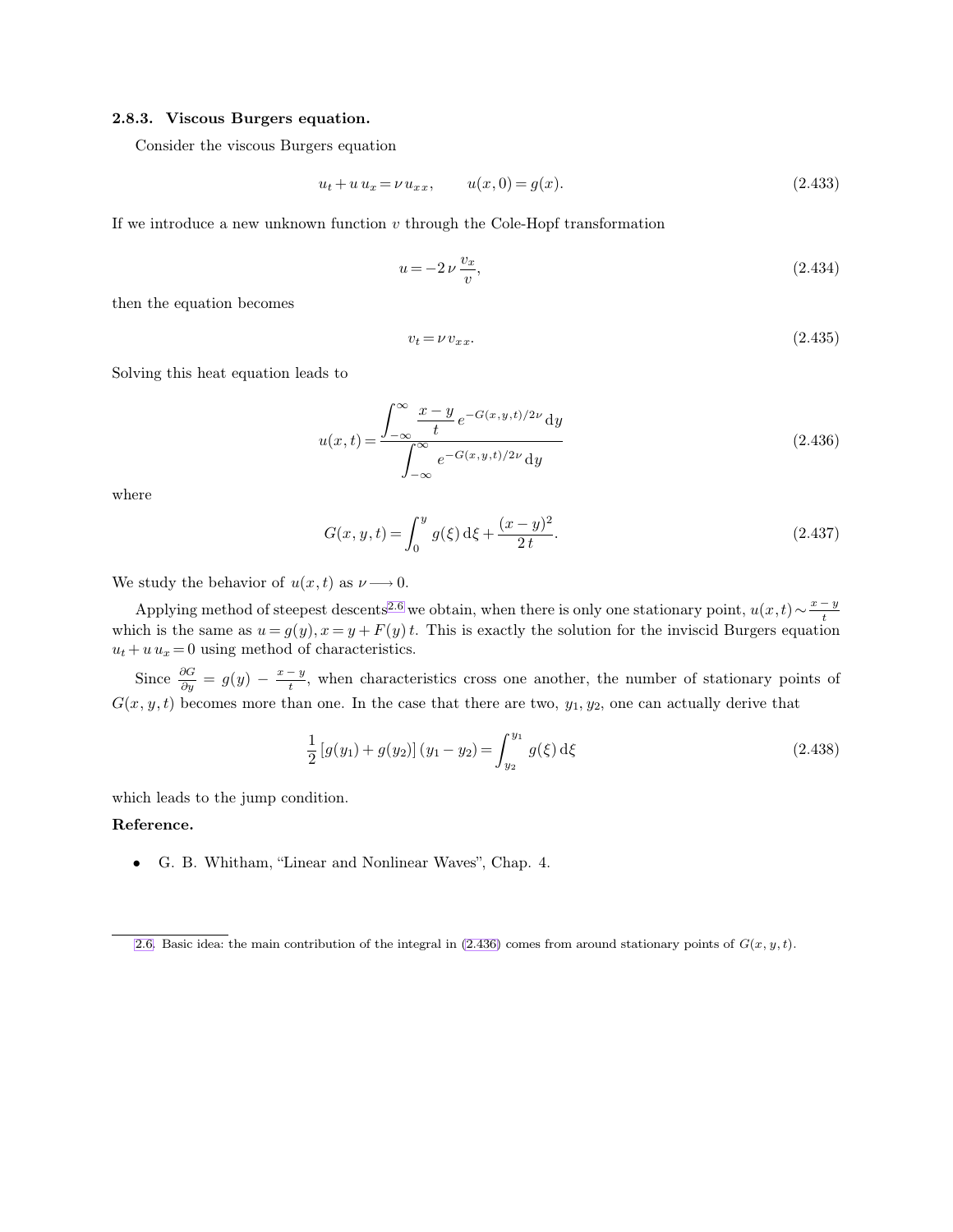# **2.8.4. Monge cone.**

Consider the fully nonlinear first order equation

<span id="page-39-1"></span>
$$
F(x, y, u, u_x, u_y) = 0.
$$
\n(2.439)

An alternative approach (more deductive) to derive the characteristics equations  $(2.189 - 2.193)$  $(2.189 - 2.193)$  $(2.189 - 2.193)$  is the following. We still use the notation  $F = F(x, y, z, p, q)$ .

- First look at  $F(x, y, z, p, q) = 0$  as a algebraic equation. Assuming  $F_p^2 + F_q^2 \neq 0$  (why is this reasonable?), we can apply Implicit Function Theorem to represent, at a fixed point  $(x_0, y_0, u_0)$ , q as a function of  $p: q = q(p)$ .
- Recall that  $(p, q, -1)$  should be the normal direction to the (to be determined) solutions surface  $u(x, y) - u = 0$ . Thus the solution surface should has a tangent vector contained in the plane

$$
u - u_0 - p(x - x_0) - q(p)(y - y_0) = 0.
$$
\n(2.440)

- Consider the envelope of all such planes. It is a cone called Monge cone, and the solution surface should be tangent to it.
- Review the basic theory of envelope: Let  $F(x, y, \ldots; \lambda) = 0$  be a class of surfaces parametrized by  $\lambda$ . Its envelope  $G(x, y, ...)$  = 0 is a single surface which is tangent to each of the original surfaces at some point(s). So basically  $G = F(x, y, ..., \lambda(x, y, ...))$  for some specific choice of  $\lambda$  as a function of x, y, ... Now for the two surfaces to be tangent, we need their normals to be the same:

$$
\left(\begin{array}{c} F_x(\cdots;\lambda) \\ \vdots \end{array}\right) = \left(\begin{array}{c} G_x \\ \vdots \end{array}\right). \tag{2.441}
$$

This can be fulfilled if we require  $F_{\lambda}=0$  at their common points. Consequently the envelope is obtained through cancelling  $\lambda$  using  $F = 0$  and  $F_{\lambda} = 0$ .

• Now observe that  $F(x, y, u, p, q(p)) = 0$  implies  $\frac{dF}{dp} = 0$  which gives  $F_p + q'(p) F_q = 0$ . Substituting this value of  $q'(p)$  into the envelope system we get

<span id="page-39-0"></span>
$$
\frac{x - x_0}{F_p} = \frac{t - t_0}{F_q} = \frac{u - u_0}{p F_p + q F_q}.
$$
\n(2.442)

This gives

$$
\frac{\mathrm{d}x}{\mathrm{d}s} = F_p; \qquad \frac{\mathrm{d}y}{\mathrm{d}s} = F_q; \qquad \frac{\mathrm{d}u}{\mathrm{d}s} = p F_p + q F_q. \tag{2.443}
$$

• Finally determine the equations for p, q by applying  $\partial_x$  and  $\partial_y$  to  $F(x, y, u(x, y), p(x, y), q(x, y)) = 0$ and use the fact  $p_y = q_x$  and [\(2.443\)](#page-39-1).

**Remark 2.45.** Note that, the equations for p, q are only necessary conditions for them to be  $u_x, u_y$ . See Section [2.8.1](#page-36-0) for justification.

#### **Reference.**

• Erich Zauderer "Partial Differential Equations of Applied Mathematics" 2ed 1998. §2.4.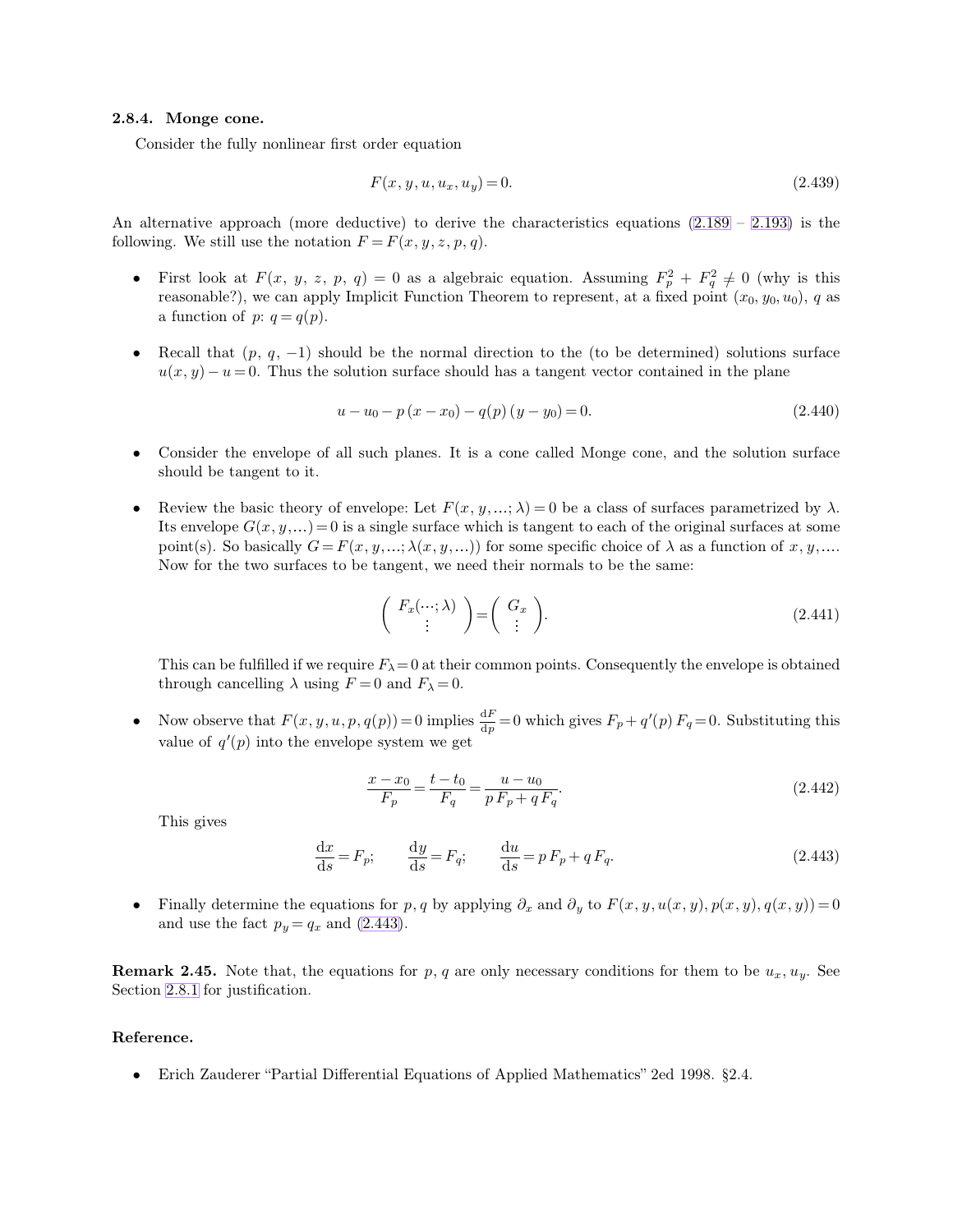# **2.8.5. Complete Integral.**

Consider the general nonlinear first order equation

$$
F(x, y, u, u_x, u_y) = 0.
$$
\n(2.444)

One way to find its general solution is through the following method:

• Find a two-parameter family of solutions:

$$
u = \phi(x, y; a, b). \tag{2.445}
$$

This sometimes can be easily done, for example for the Clairaut's equation  $u=x u_x+y u_y+f(u_x,u_y)$ we can easily see that  $u = a x + b y + f(a, b)$  solves the equation. Such an expression is called a "complete integral" of the equation. Note that there are two arbitrary constants instead of one arbitrary function.

The general solution can be obtained as follows. Relate b and a arbitrarily through  $b = b(a)$ . Then solve the envelope equations

<span id="page-40-3"></span><span id="page-40-2"></span><span id="page-40-1"></span><span id="page-40-0"></span>
$$
u = \phi(x, y; a, b(a)); \tag{2.446}
$$

$$
\phi_a(x, y; a, b(a)) + \phi_b(x, y; a, b(a)) b'(a) = 0. \qquad (2.447)
$$

The second equation gives  $a=a(x,y)$  and then  $b(a(x,y))$  becomes the arbitrary function in the formula for general solution. To prove that this indeed give a solution to [\(2.444\)](#page-40-0) we only need to check  $u_x = \phi_x$ and  $u_y = \phi_y$ .

- It is also OK to introduce a parameter t and set  $a = a(t)$ ,  $b = b(t)$  as arbitrary functions. Why this will not give a general solution with two (instead of one) arbitrary functions?
- One can also consider the envelope of the fulll two-parameter family [\(2.445\)](#page-40-1) and solve

$$
u = \phi(x, y; a, b), \quad \phi_a(x, y; a, b) = 0, \quad \phi_b(x, y; a, b) = 0.
$$
\n(2.448)

This will give us a "singular solution" which cannot be obtained through the general solution. This can be done when  $\det\begin{pmatrix} \phi_{aa} & \phi_{ab} \\ \phi_{ba} & \phi_{bb} \end{pmatrix} \neq 0$ . Note that this condition means that in general  $\begin{pmatrix} a_x & b_x \\ a_y & b_y \end{pmatrix}$ a<sup>y</sup> b<sup>y</sup>  $\big)$  is nonsingular that is  $b$  is not a function of  $a$ .

One can further show that for any fixed a, the solution to the system  $(2.446 - 2.447)$  $(2.446 - 2.447)$  $(2.446 - 2.447)$  $(2.446 - 2.447)$  $(2.446 - 2.447)$  gives a characteristic curve. More specifically, for fixed a write [\(2.447\)](#page-40-3) as  $\phi_a = \lambda \sigma$ ,  $\phi_b = \mu \sigma$  for one parameter  $\sigma$ , and write

$$
x = x(\sigma), y = y(\sigma), u = u(\sigma), p = \phi_x(x, y; a, b) = p(\sigma), q = \phi_y(x, y; a, b) = q(\sigma),
$$
\n(2.449)

and further assume  $F_u \neq 0$ , det  $\begin{pmatrix} \phi_{ax} & \phi_{ay} \\ \phi_{bx} & \phi_{by} \end{pmatrix} \neq 0$ , differentiating  $\phi_a$ ,  $\phi_b$  with respect to  $\sigma$  and then differentiating  $F(x, y, \phi, \phi_x, \phi_y) = 0$  with respect to a, b, we can conclude (after introducting a new parameter s) that

$$
\frac{\mathrm{d}x}{\mathrm{d}s} = F_p, \qquad \frac{\mathrm{d}y}{\mathrm{d}s} = F_q. \tag{2.450}
$$

- The above analysis breaks down when  $F_u=0$ , that is when u does not explicitly appear in the equation. In this case we need to have complete integral of the form  $u = \phi(x, y; a) + b$ .
- The above can be generalized to the higher dimensional case, where a complete integral looks like  $u = \phi(x_1, \ldots, x_n; a_1, \ldots, a_n).$

#### **Reference.**

• Paul R. Garabedian "Partial Differential Equations" §2.3.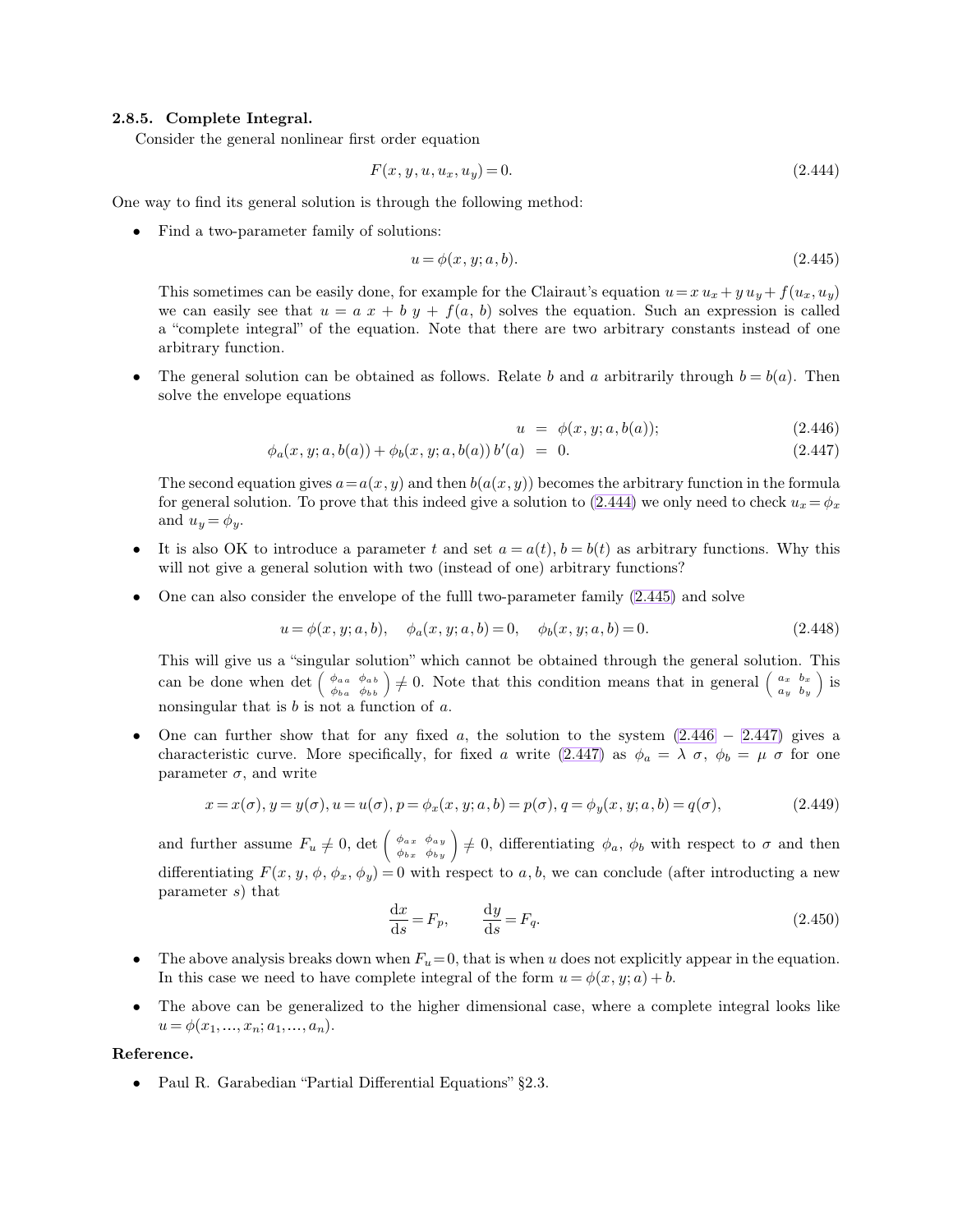## **2.8.6. 2nd Order Equations in 2D.**

It turns out to be possible to reduce 2nd order equations in 2D to "canonical form".

• First consider the quasi-linear case:

<span id="page-41-4"></span><span id="page-41-3"></span><span id="page-41-2"></span><span id="page-41-1"></span>
$$
a u_{xx} + b u_{xy} + c u_{yy} + d = 0 \tag{2.451}
$$

where  $a, b, c, d$  are functions of  $x, y, u, p := u_x, q := u_y$ .

◦ Now consider such a curve in the plane along which the 2nd order derivatives cannot be uniquely determined. Taking [\(2.451\)](#page-41-0) together with

$$
dp = u_{xx} dx + u_{xy} dy; \t dq = u_{xy} dx + u_{yy} dy \t (2.452)
$$

we discover that for  $u_{xx}, u_{xy}, u_{yy}$  to be not unique, we need

$$
\det\left(\begin{array}{cc} a & b & c \\ \mathrm{d}x & \mathrm{d}y & 0 \\ 0 & \mathrm{d}x & \mathrm{d}y \end{array}\right) = 0 \Longleftrightarrow a\left(\mathrm{d}y\right)^2 - b\left(\mathrm{d}x\right)\left(\mathrm{d}y\right) + c\left(\mathrm{d}x\right)^2 = 0. \tag{2.453}
$$

Solving this quadratic equation – assuming that we are in the hyperbolic case – we obtain two families of curves  $\xi$  = constant,  $\eta$  = constant.

 $\circ$  Writing the two roots as  $r_{1,2}$ , we conclude that

$$
y_{\xi} - r_1 x_{\xi} = 0; \qquad y_{\eta} - r_2 x_{\eta} = 0. \tag{2.454}
$$

Note that  $r_1, r_2$  are functions of x, y, u, p, q. Now we need three more equations regarding u,  $p, q$  to form a system of 5 equations and 5 unknowns.

• Recall the equations satisfied by  $u_{xx}$ ,  $u_{yy}$ ,  $u_{xy}$ : [\(2.451\)](#page-41-0),[\(2.452\)](#page-41-1) as well as [\(2.453\)](#page-41-2), we realize that for this system to have solution we need the rank of

<span id="page-41-0"></span>
$$
\left(\begin{array}{cccc} a & b & c & d \\ \mathrm{d}x & \mathrm{d}y & 0 & -\mathrm{d}p \\ 0 & \mathrm{d}x & \mathrm{d}y & -\mathrm{d}q \end{array}\right) \tag{2.455}
$$

to be at most 2. This means

$$
\det \left( \begin{array}{ccc} a & c & d \\ \mathrm{d}x & 0 & -\mathrm{d}p \\ 0 & \mathrm{d}y & -\mathrm{d}q \end{array} \right) = 0 \Longleftrightarrow a \, \mathrm{d}y \, \mathrm{d}p + c \, \mathrm{d}x \, \mathrm{d}q + d \, \mathrm{d}x \, \mathrm{d}y = 0. \tag{2.456}
$$

This, together with  $(2.453)$ , gives two equations for p, q:

$$
p_{\xi} + r_2 q_{\xi} + \frac{d}{a} x_{\xi} = 0; \qquad p_{\eta} + r_1 q_{\eta} + \frac{d}{a} x_{\eta} = 0.
$$
 (2.457)

• Finally, the equation for u is simply one of the following two<sup>2.7</sup>

$$
u_{\xi} - p x_{\xi} - q y_{\xi} = 0, \qquad u_{\eta} - p x_{\eta} - q y_{\eta} = 0. \tag{2.458}
$$

- $\circ$  One can prove that the solution to this  $5 \times 5$  system indeed gives the solution to the original equation.
- $\circ$  One can further differentiate the 5 equations to obtain a  $5 \times 5$  system for the mixed derivatives. It turns out that this system has unique solution:

$$
x_{\xi\eta} + \dots = 0, y_{\xi\eta} + \dots = 0, u_{\xi\eta} + \dots = 0, p_{\xi\eta} + \dots = 0, q_{\xi\eta} + \dots = 0.
$$
\n(2.459)

Here  $\cdots$  denotes lower order terms. Thus we see that this generalizes the reduction to canonical form from linear equations to quasi-linear equations.

• In the case  $b^2 - 4a c < 0$ , similar to the linear case, one can reach the canonical form similar to [\(2.459\)](#page-41-3) but with  $x_{\xi\eta}$  etc. replaced by  $x_{\alpha\alpha} + x_{\beta\beta}$  etc.

[<sup>2.7.</sup>](#page-41-4) Because they are not independent.